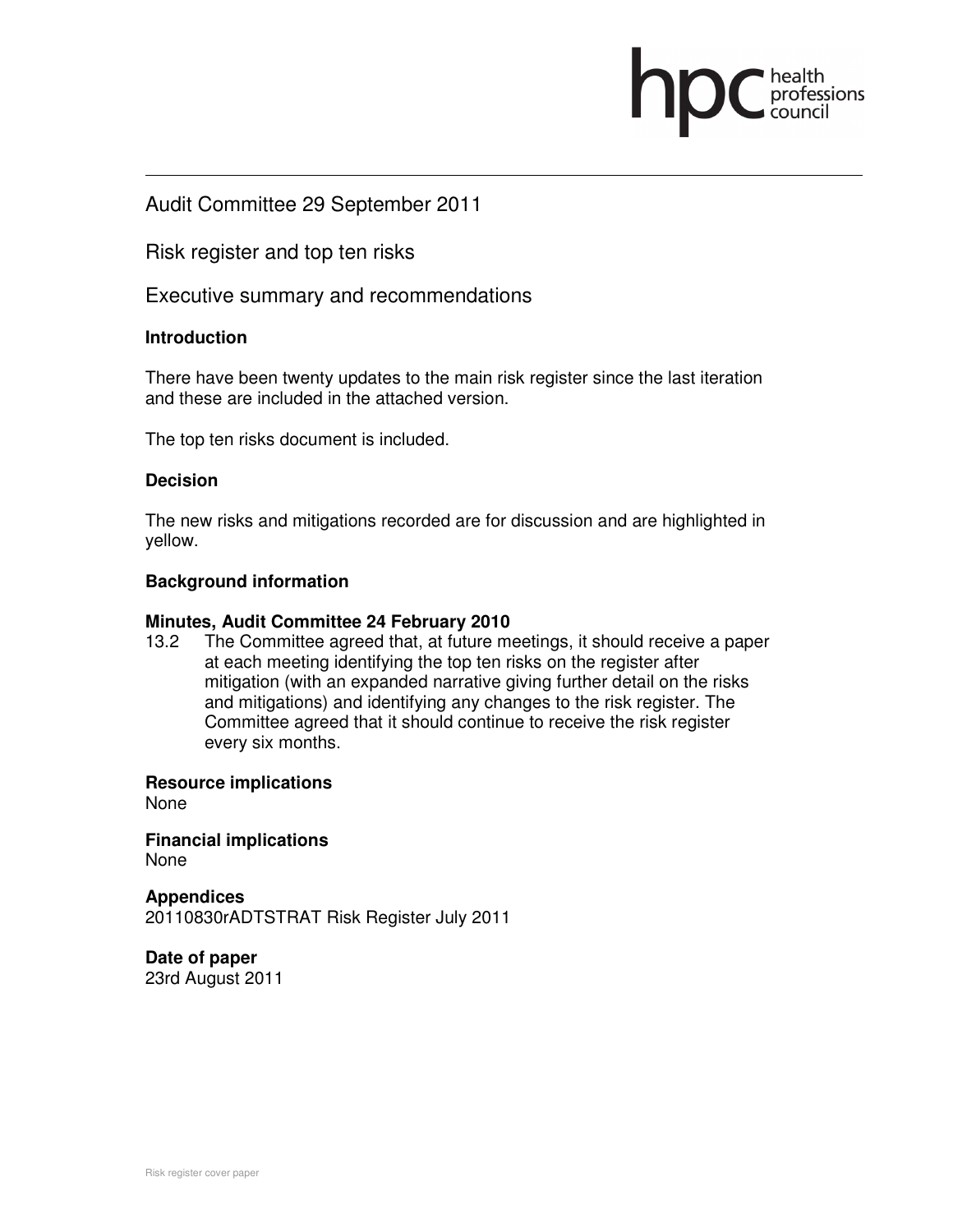## **Description**

HPC's operations are entirely dependant on a viable power supply.

Historically the Kennington area suffers a power outage every 18 months.

HPC takes power from two lines, which are out of phase,

It is possible for part of the HPC to be without power, whilst another part of the building does have power.

The duration of the outage is usually a few hours, and exceeds the life of the Uninterruptable Power Supplies (UPS) that we have in the IT Comms (server) room.

The operational life without charge of our emergency lighting is approximately 2 hours.

## **Mitigations**

If only Park House, or only Stannary Street buildings are without power, essential functions can be moved or powered via extension cabling from the powered building.

HPC's primary mitigation for sustained power loss is to relocate operations to the Disaster Recovery (DR) site ICM in Uxbridge. This provides 10 seats, with phone, PC, internet communications, with access to our replicated data at the Internet Service Provider hosting our data.

The main issue around use of the DR solution, is estimating the likely duration of the power outage. An outage of up to  $3\frac{1}{2}$  hours (effectively half a working day) does impact HPC's operations, but does not make it worthwhile relocating to the DR site. 24 hours without power would cause invocation. A known power outage of 24 hours plus is possible due to sub station fire and would be an issue of known minimum duration resulting in invocation of the DR site.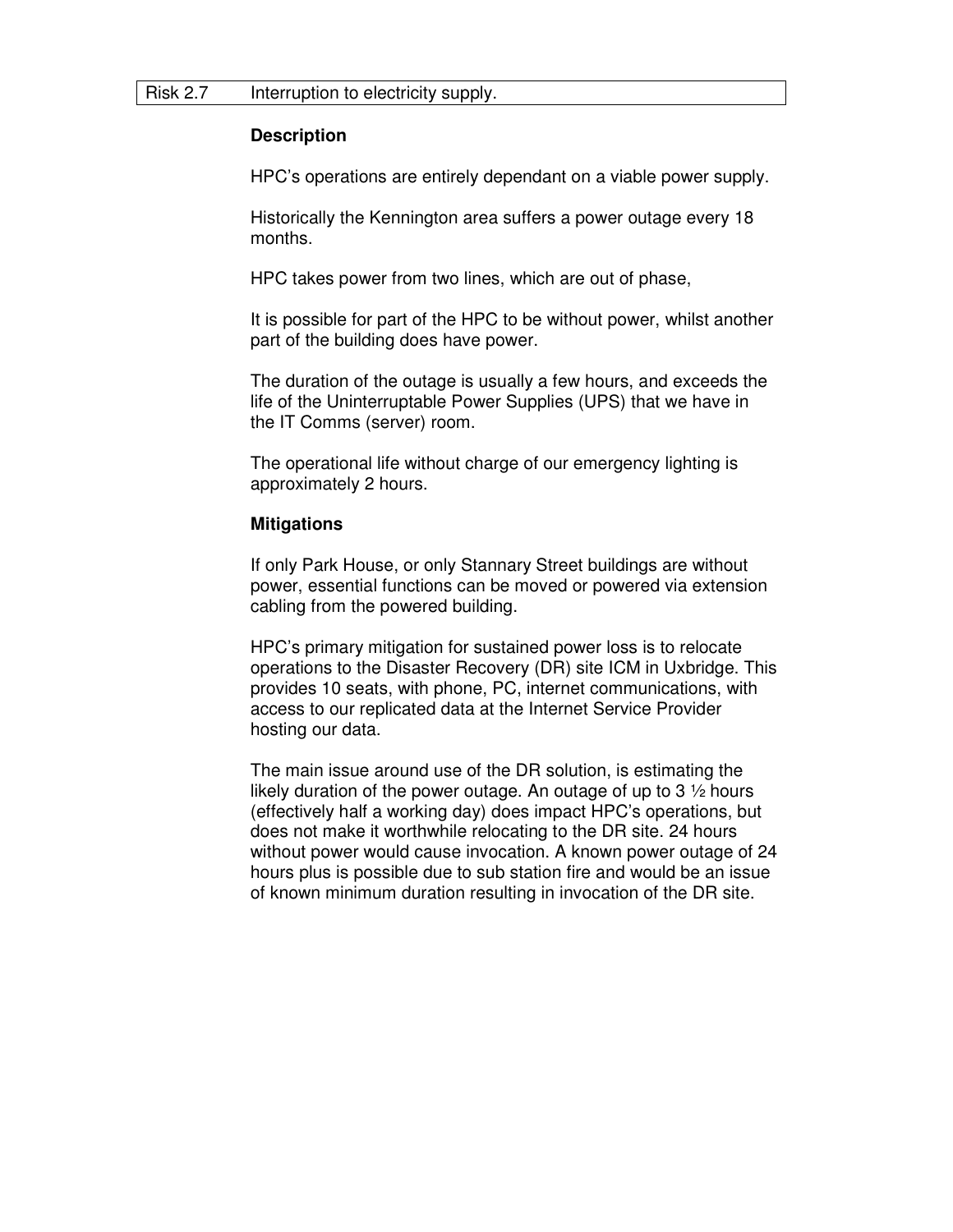## **Description**

HPC will hold tribunals on approximately 750 days in 2010-11. It is anticipated that this number will increase in future years.

HPC fund the costs of holding tribunals and those costs include:

- Legal services preparing and presenting the HPC case
- Panel and Legal Assessor fees and expenses
- Transcription Writer
- Room Hire (where required)
- Catering
- Witness Expenses
- Photocopying costs

The average hearing is generally concluded within two days, however, there are circumstances where a hearing takes longer to conclude than this or requires a number of preliminary meetings or case direction hearings to ensure its effective management. There are also occasions where a hearing may be adjourned or part hear,

If a registrant or the Council for Healthcare Regulatory Excellence (CHRE) appeals against the a decision made by a panel, HPC pay for further legal representation to defend that decision before the High Court, Court of Appeal or County Court as appropriate. The same costs apply if an individual applies for judicial review in relation to a decision that has been made.

# **Mitigations**

The Council have approved a number of practice notes which have been written to provide guidance to all of those who appear at or before fitness to practise hearings. These practice notes contribute to the effective management of a hearing. Also in place are a range of operating guidance documents which provide advice to fitness to practise department employees on specific processes managed by the department.

In April 2011, a compliance officer was appointed to work within the FTP department. The compliance officer responsibilities include ensuring the FTP team meets it's statutory requirements as they relate to FOIA, DPA and the vetting and barring scheme but also to audit the work of the department to ensure processes and procedures are adhered to. Furthermore, the FTP committee consider on a regular basis papers quality assuring the decisions made by panels. The Committee also considers papers reviewing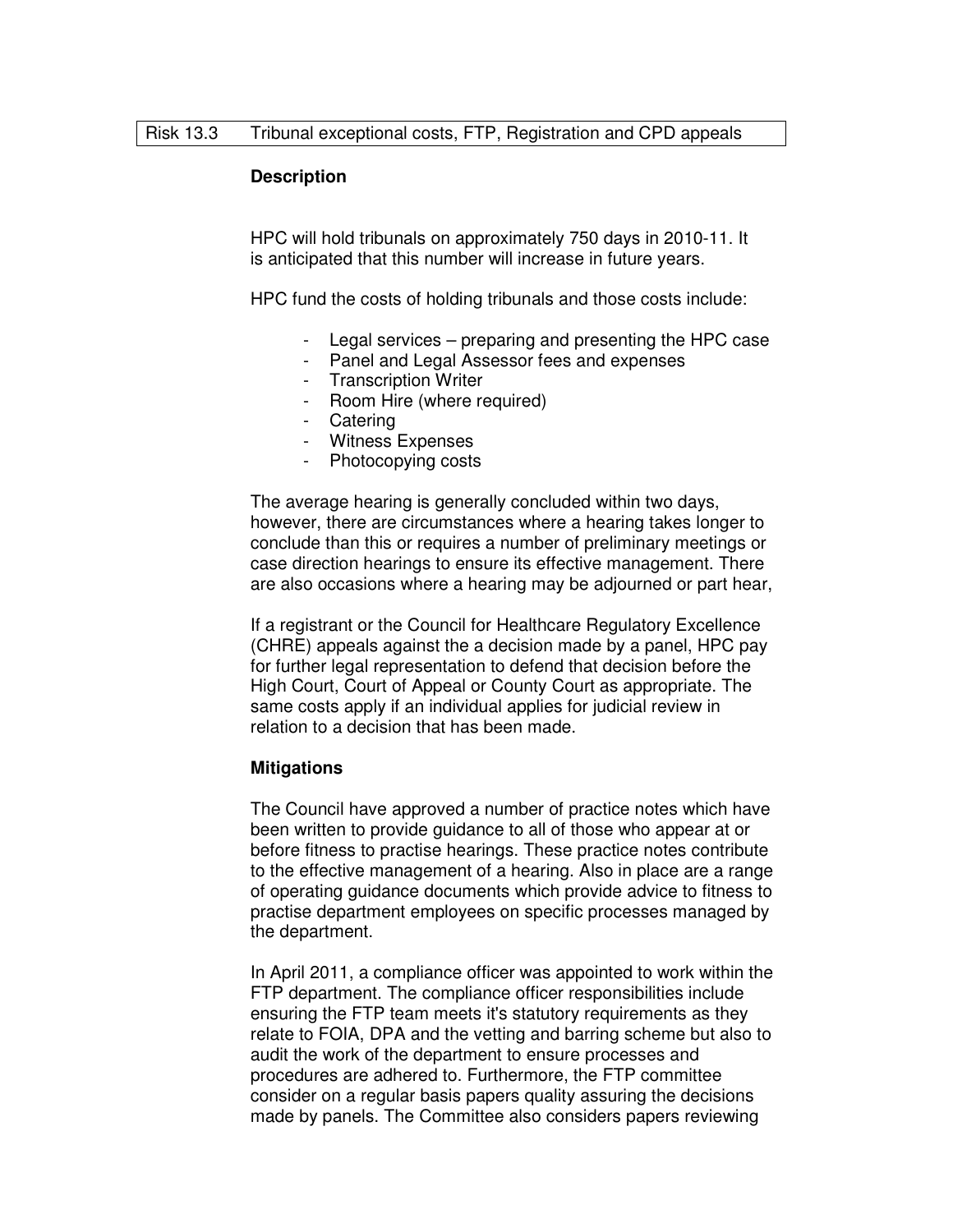the reasons for not well founded decisions being made and for cases not concluding as anticipated.

All Practice Notes are reviewed by HPC's lawyer before submission to Committee and Council. HPC has clear service level agreements with the lawyers who appear on its behalf at tribunals.

HPC has legal insurance in place which covers its costs if the cost of a registrant or CHRE appeal and a judicial review exceeds a certain amount. HPC advise its insurance provider as soon as it is in receipt of such an appeal,

# Risk 2.4 Inability to communicate via postal services (e.g. Postal Strikes)

## **Description**

HPC currently sends over 205,000 renewal notices by mail every two years, a further set of final notices and numerous other items including Fitness to Practice documentation, CPD correspondence, Consultation documentation and other items.

Strikes by Royal Mail workers have occurred in the recent past, interrupting the delivery of renewals back in to the HPC offices.

In the last 3 years postal strikes have been localised, in Northern Ireland, or just the London area, before becoming more widespread.

As the last few miles of any postal delivery service generally uses Royal Mail employees for door to door delivery other mail offerings are unlikely to provide mitigation against Royal Mail industrial action other than where major centres receive direct deliveries from alternate postal providers.

## **Mitigations**

In the past HPC has offered extended time frames to allow delivery of outgoing and incoming renewals where the renewal window is disrupted by industrial action.

Courier use has increased for critical mail where timely delivery is of the essence.

HPC has sent registration advisors to Belfast University/Hospital to allow those registrants going through renewal to renew in person preventing the postal disruption causing deregistration for those able to travel to Belfast.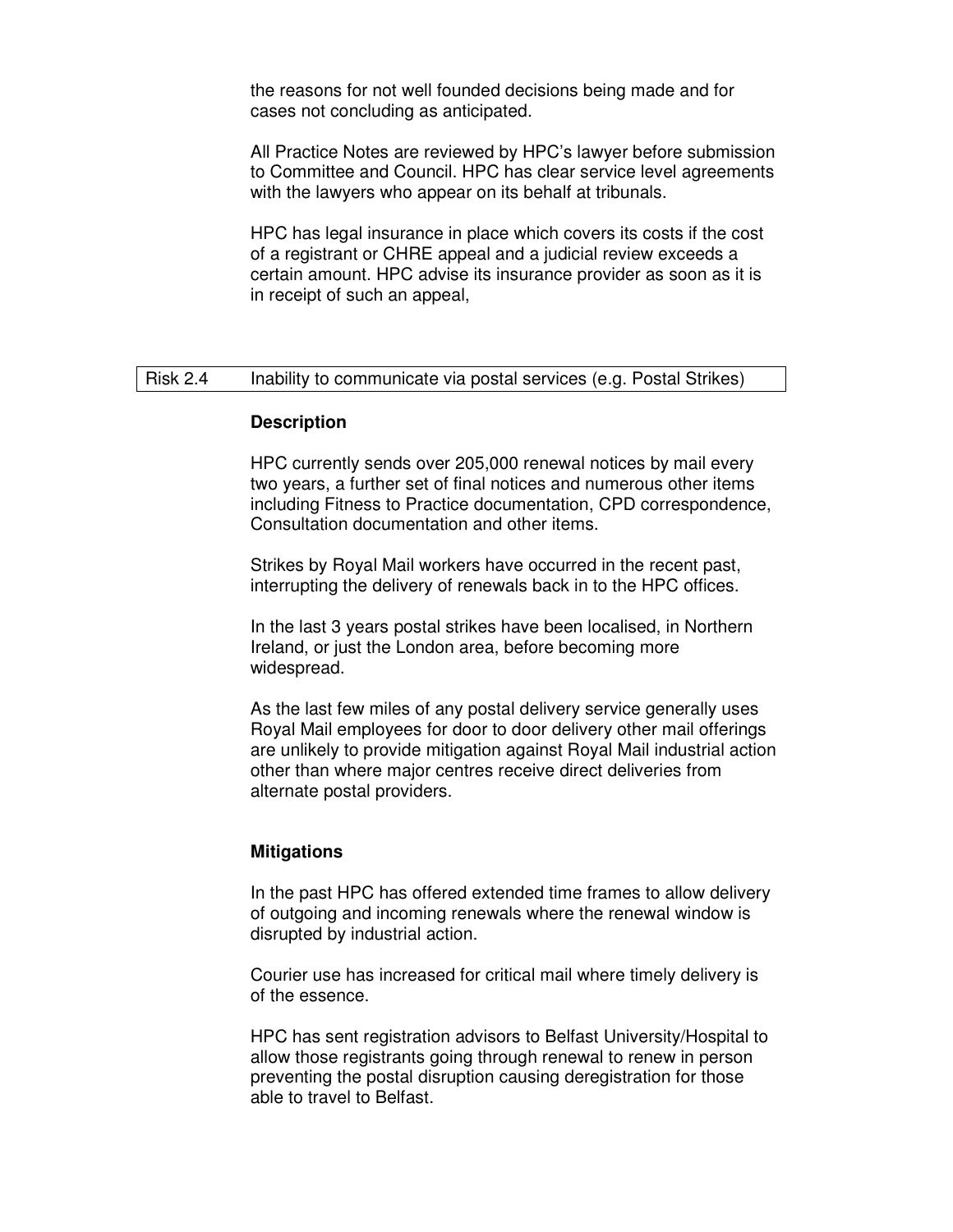HPC now has an on line renewals service which mitigates against failure of the return leg of the renewals form.

Email is also increasingly used by all parts of the business for day to day correspondence.

The HPC website offers a mass communication mechanism, and courier services can be used for the more high value, time sensitive paper based services.

Revenue collection is primarily via direct debit, that operates outside the postal system once the registrant has set up the mandate. 80% of HPC's ongoing cash collection is therefore secure from postal disruption. The remainder is via cheques (postal sensitivity) or credit/debit card where telephone and web submission are possible.

Should postal disruption be localised to London or the Kennington area we could invoke the DR plan and process ICR (paper) renewals at the Uxbridge site after some relocation and reconfiguration of equipment.

## Risk 2.11 Basement flooding

## **Description**

The basement of Park House is below road level of Kennington Park Road and heavy precipitation as seen in recent summer thunder storms can result in excess road water being pushed by traffic over the pavement at the front of Park House in a similar manner to a bow wave. This water cascades down the steps and fills the area in front of the Finance department bay window.

This can cause build up of water levels, and may cause flooding to the basement if the drainage system is unable to cope.

After prolonged precipitation the water level within the surface water sewerage system approaches the level of surface drain grate in the front of Park House. This prevents escape of the rain water and ingress of storm and drain water via the basement door becomes increasingly likely as precipitation continues.

Historically water mains have burst on Kennington Park Road, and in 1978 HPC itself was flooded after mains sewerage pipes burst externally, and levels exceeded the level of the manhole in the courtyard / light well.

Effluent flooded the basement (then occupied by the Registrations department) and some paperwork was soiled and other items lost.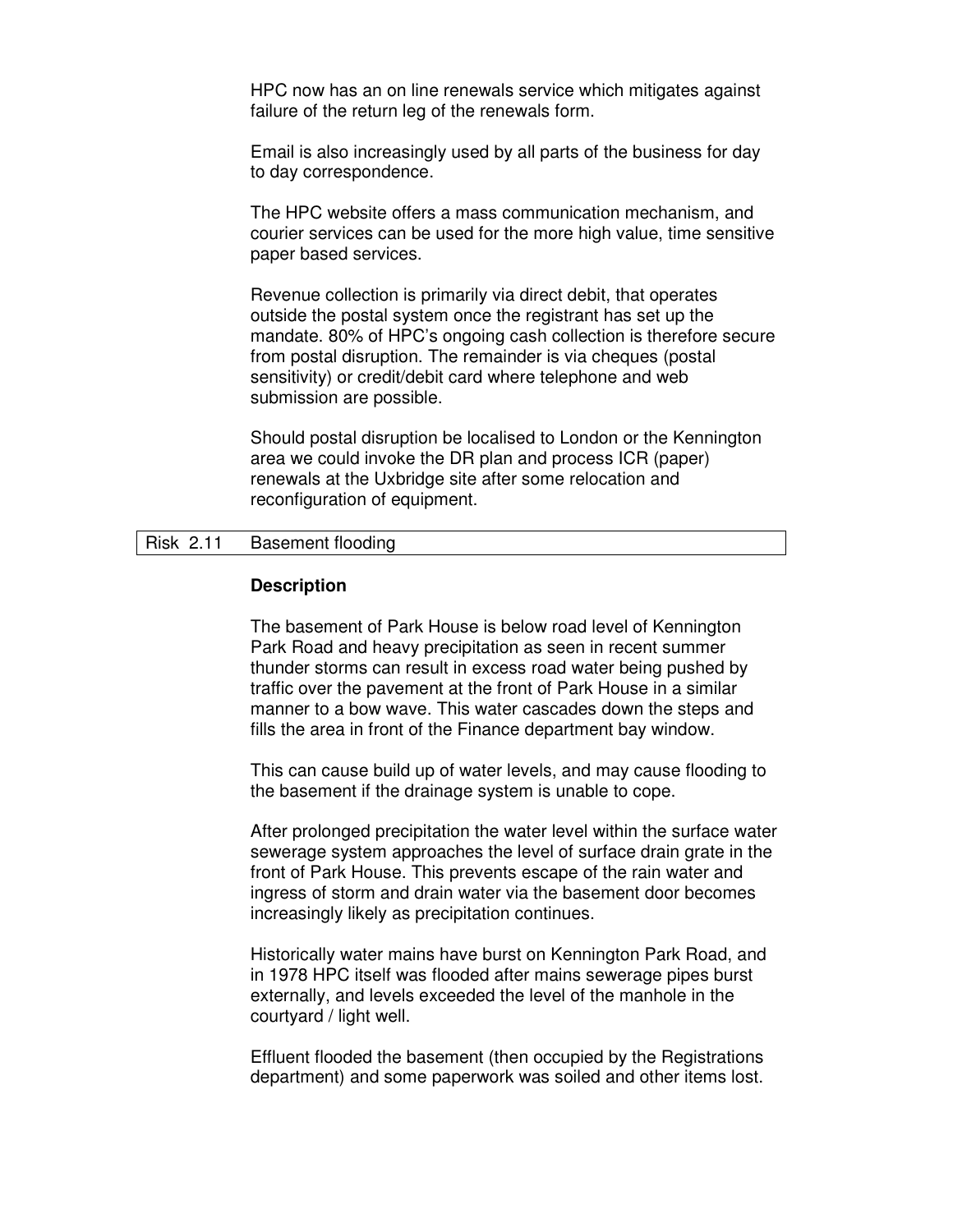Stannary Street does not have a basement and is slightly above pavement level. Ingress of large volumes of surface water via this route is less likely than ingress from the front of the site.

## **Mitigations**

HPC have purchased a removable impermeable barrier that is fitted to the basement door every night as the security guard locks up the building, and during heavy rain.

This barrier prevents water ingress via this basement door up to a level of 3 feet / 1 m.

Should the local drainage system be unable to cope with surface water volumes water may rise up the drainage system, with a head of water of in excess of 6 feet. No mitigations against this are feasible due to excessive cost to place one way valves within the drainage system and install high pressure pipe work to the main sewer.

If flooding does occur up to the level of the electrical wiring in the basement, a drying out period of several months is likely to be required, plus remedial electrical work. The mains supply to the Park House building may need to be shut down, and the server room resupplied with alternate power or relocated at least temporarily to the Stannary Street buildings.

## Risk 1.5 Loss of reputation

## **Description**

The reputation of an organisation is critical to its success. Its loss, as we have seen over the last few months with British Petroleum or the General Teaching Council, can be disastrous.

## **Mitigation**

HPC attempts to mitigate the risk of a loss to its reputation in a number of ways. Firstly, to ensure that the quality of its operational procedures are set at a reasonable level. Secondly, the risk is reduced by investing over many years in a communication strategy to achieve a high level of understanding of function with our key stakeholders.

# Risk 12.1 Judicial Review

# **Description**

The Health Professions Council (HPC) as a UK statutory regulator governed by the Health Professions Order 2001 must operate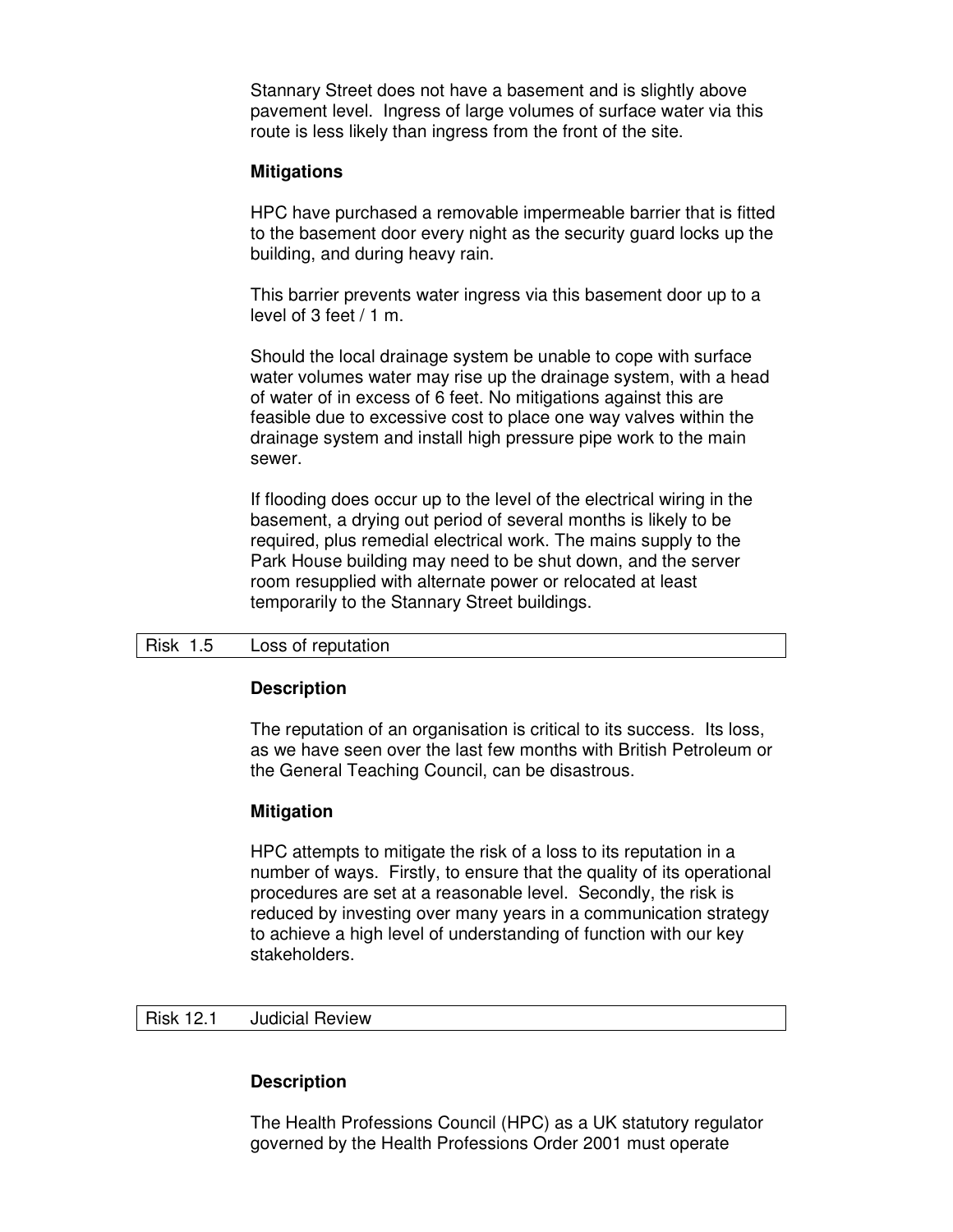within the constraints of our legislation. The HPC must do what the legislation instructs us to do and must not take action when we have no relevant powers.

The principle applies to both the Statutory Instrument (SI), our Rules and our Standards and Guidance.

## **Mitigations**

The HPC mitigates the threat of the courts being used to overturn our decision-making in a number of ways.

- We use a public consultation process when we establish or amend our systems, guidance and standards.
- We take appropriate public law legal advice both during the process to build new systems, guidance and standards and to then periodically review the processes.

The mitigation has to date been successful in reducing the threat of stakeholder judicial review of the HPC, thus reducing costs and the use of scarce resources.

## Risk 15.21 Financial distress of trade suppliers causes loss of service.

## **Description**

HPC is dependant on suppliers providing goods or services to help HPC work efficiently. Where the supplier is one of a number that provide the same goods or services, the failure of the supplier is unlikely to cause HPC any significant disruption as we would be able to switch to an alternative supplier.

Where the supplier is the only one or one of a few that offers those specific goods or services, there is a greater dependency on that particular supplier. The goods or services provided may not be business critical in its nature or may be one-off in nature and once delivered to HPC would not cause loss of service to HPC if the supplier ran into difficulty.

## **Mitigations**

Where a supplier is identified as being key to the needs of HPC, a review of the financial status of the supplier is initiated to provide management with reassurance of the financial stability of that supplier. This is usually in the form of credit assessment from a credit rating agency. The assessment incorporates a credit score which helps to determine the risk of trading with that particular supplier. The credit score is arrived at by the assessment company by taking into account the results from the supplier's annual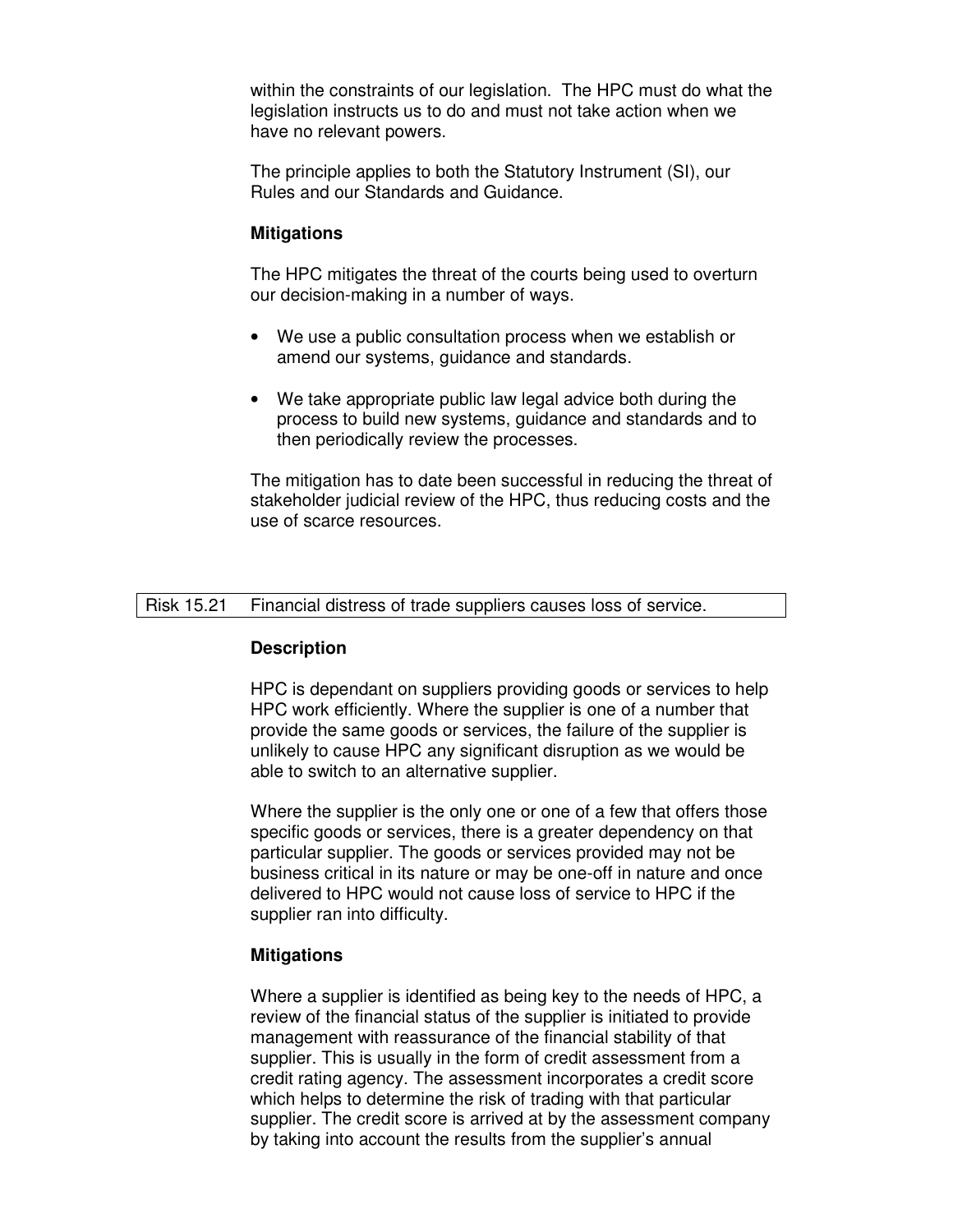accounts and other on going factors such as any county court judgements, which may indicate that the supplier has difficulty paying their own suppliers.

If the supplier provides an ongoing service, such as computer software which is bespoke to HPC, we will require an Escrow agreement. This is where a copy of the source computer code will be held by a third party so if the supplier fails the source code can be released so HPC can ensure that it receives continuous service.

Wherever possible HPC will aim to ensure that the goods and services it uses are not under the control of one supplier. This will help to mitigate against the reliance on a sole supplier. Additionally, by having competition between suppliers this helps to ensure that the supplier does not seek to inflate prices to HPC.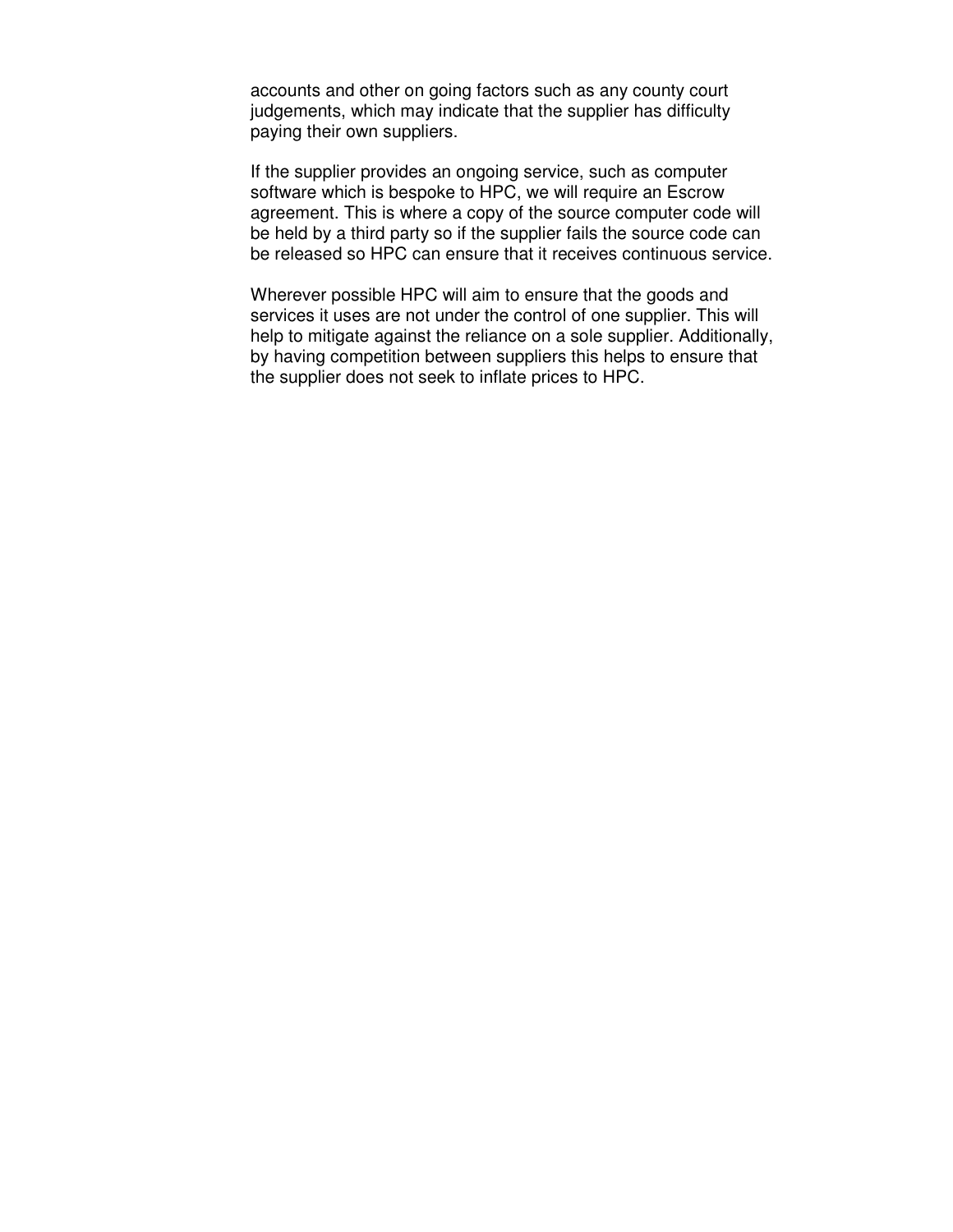# **Risk Register**

 **Marc Seale, Chief Executive & RegistrarReport to Audit Committee, 29th September 2011**

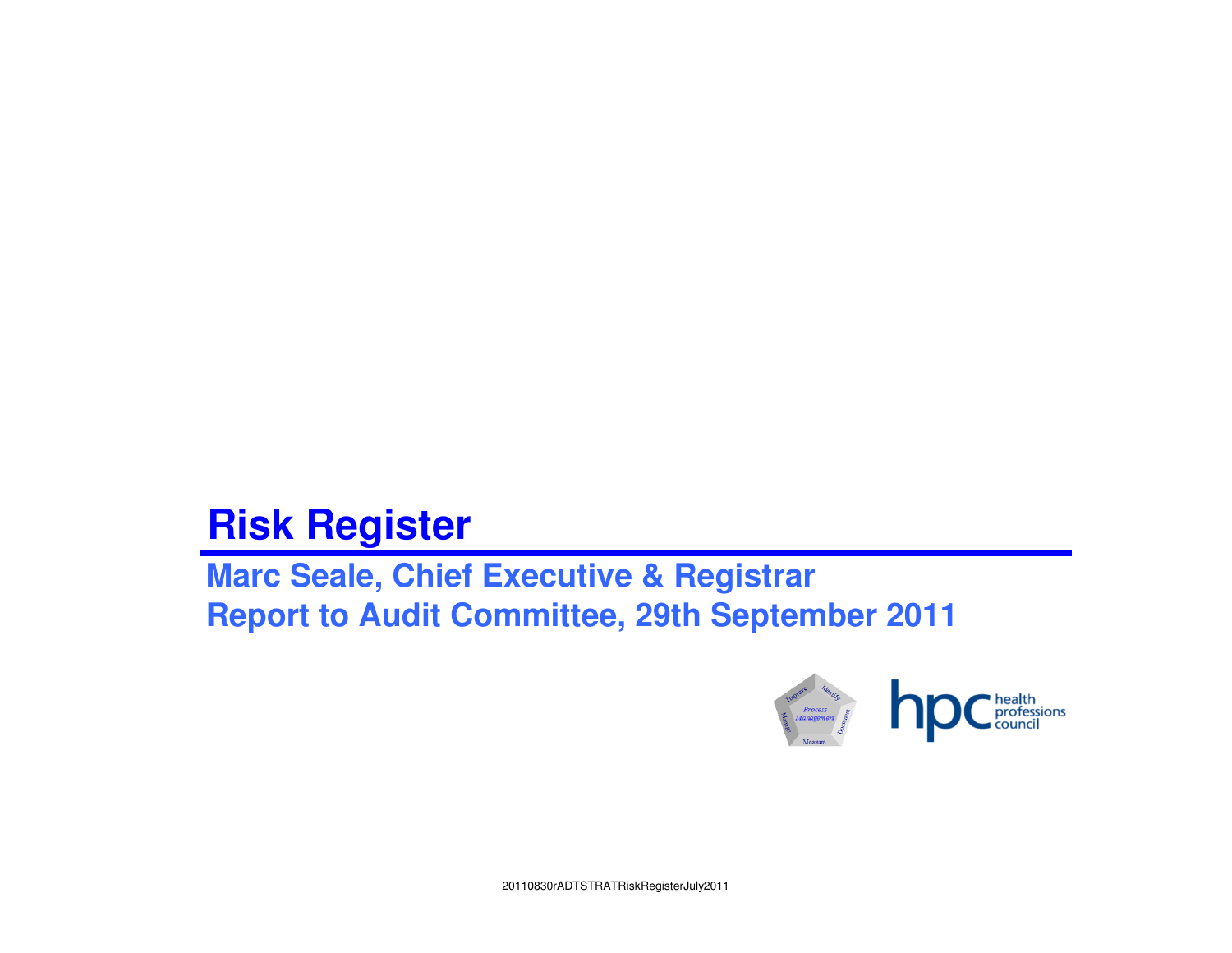## **July 2011 Risk Assessment**

| <b>Contents</b>                                                            | Page     |
|----------------------------------------------------------------------------|----------|
| Contents page                                                              | 2        |
| Top 10 HPC risks                                                           | 3        |
| Changes since last published                                               | 4        |
| Strategic risks                                                            | 5        |
| Communications risks                                                       |          |
| Continuing Professional Development (CPD) risks now in Registrations risks | 10       |
| Corporate Governance risks                                                 | 8        |
| Data Security risks                                                        | 23       |
| <b>Education risks</b><br>Finance risks                                    | 11       |
| <b>Fitness to Practise risks</b>                                           | 19,20,21 |
| <b>HR</b> risks                                                            | 15       |
| Information Technology risks                                               | 9        |
| Legal risks                                                                | 16       |
| Operations risks                                                           | 6        |
| Partner risks                                                              | 10       |
| Pensions risks                                                             | 22       |
| Policy & Standards risks                                                   | 18       |
| Project Management risks                                                   | 12       |
| <b>Quality Management risks</b>                                            | 13       |
| Registration risks                                                         | 14       |
| Appendix i Glossary and Abbreviations                                      | 24       |
| Appendix ii HPC Risk Matrix                                                | 25       |
| <b>HPC Risk Matrix terms detail</b>                                        | 26       |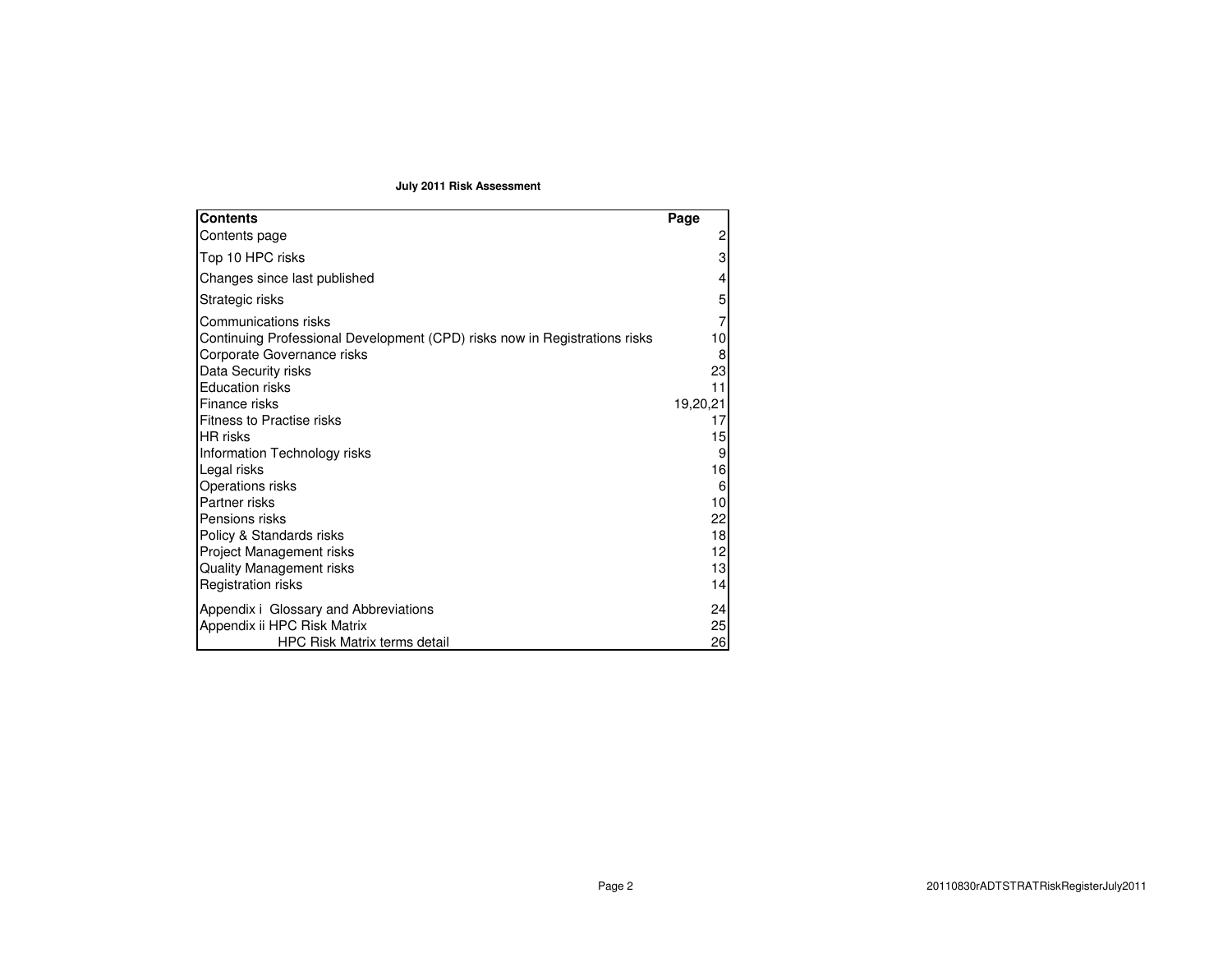**"Top 10" Risks (High & Medium after mitigation)**

**Historic Risk Scores**

|       | <b>Description</b>                                                                                      | <b>Risk owner (primary</b><br>person responsible<br>for assessing and<br>managing the<br>ongoing risk) | <b>Mitigation I</b>                                                                       | <b>Mitigation II</b>                                | <b>Mitigation III</b>                                                              | <b>CURRENT RISK</b><br><b>SCORE</b> | Feb<br>2011<br><b>Risk</b> |               | Sept<br>2010<br><b>Risk</b> | Feb<br>2010<br><b>Risk</b> | <b>Sept</b><br>2009<br><b>Risk</b> |
|-------|---------------------------------------------------------------------------------------------------------|--------------------------------------------------------------------------------------------------------|-------------------------------------------------------------------------------------------|-----------------------------------------------------|------------------------------------------------------------------------------------|-------------------------------------|----------------------------|---------------|-----------------------------|----------------------------|------------------------------------|
| 13.3  | Tribunal exceptional costs, FTP,<br>Registrations and CPD Appeals (pre-mit 25)                          | <b>FTP Director</b>                                                                                    | Quality of legal advice                                                                   | Quality of operational<br>processes                 | Legal insurance<br>covering exceptional<br>High Court and Judicial<br>Review costs | <b>High</b>                         |                            | <b>High</b>   | High                        | High                       | High                               |
| 2.7   | Interuption to electricity supply (pre-mit 16)                                                          | <b>Facilities Manager</b>                                                                              | Relocate to other buildings on site                                                       | If site wide longer than 24<br>hours invoke DR Plan |                                                                                    | <b>High</b>                         |                            | <b>High</b>   | <b>High</b>                 | High                       | <b>High</b>                        |
| 1.5   | Loss of reputation (pre-mit 20)                                                                         | <b>Chief Executive</b>                                                                                 | Quality of operational procedures                                                         | Dynamism and quality of<br>Comms strategy           |                                                                                    | <b>Medium</b>                       |                            | <b>Medium</b> | <b>Medium</b>               | <b>Medium</b>              |                                    |
| 2.4   | Inability to communicate via postal services (e.g.<br>Postal strikes) (pre-mit 16)                      | <b>Facilities Manager</b>                                                                              | Use of other media including Website,<br>newsletter & email and courier services          | Invoke Disaster Recovery Plan                       | Collection of >80%<br>income fees by DD                                            | <b>Medium</b>                       |                            | <b>Medium</b> | <b>Medium</b>               | <b>Medium</b>              | Low                                |
| 2.11  | Basement flooding (pre-mit 16)                                                                          | <b>Facilities Manager</b>                                                                              | Flood barrier protection to prevent<br>ingress                                            |                                                     |                                                                                    | <b>Medium</b>                       |                            | <b>Medium</b> | <b>Medium</b>               | <b>Medium</b>              |                                    |
| 15.21 | Financial distress of trade suppliers causes loss<br>of service (pre-mit 16)                            | <b>Finance Director</b>                                                                                | Financial monitoring of key suppliers via<br>Dun & Bradstreet                             | Escrow agreements                                   | Alternative suppliers                                                              | <b>Medium</b>                       |                            | <b>Medium</b> | <b>Medium</b>               | <b>Medium</b>              | <b>Mediu</b>                       |
| 12.1  | Judicial review of HPC's implimentation of HPO<br>including Rules, Standards & Guidance (pre-mit<br>15) | <b>Chief Executive</b>                                                                                 | Consultation. Stds determined by PLG's. Appropriate legal advice<br>Agreement by Council. | sought                                              |                                                                                    | <b>Medium</b>                       |                            | <b>Medium</b> | <b>Medium</b>               | <b>Medium</b>              | <b>Mediu</b>                       |
|       |                                                                                                         |                                                                                                        |                                                                                           |                                                     |                                                                                    |                                     |                            |               |                             |                            |                                    |

| Ш                 | <b>CURRENT RISK</b><br><b>SCORE</b> | Feb<br>2011<br>Risk | Sept<br>2010<br><b>Risk</b> | Feb<br>2010<br><b>Risk</b> | <b>Sept</b><br>2009<br><b>Risk</b> |
|-------------------|-------------------------------------|---------------------|-----------------------------|----------------------------|------------------------------------|
| ional<br>Judicial | High                                | <b>High</b>         | High                        | High                       | High                               |
|                   | High                                | <b>High</b>         | <b>High</b>                 | High                       | <b>High</b>                        |
|                   | <b>Medium</b>                       | <b>Medium</b>       | <b>Medium</b>               | <b>Medium</b>              |                                    |
| %<br>D            | <b>Medium</b>                       | <b>Medium</b>       | <b>Medium</b>               | <b>Medium</b>              | Low                                |
|                   | <b>Medium</b>                       | <b>Medium</b>       | <b>Medium</b>               | <b>Medium</b>              |                                    |
| ers               | <b>Medium</b>                       | <b>Medium</b>       | <b>Medium</b>               | <b>Medium</b>              | <b>Medium</b>                      |
|                   | <b>Medium</b>                       | <b>Medium</b>       | <b>Medium</b>               | <b>Medium</b>              | <b>Medium</b>                      |

Risks listed in order of CURRENT RISK SCORE, then PRE\_MITIGATION SCORE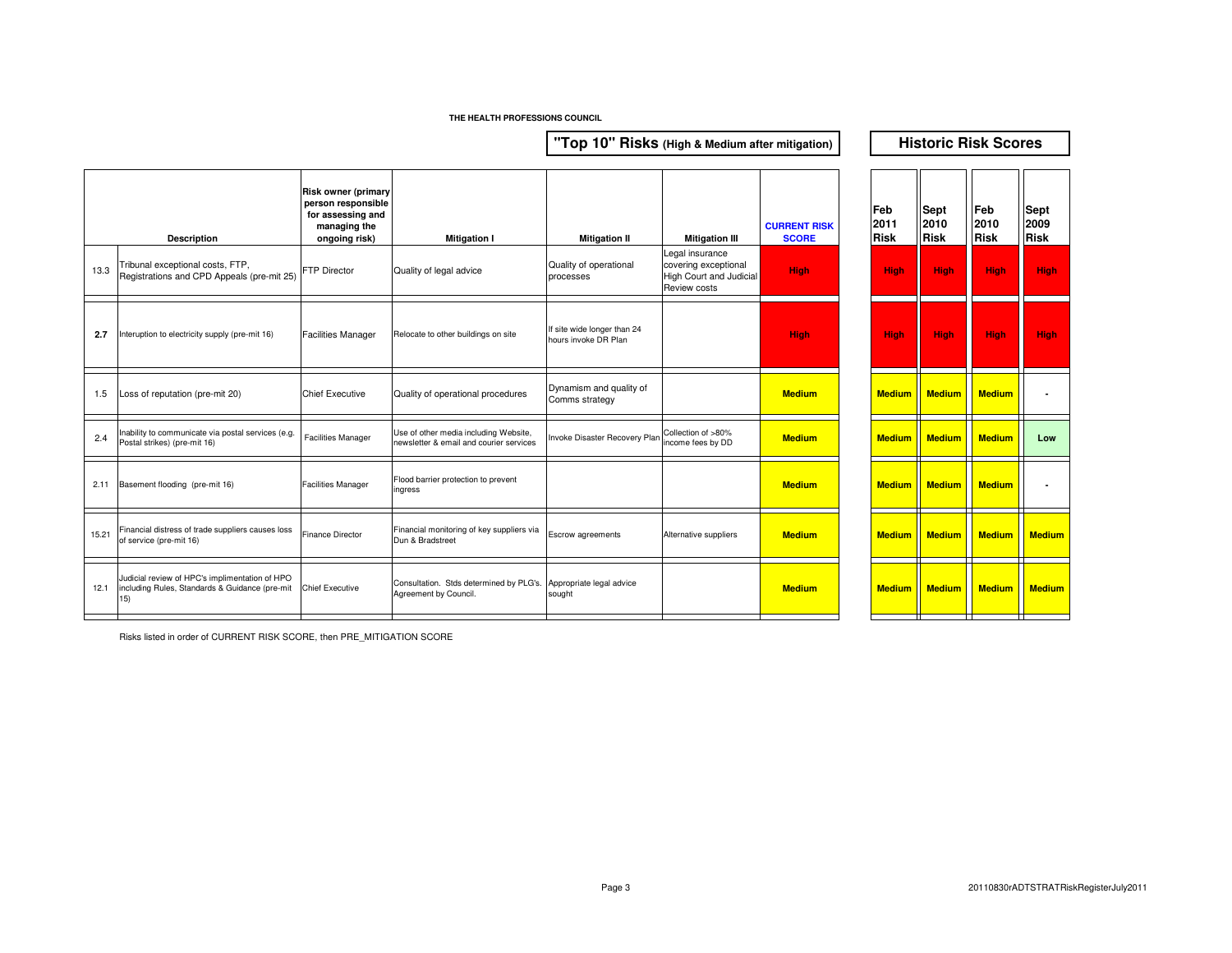## **Changes since the previous iteration of HPC's Risk Register**

| <b>Category</b>          | Ref#  | <b>Description</b>                                                            | Nature of change in this version                        |
|--------------------------|-------|-------------------------------------------------------------------------------|---------------------------------------------------------|
| "Top Ten"                |       | <b>Order of Risks in list</b>                                                 | Reorder to reflect pre-mitigation score                 |
|                          | 1.1   | <b>IHPC fails to deliver OIC</b>                                              | Change to name of risk reflecting legislation; OIC      |
| Strategic                |       |                                                                               | to SI Sec 6.2 & Health Bill                             |
|                          | 1.3   | Incompatable OIC and EU legislation                                           | Change to name of risk reflecting legislation; OIC      |
|                          |       |                                                                               | to SI Sec 6.2 & Health Bill                             |
| Operations               | 2.12  | New Risk around environmental or other factors threatening transport to       | Additional risk in light of possible disruption of      |
|                          |       | <b>HPC</b>                                                                    | Council members or employees attendance                 |
|                          | 2.13  | Risk of disruption to HPC / HCPC due to Olymic Games in East London           | Addition of risk                                        |
| ICommunications          | 3.5   |                                                                               | Addition of risk                                        |
| Corporate Governance     | 4.2   | Publication of material not approved for release<br>Change to mitigation ii   |                                                         |
|                          | 4.5   | New mitigation i, and old mitigation i becomes mitigation ii                  | Add new mitigation 1, remove old ii,                    |
|                          | 4.13  | Risk around failure to comply with DPA/FOIA requirements                      | Addition of risk                                        |
|                          |       |                                                                               |                                                         |
| Projects                 | 8.11  | Failure to successfully open the Councellors & Psychotherapist register       | Project removed as descoped by government               |
| <b>FTP</b>               | 13.8  | Backlog of FTP cases                                                          | New risk item                                           |
|                          | 13.9  | Excessive cases per Case Manager workload                                     | New risk item                                           |
| Finance                  | 15.4  | Loss in value of investment fund portfolio                                    | Investment portfolio cashed in, risk removed.           |
|                          | 15.17 | Professional fund manager insolvency or fraud                                 | Investment portfolio cashed in, risk removed.           |
|                          | 15.10 | Unauthorised payments to organisations                                        | Mitigation I; remove Pro-forma invoice register         |
|                          |       |                                                                               | phrase                                                  |
|                          | 15.21 | Financial distress of trade suppliers causes loss of service                  | Change "Dun & Bradstreet" to "Credit Rating<br>Service" |
|                          |       |                                                                               | Remove "or from £1.4M of managed funds"                 |
| Pensions                 | 16.1  | CPSM funding liability resulting from scheme valuation deficiency             |                                                         |
|                          | 16.2  | Non compliance with pensions legislation                                      | Add to mitigation I, (Flexiplan only)                   |
|                          | 16.3  | Capita Flexiplan funding liability resulting from scheme valuation deficiency | Remove "or from £1.4M of managed funds"                 |
| <b>CPD/Registrations</b> | 18.1  | CPD processes not effective                                                   |                                                         |
|                          | >10.6 |                                                                               | Move CPD to Registrations Risks                         |

## Overview of Risk Management process

Throughout the year exisiting risks are continually monitored and assessed by Risk Owners against Likelihood, and Impact on HPC, the effectiveness of mitigations and the levels of residual risk.

Future risks are also documented, evaluated and monitored against the same criteria.

Every six months these changes and additions to risks are updated in the risk register and formally documented by the Director of Operations or Head of Business Process Improvement, and the Top Ten Risks (High & Medium only after mitigation) are presented to the Audit Committee.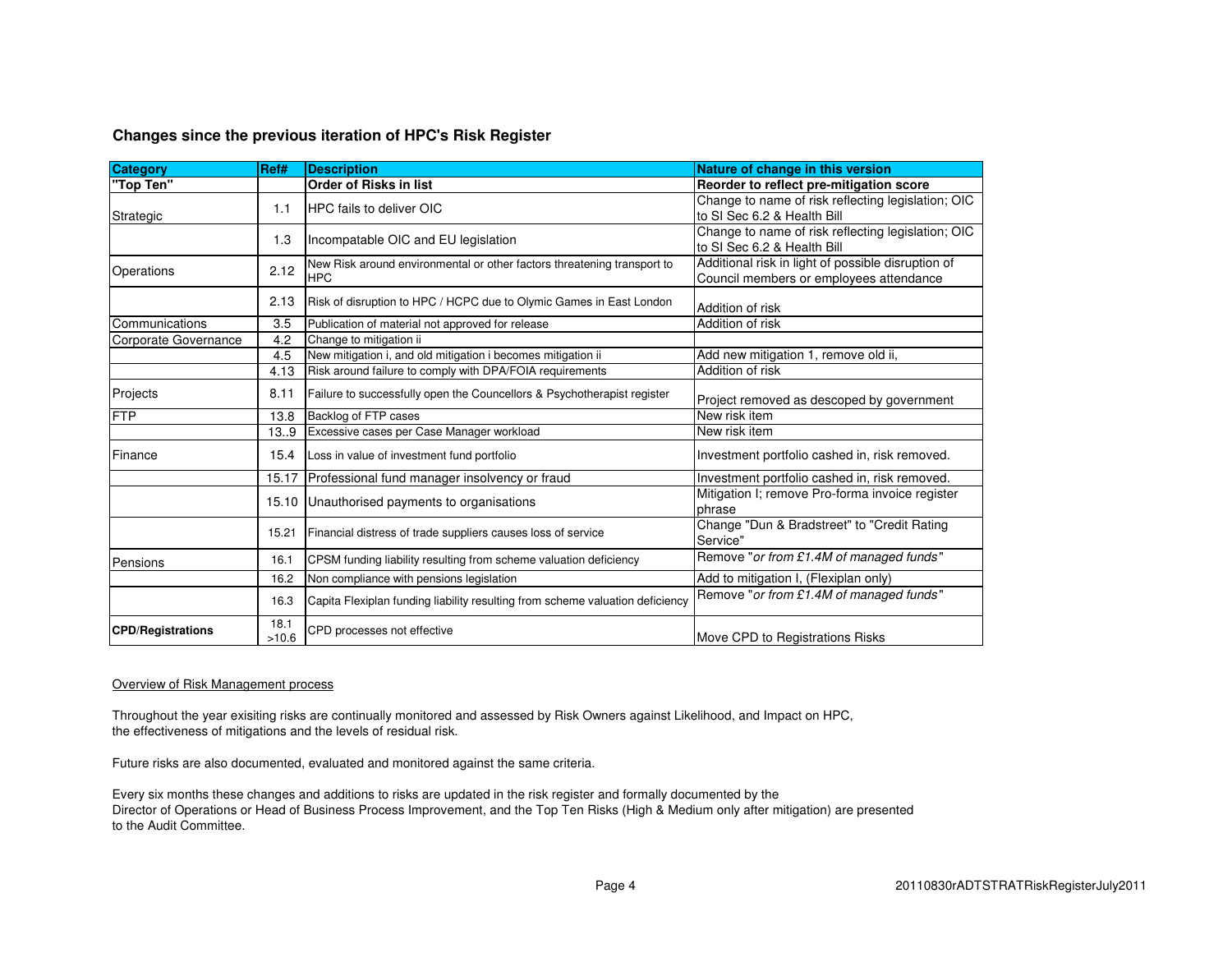#### **RISK ASSESSMENT July 2011**

|     |           |      |                                                                             |                                                                                                        |                                                  |                                                      |                                               |                                                                           |                                                                                    |                                       | <b>Strategic</b>                                          |                                                               |
|-----|-----------|------|-----------------------------------------------------------------------------|--------------------------------------------------------------------------------------------------------|--------------------------------------------------|------------------------------------------------------|-----------------------------------------------|---------------------------------------------------------------------------|------------------------------------------------------------------------------------|---------------------------------------|-----------------------------------------------------------|---------------------------------------------------------------|
| Ref | Category  | Ref# | <b>Description</b>                                                          | <b>Risk owner (primary</b><br>person responsible for<br>assessing and<br>managing the ongoing<br>risk) | Impact before<br>mitigations<br><b>July 2011</b> | <b>Likelihood before</b><br>mitigations July<br>2011 | <b>Risk Score =</b><br>Impact x<br>Likelihood | <b>Mitigation I</b>                                                       | <b>Mitigation II</b>                                                               | <b>Mitigation III</b>                 | <b>RISK</b> score after<br><b>Mitigation July</b><br>2011 | <b>RISK</b> score after<br><b>Mitigation</b><br>February 2011 |
|     | Strategic | 1.1  | HPC fails to deliver SI Sec 6.2 & Council<br><b>Health Bill</b>             |                                                                                                        | 5                                                |                                                      | 5                                             | Delivery of HPC Strategy                                                  | Publication of Annual Report                                                       | $\overline{\phantom{a}}$              | Low                                                       | Low                                                           |
|     |           |      | Links to 7.1-7.4, 18.1, 8.1-8.3,<br>10.4, 10.5, 11.4, 15.9                  |                                                                                                        |                                                  |                                                      |                                               |                                                                           |                                                                                    |                                       |                                                           |                                                               |
|     |           | 1.2  | Unexpected change in UK<br>legislation                                      | Chief Executive                                                                                        | 5                                                | $\overline{2}$                                       | 10                                            | Relationship with Government depts                                        | Lobbying                                                                           | $\sim$                                | Low                                                       | Low                                                           |
|     |           |      | Links to 2.2, 15.14                                                         |                                                                                                        |                                                  |                                                      |                                               |                                                                           |                                                                                    |                                       |                                                           |                                                               |
|     |           | 1.3  | Incompatible SI Sec 6.2 & Health Chief Executive<br>Bill and EU legislation |                                                                                                        |                                                  | 3                                                    | 3                                             | Monitoring of EU directives e.g. Professional<br>Qualifications Directive | Membership of Alliance of UK Health<br>Regulators on Europe (lobby group)          |                                       | Low                                                       | Low                                                           |
|     |           | 1.4  | Failure to maintain a relationship<br>with CHRE                             | <b>Chief Executive</b>                                                                                 | 5                                                |                                                      | 5                                             | HPC Chair and Chief Executive relationship<br>with CHRE                   | Communications                                                                     |                                       | Low                                                       | Low                                                           |
|     |           | 1.5  | Loss of reputation                                                          | <b>Chief Executive</b>                                                                                 | 5                                                | 4                                                    | 20                                            | Quality of Operational procedures                                         | Dynamism and quality of Comms strategy                                             |                                       | <b>Medium</b>                                             | <b>Medium</b>                                                 |
|     |           | 1.6  | Failure to abide by current<br>Equality & Diversity legislation             | <b>Chief Executive</b>                                                                                 | 4                                                | $\overline{2}$                                       | $\overline{8}$                                | Equality & Diversity scheme                                               | Implimentation of scheme for<br>employees Implimentation of scheme<br>for partners | Equality & Diversity working<br>group | Low                                                       | Low                                                           |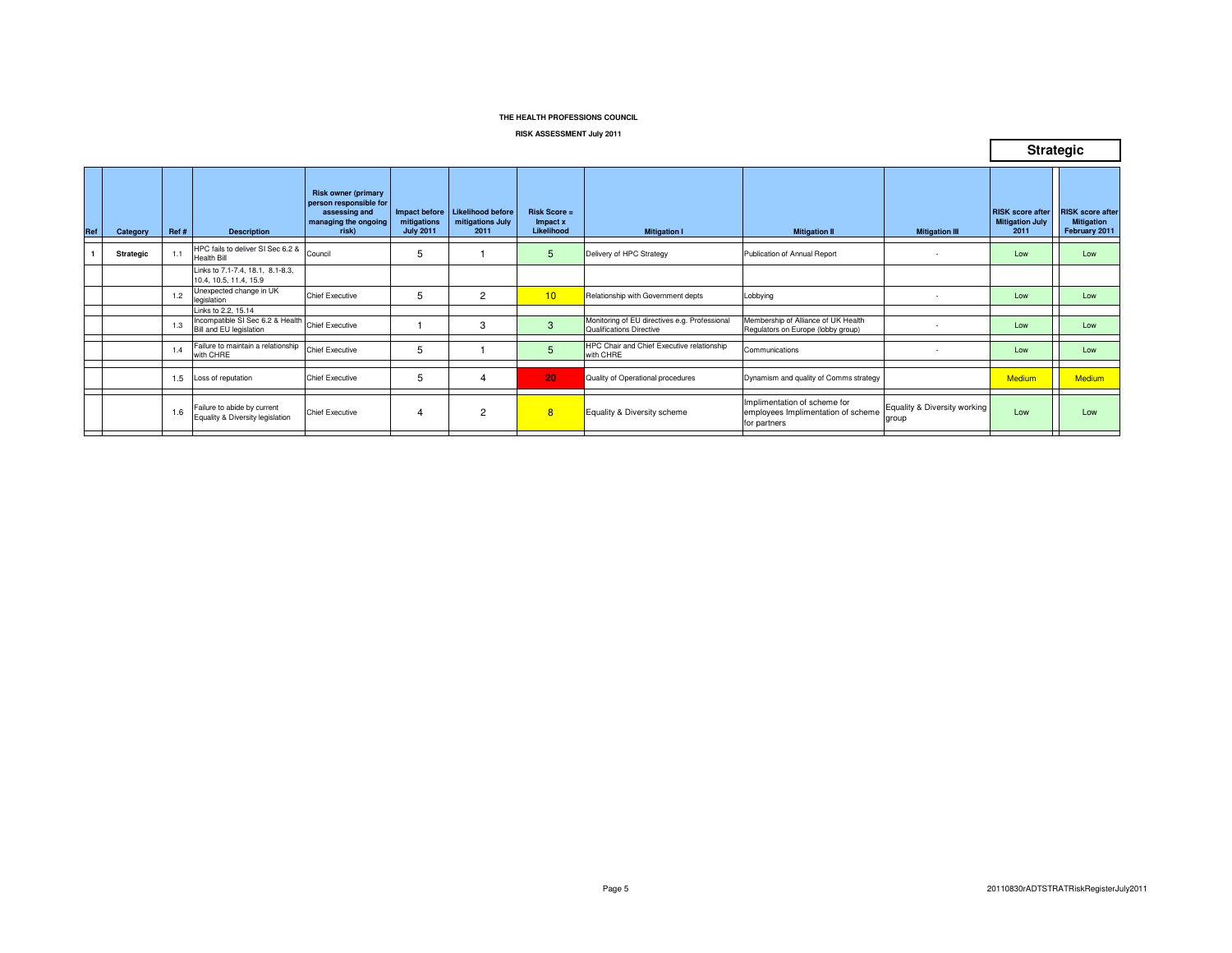**RISK ASSESSMENT July 2011**

|                |            |       |                                                                                                                                                  |                                                                                                        |                                                         |                                                      |                                          |                                                                                            |                                                                        |                                                                                                             |                                                           | <b>Operations</b>                                             |
|----------------|------------|-------|--------------------------------------------------------------------------------------------------------------------------------------------------|--------------------------------------------------------------------------------------------------------|---------------------------------------------------------|------------------------------------------------------|------------------------------------------|--------------------------------------------------------------------------------------------|------------------------------------------------------------------------|-------------------------------------------------------------------------------------------------------------|-----------------------------------------------------------|---------------------------------------------------------------|
| Ref            | Category   | Ref # | <b>Description</b>                                                                                                                               | <b>Risk owner (primary</b><br>person responsible for<br>assessing and<br>managing the ongoing<br>risk) | <b>Impact before</b><br>mitigations<br><b>July 2011</b> | <b>Likelihood before</b><br>mitigations July<br>2011 | $Risk Score =$<br>Impact x<br>Likelihood | <b>Mitigation I</b>                                                                        | <b>Mitigation II</b>                                                   | <b>Mitigation III</b>                                                                                       | <b>RISK score after</b><br><b>Mitigation July</b><br>2011 | <b>RISK score after</b><br><b>Mitigation</b><br>February 2011 |
| $\overline{2}$ | Operations | 2.1   | Inability to occupy premises or<br>use interior equipment                                                                                        | <b>Facilities Manager</b>                                                                              | $\overline{4}$                                          | $\overline{2}$                                       | $\overline{8}$                           | Invoke Disaster Recovery/Business Continuity<br>plan                                       | Commercial combined insurance cover<br>(fire, contents, terrorism etc) |                                                                                                             | Low                                                       | Low                                                           |
|                |            | 2.2   | Rapid increase in registrant<br>numbers                                                                                                          | Chief Executive and EMT                                                                                | 3                                                       | 5                                                    | 15                                       | Scaleable business processes and scalable IT<br>systems to support them                    | Influence the rate at which new<br>professions are regulated           |                                                                                                             | Low                                                       | Low                                                           |
|                |            |       | Links to 1.2, 13.4                                                                                                                               |                                                                                                        |                                                         |                                                      |                                          | SO 9001 Registration, process maps, well                                                   | Hire temporary employees to clear service                              |                                                                                                             |                                                           |                                                               |
|                |            | 2.3   | Unacceptable service standards                                                                                                                   | Director of Operations                                                                                 | 5                                                       | $\overline{4}$                                       | 20                                       | documented procedures & BSI audits                                                         | backlogs                                                               |                                                                                                             | Low                                                       | Low                                                           |
|                |            |       | Links to 9.1, 10.4                                                                                                                               |                                                                                                        |                                                         |                                                      |                                          |                                                                                            |                                                                        |                                                                                                             |                                                           |                                                               |
|                |            | 2.4   | Inability to communicate via<br>postal services (e.g. Postal<br>strikes)                                                                         | <b>Facilities Manager</b>                                                                              | $\overline{4}$                                          | $\overline{4}$                                       | 16                                       | Jse of other media including Website,<br>newsletter & email and courier services           | Invoke Disaster Recovery Plan                                          | Collection of >80% income<br>fees by DD                                                                     | Medium                                                    | Medium                                                        |
|                |            | 2.5   | Public transport disruption<br>leading to inability to use Park<br>House                                                                         | Facilities Manager &<br><b>Head Bus Proc</b>                                                           | $\overline{4}$                                          | 5                                                    | 20                                       | Contact employees via Disaster Recovery Plan Make arrangements for employees to<br>process | work at home if possible                                               |                                                                                                             | Low                                                       | Low                                                           |
|                |            | 2.6   | nability to accommodate HPC<br>employees<br>Links to 5.2                                                                                         | Facilities Manager                                                                                     | $\overline{4}$                                          | 3                                                    | 12                                       | Ongoing Space planning                                                                     | Additional premises purchase or rented                                 |                                                                                                             | Low                                                       | Low                                                           |
|                |            | 2.7   | Interruption to electricity supply                                                                                                               | <b>Facilities Manager</b>                                                                              | $\overline{4}$                                          | $\overline{4}$                                       | 16 <sub>1</sub>                          | Relocate to other buildings on site                                                        | If site wide longer than 24 hours invoke<br>DR Plan                    |                                                                                                             | <b>High</b>                                               | High                                                          |
|                |            | 2.8   | terruption to gas supply                                                                                                                         | <b>Facilities Manager</b>                                                                              | $\overline{1}$                                          | $\overline{2}$                                       | $\overline{2}$                           | Temporary heaters to impacted areas                                                        |                                                                        |                                                                                                             | Low                                                       | Low                                                           |
|                |            | 2.9   | Interruption to water supply                                                                                                                     | <b>Facilities Manager</b>                                                                              | $\overline{2}$                                          | $\overline{2}$                                       | $\overline{4}$                           | Reduce consumption                                                                         | Femporarily reduce headcount to align<br>vith legislation              | Invoke DR plan if over 24 hrs                                                                               | Low                                                       | Low                                                           |
|                |            |       | Telephone system failure<br>2.10 causing protracted service<br>outage                                                                            | Director of IT                                                                                         | $\overline{4}$                                          | 3                                                    | 12                                       | Support and maintenance contract for<br>hardware and software of the ACD and PABX          | Backup of the configuration for both the<br>ACD and PABX               | Diverse routing for the physical<br>telephone lines from the two<br>exchanges with different media<br>types | Low                                                       | Low                                                           |
|                |            | 2.11  | <b>Basement flooding</b>                                                                                                                         | <b>Facilities Manager</b>                                                                              | $\overline{4}$                                          | $\overline{4}$                                       | 16                                       | lood barrier protection to prevent ingress                                                 |                                                                        |                                                                                                             | Medium                                                    | Medium                                                        |
|                | <b>NEW</b> |       | Significant disruption to UK<br>transport network by<br>2.12 environmental extremes e.g.<br>snow, rain, ash: civil unrest or<br>industrial acton | <b>Director of Operations &amp;</b><br><b>lead Bus Proc</b>                                            | 3                                                       | $\overline{2}$                                       | 6                                        | Use of alternate low risk networks                                                         | Use of video or teleconferencing facility to<br>achieve corum          | <b>Invoke Disaster</b><br>Recovery/Business Continuity<br>plan                                              | Low                                                       | <b>NEW</b>                                                    |
|                |            |       |                                                                                                                                                  |                                                                                                        |                                                         |                                                      |                                          |                                                                                            |                                                                        |                                                                                                             |                                                           |                                                               |
|                | <b>NEW</b> | 2.13  | Disruption due to 2012 Olympic<br>& Para Olympic Games                                                                                           | Director of Operations &<br>Director of Human<br>Resources, Head Bus<br>Proc                           | $\overline{4}$                                          | $\overline{4}$                                       | 16                                       |                                                                                            |                                                                        |                                                                                                             | Low                                                       |                                                               |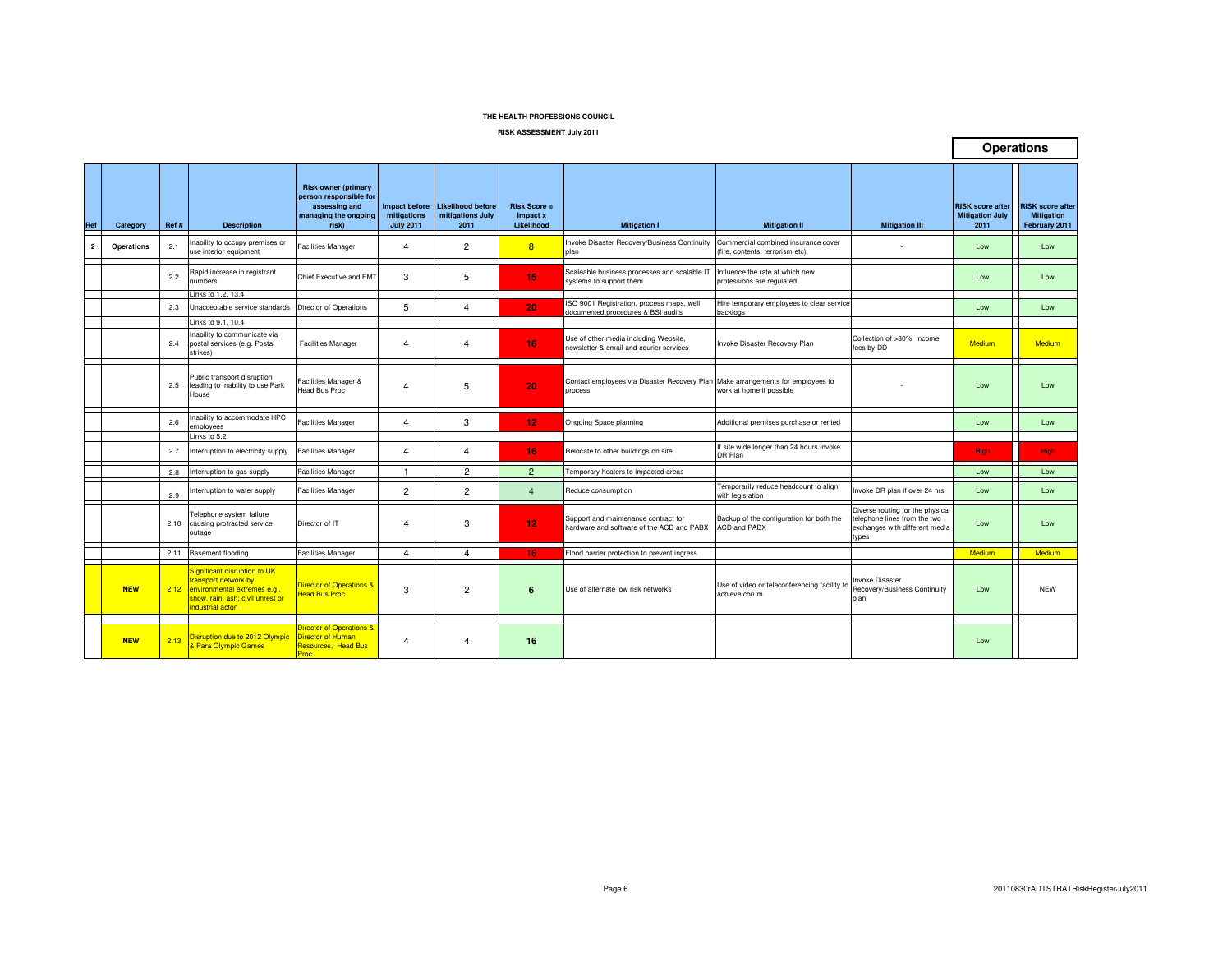#### **RISK ASSESSMENT July 2011**

|     |                |      |                                                                                                     |                                                                                                        |                                 |                                                             |                                               |                                                                    |                                                                                                                                                                                                     |                                                          |                                                           | <b>Communications</b>                                         |
|-----|----------------|------|-----------------------------------------------------------------------------------------------------|--------------------------------------------------------------------------------------------------------|---------------------------------|-------------------------------------------------------------|-----------------------------------------------|--------------------------------------------------------------------|-----------------------------------------------------------------------------------------------------------------------------------------------------------------------------------------------------|----------------------------------------------------------|-----------------------------------------------------------|---------------------------------------------------------------|
| Ref | Category       | Ref# | <b>Description</b>                                                                                  | <b>Risk owner (primary</b><br>person responsible for<br>assessing and<br>managing the ongoing<br>risk) | mitigations<br><b>July 2011</b> | Impact before Likelihood before<br>mitigations July<br>2011 | <b>Risk Score =</b><br>Impact x<br>Likelihood | <b>Mitigation I</b>                                                | <b>Mitigation II</b>                                                                                                                                                                                | <b>Mitigation III</b>                                    | <b>RISK</b> score after<br><b>Mitigation July</b><br>2011 | <b>RISK</b> score after<br><b>Mitigation</b><br>February 2011 |
|     | Communications | 3.1  | Failure to inform public Article 3<br>(13)                                                          | Director of Comms                                                                                      | 5                               |                                                             | 5                                             | Delivery of communications strategy.                               | Delivery of aspects of communications<br>workplan, specifically public information<br>campaigns, multi media advetising,<br>distribution of public information materials,<br>and web.               |                                                          | Low                                                       | Low                                                           |
|     |                | 3.2  | Loss of support from Key Stake<br>holders including professional<br>bodies, employers or government | Director of Comms                                                                                      | 5                               | 3                                                           | 15                                            | Delivery of communications strategy, supportin<br>the HPC strategy | Delivery of aspects of communications<br>work plan, specifically stakeholder<br>activities                                                                                                          | Quality of Operation procedures                          | Low                                                       | Low                                                           |
|     |                |      | Links to 1.5                                                                                        |                                                                                                        |                                 |                                                             |                                               |                                                                    |                                                                                                                                                                                                     |                                                          |                                                           |                                                               |
|     |                | 3.3  | Inability to inform stakeholders<br>following crisis                                                | Director of Comms                                                                                      |                                 |                                                             | $\overline{4}$                                | Invoke Disaster Recovery Plan                                      | Up to date Comms DR plan available                                                                                                                                                                  |                                                          | Low                                                       | Low                                                           |
|     |                | 3.4  | Failure to inform Registrants<br>Article 3 (13)                                                     | Director of Comms                                                                                      | 5                               |                                                             | 5                                             | Delivery of communications strategy                                | Delivery of aspects of communications<br>workplan, specifically, Meet the HPC<br>events, campaigns, Registrant Newsletter,<br>Profesional media and conference<br>attendance, Publications and web. | Quality of Operation procedures                          | Low                                                       | Low                                                           |
|     |                |      |                                                                                                     |                                                                                                        |                                 |                                                             |                                               |                                                                    |                                                                                                                                                                                                     |                                                          |                                                           |                                                               |
|     | <b>NEW</b>     | 3.5  | Publication of material not<br>approved for release                                                 | <b>Director of Comms</b>                                                                               |                                 | $\overline{c}$                                              | 8                                             | Delivery of communications plan                                    | Quality of Operation procedures                                                                                                                                                                     | Adherence to operational plans<br>(Social Media planner) | Low                                                       | New                                                           |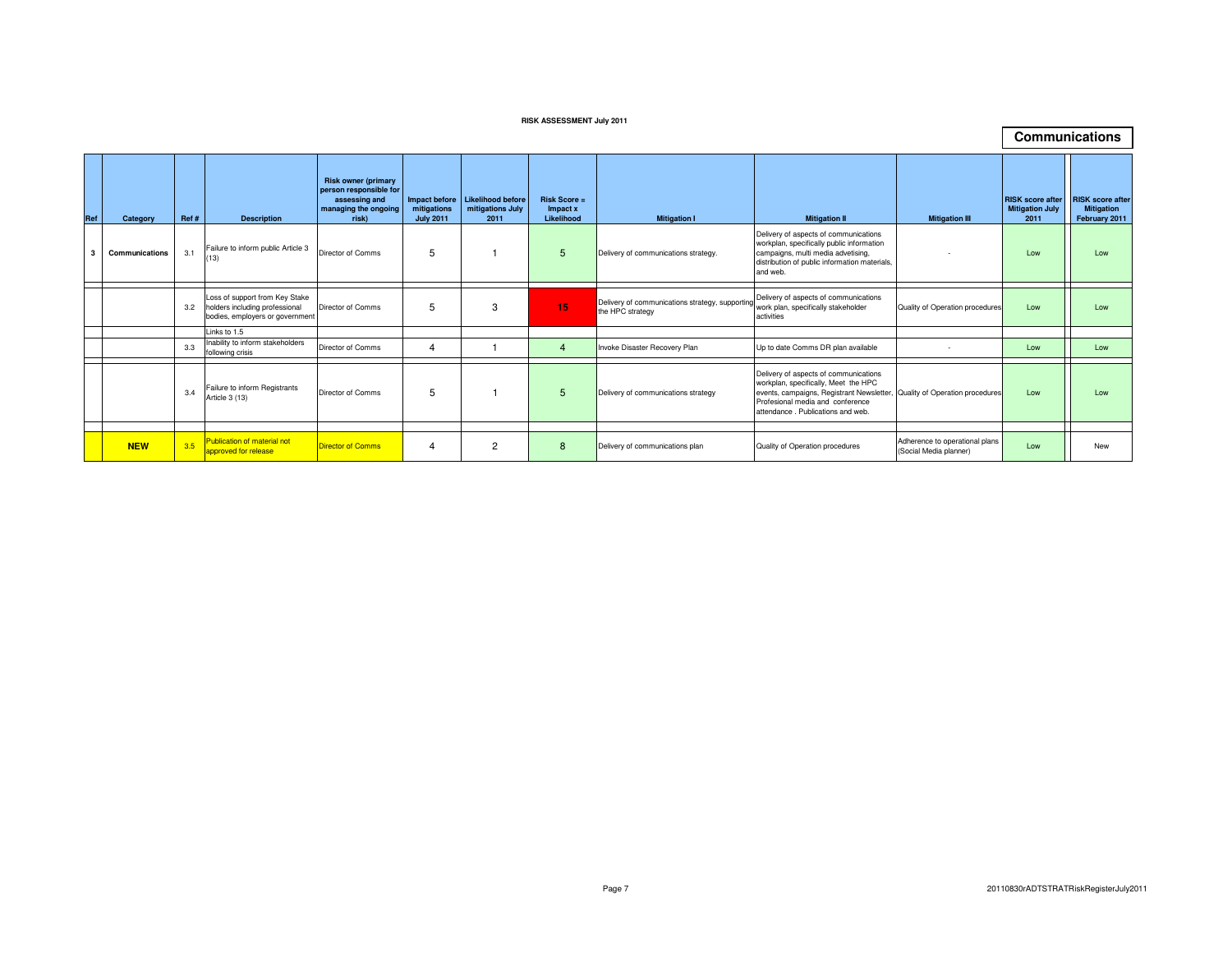**RISK ASSESSMENT July 2011**

|                |                         |       |                                                                                      |                                                                                                  |                                           |                                                   |                                               |                                                                                                              |                                                                                                                                                |                                                                                                    | <b>Corporate Governance</b>                            |                                                               |
|----------------|-------------------------|-------|--------------------------------------------------------------------------------------|--------------------------------------------------------------------------------------------------|-------------------------------------------|---------------------------------------------------|-----------------------------------------------|--------------------------------------------------------------------------------------------------------------|------------------------------------------------------------------------------------------------------------------------------------------------|----------------------------------------------------------------------------------------------------|--------------------------------------------------------|---------------------------------------------------------------|
| Ref            | Category                | Ref # | <b>Description</b>                                                                   | <b>Risk owner (primary person</b><br>responsible for assessing and<br>managing the ongoing risk) | Impact before<br>mitigations July<br>2011 | <b>Likelihood before</b><br>mitigations July 2011 | <b>Risk Score =</b><br>Impact x<br>Likelihood | <b>Mitigation I</b>                                                                                          | <b>Mitigation II</b>                                                                                                                           | <b>Mitigation III</b>                                                                              | <b>RISK</b> score after<br><b>Mitigation July 2011</b> | <b>RISK</b> score after<br><b>Mitigation</b><br>February 2011 |
| $\overline{4}$ | Corporate<br>Governance | 4.1   | Council inability to make<br>decisions                                               | Secretary to Council                                                                             | 3                                         | -1                                                | 3                                             | Regular meetings, agendas and clear lines of<br>accountability between Council and<br>committees             | Well researched and drafted decision<br>papers at meetings                                                                                     | Attendance by external professionals<br>as required                                                | Low                                                    | Low                                                           |
|                |                         |       | Links to 4.4                                                                         |                                                                                                  |                                           |                                                   |                                               |                                                                                                              |                                                                                                                                                |                                                                                                    |                                                        |                                                               |
|                |                         | 4.2   | Council members conflict of<br>nterest                                               | Chair                                                                                            | 4                                         | $\overline{4}$                                    | 16                                            | Disclosure of members' interests to the<br>Secretariat and ongoing Council & committee<br>agenda item        | Annual reminder to update Register of<br>terests                                                                                               | Member induction and training                                                                      | Low                                                    | Low                                                           |
|                |                         | 4.3   | Poor decision-making eg<br>conflicting advice or conflicting<br>advice and decisions | Chair                                                                                            | $\overline{4}$                            |                                                   | $\overline{4}$                                | Well-researched & drafted decision papers,<br>Clear lines of accountability and scheme of<br>delegation      | Chair's involvement in the appointments<br>process for lay members, induction and<br>relevant training                                         | Attendance by external professionals,<br>as required.                                              | Low                                                    | Low                                                           |
|                |                         | 4.4   | Failure to meet<br>Council/Committee quorums                                         | Secretary to Council                                                                             | $\overline{4}$                            | 3                                                 | 12 <sub>1</sub>                               | Clear communication of expectations of<br>Council members' duties upfront                                    | Adequate processes notifying Council &<br>committee members of forthcoming<br>meetings prior to meeting icluding<br>confirmation of attendance | Committee secretaries and chairmen<br>advised that inquorate meetings must<br>not proceed          | Low                                                    | Low                                                           |
|                |                         |       | Links to 4.1                                                                         |                                                                                                  |                                           |                                                   |                                               |                                                                                                              |                                                                                                                                                |                                                                                                    |                                                        |                                                               |
|                |                         | 4.5   | Members' poor performance                                                            | Chair                                                                                            | $\overline{\mathbf{A}}$                   | -1                                                | $\overline{4}$                                | Appointment against competencies                                                                             | <b>Annual appraisal of Council members</b>                                                                                                     | Removal under Sch 1, Para 9(1)(f) of<br>the HPO 2001                                               | Low                                                    | Low                                                           |
|                |                         | 4.6   | Poor performance by the Chair Council                                                |                                                                                                  | 5                                         |                                                   | 5                                             | Appointment against competencies                                                                             | Power to remove the Chair under Sch 1,<br>Article 12(1) C of the HPO 2001                                                                      |                                                                                                    | Low                                                    | Low                                                           |
|                |                         | 4.7   | Poor performance by Chief<br>Executive                                               | Chair                                                                                            | 5                                         |                                                   | 5                                             | Performance reviews and regular "one to<br>ones" with the Chair                                              | Contract of Employment                                                                                                                         |                                                                                                    | Low                                                    | Low                                                           |
|                |                         | 4.8   | mproper financial incentives<br>offered to Council<br>members/employees              | Chair and Chief Executive                                                                        | $\overline{4}$                            | $\overline{2}$                                    | 8                                             | Gifts & Inducements policy                                                                                   | Council member code of conduct                                                                                                                 | Induction training re:adherence to<br>Nolan principles                                             | Low                                                    | Low                                                           |
|                |                         | 4.9   | Failure to insure the Health &<br>Safety of Council Members                          | Secretary to Council & Facilities<br>Manager                                                     | $\overline{a}$                            | $\overline{c}$                                    | 8                                             | Safety briefing at start of each Council or<br>Committee meeting.                                            | H&S information on Council Extranet                                                                                                            | Personal Injury and Travel insurance                                                               | Low                                                    | Low                                                           |
|                |                         |       | Links to 6.3, 11.5                                                                   |                                                                                                  |                                           |                                                   |                                               |                                                                                                              |                                                                                                                                                |                                                                                                    |                                                        |                                                               |
|                |                         | 4.10  | Member recruitment problem<br>with the requisite skills)                             | Chair                                                                                            | $\overline{4}$                            | $\overline{2}$                                    | 8                                             | Maintenance of a detailed role description for<br>these positional applicants on to HPC or its<br>committees | Jse of the Appointments Commission or<br>Commissioner to recruit new members                                                                   | Use of the Office of Public<br>Appointments for advice (on<br>recruitment of the requisite skills) | Low                                                    | Low                                                           |
|                |                         |       | Links to 6.1, 11.13                                                                  |                                                                                                  |                                           |                                                   |                                               |                                                                                                              |                                                                                                                                                |                                                                                                    |                                                        |                                                               |
|                |                         | 4.11  | Expense claim abuse by<br>members                                                    | Secretary to Council                                                                             | $\overline{a}$                            | $\overline{2}$                                    | 8                                             | Members Code of Conduct (public office)                                                                      | Clear and comprehensive policies posted<br>on the Council member Extranet and<br>made clear during induction                                   | Budget holder review and authorisation<br>procedures                                               | Low                                                    | Low                                                           |
|                |                         | 4.12  | Operationalise Section 60<br>egislation                                              | Council                                                                                          | 5                                         | $\overline{2}$                                    | 10                                            | Scheme of delegation                                                                                         | <b>MIS</b>                                                                                                                                     | EMT & CDT                                                                                          | Low                                                    | Low                                                           |
|                |                         |       | ailure to comply with DPA                                                            |                                                                                                  |                                           |                                                   |                                               |                                                                                                              |                                                                                                                                                |                                                                                                    |                                                        |                                                               |
|                | <b>NEW</b>              | 4.13  | 998 or FOIA 2000, leading to Secretary to Council<br>CO action                       |                                                                                                  | 3                                         | 3                                                 | $\overline{9}$                                | Legal advice                                                                                                 | Clear ISO processes                                                                                                                            |                                                                                                    | Low                                                    |                                                               |

┑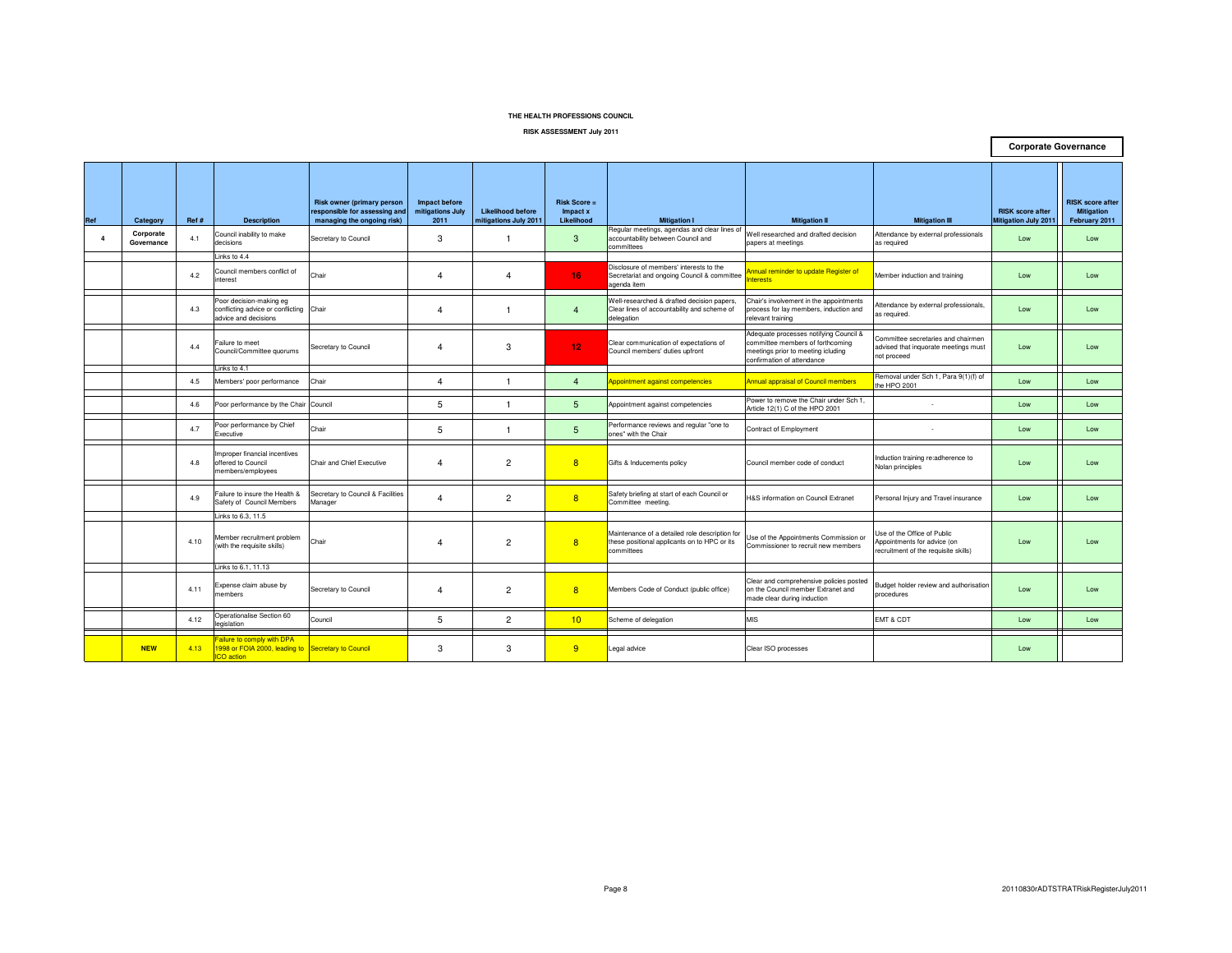#### **RISK ASSESSMENT July 2011**

**Information Technology**

| Ref | Category | Ref# | <b>Description</b>                                                | <b>Risk owner (primary</b><br>person responsible for<br>assessing and<br>managing the ongoing<br>risk) | mitigations<br><b>July 2011</b> | Impact before Likelihood before<br>mitigations July<br>2011 | $Risk Score =$<br>Impact x<br>Likelihood | <b>Mitigation I</b>                                                                 | <b>Mitigation II</b>                                                                                            | <b>Mitigation III</b>                                                                                                                                                                                                   | <b>RISK score after</b><br><b>Mitigation July</b><br>2011 | <b>RISK score after</b><br><b>Mitigation</b><br>February 2011 |
|-----|----------|------|-------------------------------------------------------------------|--------------------------------------------------------------------------------------------------------|---------------------------------|-------------------------------------------------------------|------------------------------------------|-------------------------------------------------------------------------------------|-----------------------------------------------------------------------------------------------------------------|-------------------------------------------------------------------------------------------------------------------------------------------------------------------------------------------------------------------------|-----------------------------------------------------------|---------------------------------------------------------------|
|     | IT       | 5.1  | Software Virus damage                                             | Director of IT                                                                                         | 4                               | 5                                                           | 20                                       | Anti-virus software deployed at several key<br>points. Perimeter controls enabled.  | Adherence to IT policy, procedures and<br>training                                                              | Regular externally run security<br>penetration tests.                                                                                                                                                                   | Low                                                       | Low                                                           |
|     |          | 5.2  | Links to 2.3, 10.2<br>Technology obsolescence,<br>(Hard/SoftWare) | Director of IT                                                                                         | $\overline{2}$                  | 2                                                           | $\boldsymbol{\Lambda}$                   | Delivery of the IT strategy including the refresh<br>of technology.                 | Employ small core of mainstream<br>technology with recognised support and<br>maintenance agreements             | Accurately record technology<br>assets.                                                                                                                                                                                 | Low                                                       | Low                                                           |
|     |          |      | Links to 2.6, 10.2                                                |                                                                                                        |                                 |                                                             |                                          |                                                                                     |                                                                                                                 |                                                                                                                                                                                                                         |                                                           |                                                               |
|     |          | 5.3  | IT fraud or error                                                 | Director of IT                                                                                         | 3                               | 3                                                           | 9                                        | Adequate access control procedures<br>maintained. System audit trails.              | Regular, enforced strong password<br>changes.                                                                   | Regular externally run security<br>tests.                                                                                                                                                                               | Low                                                       | Low                                                           |
|     |          |      | Links to 10.2 and 17.1                                            |                                                                                                        |                                 |                                                             |                                          |                                                                                     |                                                                                                                 |                                                                                                                                                                                                                         |                                                           |                                                               |
|     |          | 5.4  | Failure of IT Continuity Provision Director of IT                 |                                                                                                        | 4                               | 3                                                           | 12                                       | Annual IT continuity tests                                                          | IT continuity plan is reviewed when a<br>service changes or a new service is added employed. IT technical staff | Appropriate and proportionate<br>technical solutions are<br>appropriately trained.                                                                                                                                      | Low                                                       | Low                                                           |
|     |          | 5.5  | Malicious damage from<br>unauthorised access                      | Director of IT                                                                                         | 4                               | 2                                                           | 8                                        | Security is designed into the IT architecture,<br>using external expert consultancy | Regular externally run security penetration<br>tests.                                                           | Periodic and systematic<br>proactive security reviews of<br>the infrastructure. Application<br>of security patches in a timely<br>Physical<br>manner.<br>access to the IT infrastructure.<br>restricted and controlled. | Low                                                       | Low                                                           |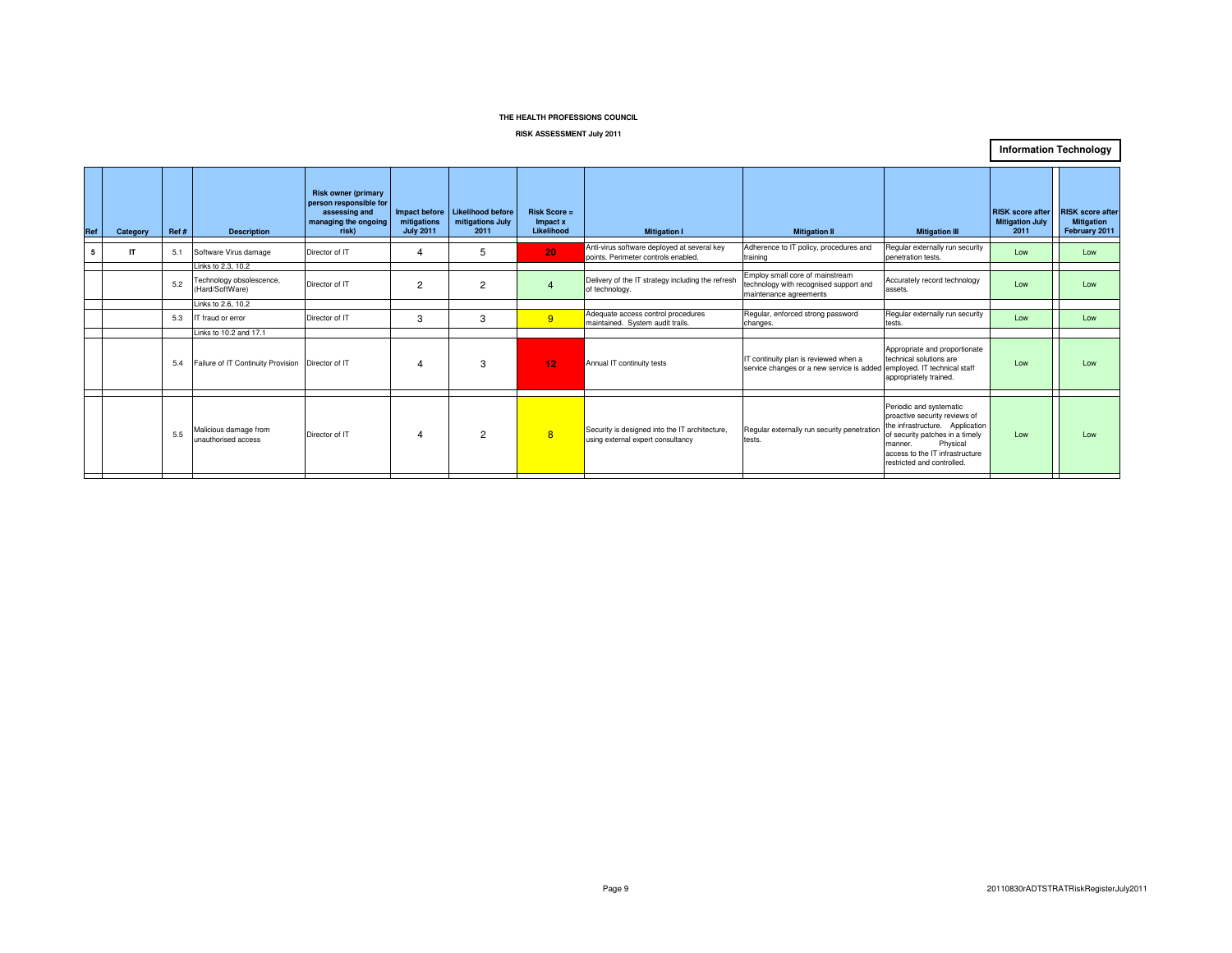**RISK ASSESSMENT July 2011**

|     |          |       |                                                                                                              |                                                                                                        |                                                  |                                               |                                          |                                                                                                |                                                                                                |                                                                                                                                                          |                                                           | <b>Partners</b>                                               |
|-----|----------|-------|--------------------------------------------------------------------------------------------------------------|--------------------------------------------------------------------------------------------------------|--------------------------------------------------|-----------------------------------------------|------------------------------------------|------------------------------------------------------------------------------------------------|------------------------------------------------------------------------------------------------|----------------------------------------------------------------------------------------------------------------------------------------------------------|-----------------------------------------------------------|---------------------------------------------------------------|
| Ref | Category | Ref # | <b>Description</b>                                                                                           | <b>Risk owner (primary</b><br>person responsible for<br>assessing and<br>managing the ongoing<br>risk) | Impact before<br>mitigations<br><b>July 2011</b> | Likelihood before<br>mitigations July<br>2011 | $Risk Score =$<br>Impact x<br>Likelihood | <b>Mitigation I</b>                                                                            | <b>Mitigation II</b>                                                                           | <b>Mitigation III</b>                                                                                                                                    | <b>RISK</b> score after<br><b>Mitigation July</b><br>2011 | <b>RISK score after</b><br><b>Mitigation</b><br>February 2011 |
| 6   | Partners | 6.1   | nability to recruit and retain<br>suitable Partners                                                          | Partner Manager                                                                                        | 3                                                | 3                                             | 9                                        | Targetted recruitment strategy.                                                                | Appropriate fees for partner services and<br>reimbursement of expenses.                        | Efficient and effective support<br>and communication from the<br>Partner team.                                                                           | Low                                                       | Low                                                           |
|     |          | 6.2   | Links to 4.10, 11.3, 7.3, 18.1<br>Incorrect interpretation of law<br>and/or SI's resulting in CHRE<br>review | Director of FTP. Director<br>of Education. Head of<br>Registration, Partner<br>Manager                 | $\overline{2}$                                   | $\overline{4}$                                | 8                                        | Training                                                                                       | <b>Legal Advice</b>                                                                            | Regular appraisal system                                                                                                                                 | Low                                                       | Low                                                           |
|     |          | 6.3   | Health & Safety of Partners                                                                                  | Partner Manager                                                                                        | 3                                                | $\overline{2}$                                | 6                                        | H&S briefing at start of any HPC sponsored<br>event.                                           | Liability Insurance                                                                            |                                                                                                                                                          | Low                                                       | Low                                                           |
|     |          |       | Links to 4.9, 11.5                                                                                           |                                                                                                        |                                                  |                                               |                                          |                                                                                                |                                                                                                |                                                                                                                                                          |                                                           |                                                               |
|     |          | 6.4   | Partners poor performance                                                                                    | Director of FTP. Director<br>of Education. Head of<br>Registration, Partner<br>Manager                 | 4                                                | 3                                             | 12 <sub>2</sub>                          | Regular training                                                                               | Regular appraisal system                                                                       | Partner Complaints Process<br>&Partner Code of Conduct                                                                                                   | Low                                                       | Low                                                           |
|     |          | 6.5   | ncorrect interpretation of HPO in of Education, Head of<br>use of Partners                                   | Director of FTP. Director<br>Registration, Partner<br>Manager                                          | 3                                                | $\overline{2}$                                | 6                                        | Correct selection process and use of qualified<br>partners                                     | Daily Email notificaton of partner<br>registrant lapse                                         |                                                                                                                                                          | Low                                                       | Low                                                           |
|     |          | 6.6   | Adequate number and type of<br>partner roles                                                                 | Partner Manager<br>Director of FTP. Director<br>of Education, Head of<br>Registration                  | 3                                                | $\overline{2}$                                | 6                                        | Regular review of availability of existing pool of<br>partners to ensure requirements are met. | Annual forecasting of future partner<br>requirements to ensure that they are<br>budgetted for. | Staggered partner agreements<br>across professions for Panel<br>Member and Panel Chair to<br>ensure adequate supply in line<br>with the eight year rule. | Low                                                       | Low                                                           |
|     |          | 6.7   | User departments using non-<br>active partners                                                               | Partner Manager,<br>Director of FTP. Director<br>of Education, Head of<br>Registration                 | 3                                                | 3                                             | 9                                        | Notification of partner resignations to user<br>departments.                                   | Current partner lists available to user<br>departments on shared drive.                        |                                                                                                                                                          | Low                                                       | Low<br><b>Service</b>                                         |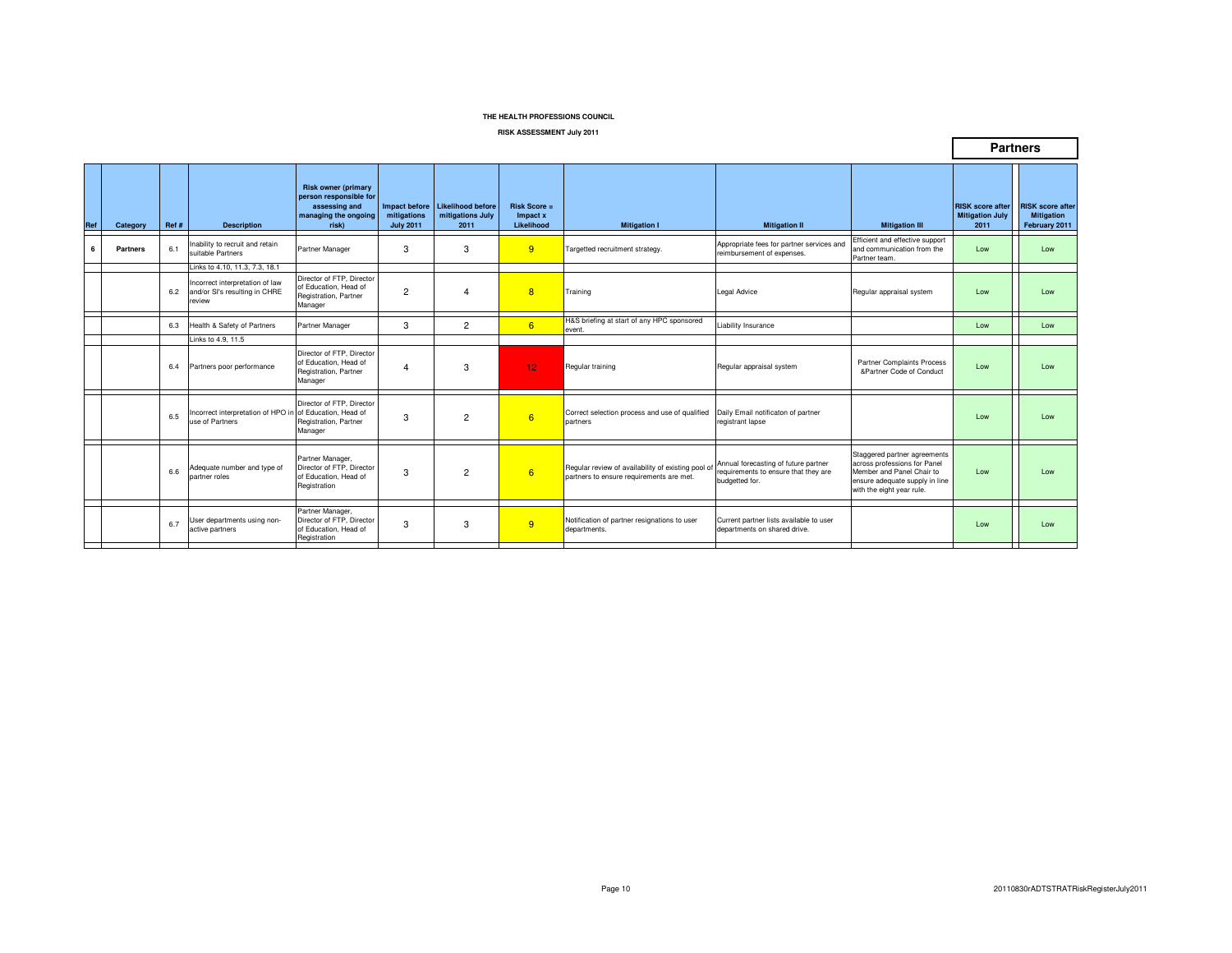#### **RISK ASSESSMENT July 2011**

|     |           |      |                                                               |                                                                                                        |                                                  |                                               |                                          |                                                                      |                                                                                          |                                                                                                                                              |                                                           | <b>Euucation</b>                                              |
|-----|-----------|------|---------------------------------------------------------------|--------------------------------------------------------------------------------------------------------|--------------------------------------------------|-----------------------------------------------|------------------------------------------|----------------------------------------------------------------------|------------------------------------------------------------------------------------------|----------------------------------------------------------------------------------------------------------------------------------------------|-----------------------------------------------------------|---------------------------------------------------------------|
| Ref | Category  | Ref# | <b>Description</b>                                            | <b>Risk owner (primary</b><br>person responsible for<br>assessing and<br>managing the ongoing<br>risk) | Impact before<br>mitigations<br><b>July 2011</b> | Likelihood before<br>mitigations July<br>2011 | $Risk Score =$<br>Impact x<br>Likelihood | <b>Mitigation I</b>                                                  | <b>Mitigation II</b>                                                                     | <b>Mitigation III</b>                                                                                                                        | <b>RISK</b> score after<br><b>Mitigation July</b><br>2011 | <b>RISK</b> score after<br><b>Mitigation</b><br>February 2011 |
|     | Education | 7    | Failure to detect low education<br>providers standards        | Director of Education                                                                                  | 4                                                | $\overline{c}$                                | 8                                        | Approvals & Monitoring processes                                     | Regular training of employees and visitors                                               | Complaints about an approved<br>programme process                                                                                            | Low                                                       | Low                                                           |
|     |           |      | Links to 1.1 , 4.3, 6.4                                       |                                                                                                        |                                                  |                                               |                                          |                                                                      |                                                                                          |                                                                                                                                              |                                                           |                                                               |
|     |           | 7.2  | Education providers refusing<br>visits or not submitting data | Director of Education                                                                                  | 3                                                |                                               | 3                                        | Legal powers (HPO 2001)                                              | Delivery of Education Dpt supporting<br>activities as documented in regular work<br>plan |                                                                                                                                              | Low                                                       | Low                                                           |
|     |           |      | Links to 1.1                                                  |                                                                                                        |                                                  |                                               |                                          |                                                                      |                                                                                          |                                                                                                                                              |                                                           |                                                               |
|     |           | 7.3  | Inability to conduct visits and<br>monitoring tasks           | Director of Education                                                                                  | $\overline{4}$                                   | $\overline{2}$                                | 8                                        | Adequate resourcing, training and visit<br>scheduling                | Approvals & monitoring processes                                                         | Temporary staff hire to backfill<br>or clear work backlogs                                                                                   | Low                                                       | Low                                                           |
|     |           |      | Links to 1.1, 6.1, 11.2 & 11.3                                |                                                                                                        |                                                  |                                               |                                          |                                                                      |                                                                                          |                                                                                                                                              |                                                           |                                                               |
|     |           | 7.4  | Loss of support from Education<br>Providers                   | Chief Executive or<br>Director of Education                                                            | 5                                                |                                               | 5                                        | Delivery of Education strategy as documented<br>in regular work plan | Partnerships with Visitors and professional<br>groups.                                   | Publications, Newsletters,<br>website content, inclusion in<br>consultations and relevant<br>PLGs, consultations with<br>education providers | Low                                                       | Low                                                           |
|     |           |      | Links to 1.1, 14.2                                            |                                                                                                        |                                                  |                                               |                                          |                                                                      |                                                                                          |                                                                                                                                              |                                                           |                                                               |
|     |           | 7.5  | Education database failure                                    | Director of IT                                                                                         | 3                                                | $\overline{c}$                                | 6                                        | Effective backup and recovery processes                              | In house skills to support system                                                        | DR/BC tests                                                                                                                                  | Low                                                       | Low                                                           |

**Education**

┑

 $\Gamma$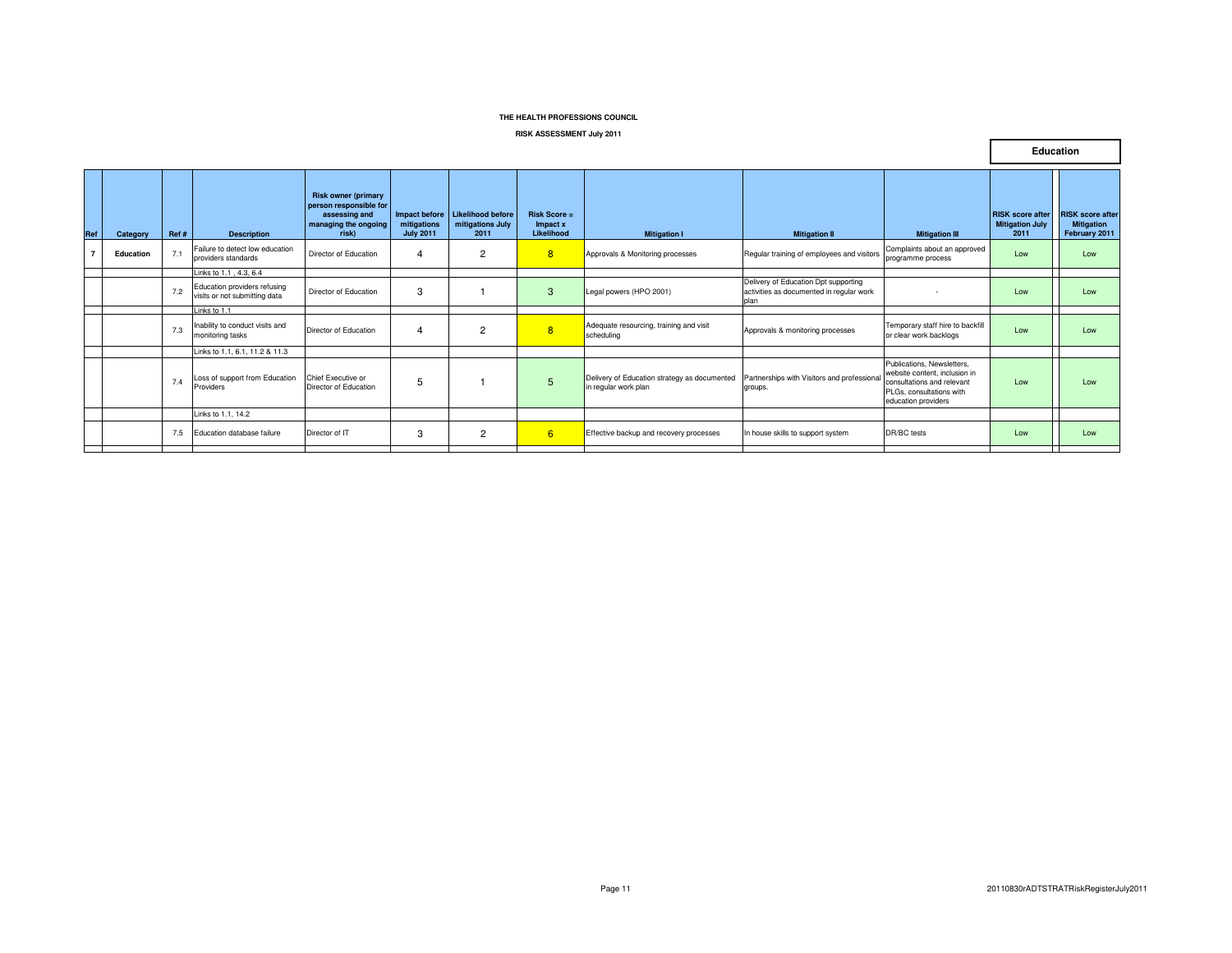**RISK ASSESSMENT July 2011**

| Ref | Category              | Ref # | <b>Description</b>                                                                                              | <b>Risk owner (primary</b><br>person responsible for<br>assessing and<br>managing the ongoing<br>risk) | mitigations<br><b>July 2011</b> | Impact before Likelihood before<br>mitigations July<br>2011 | $Risk Score =$<br>Impact x<br>Likelihood | <b>Mitigation I</b>                                       | <b>Mitigation II</b>                                      | <b>Mitigation III</b>                               | <b>RISK</b> score after<br><b>Mitigation July</b><br>2011 | <b>RISK</b> score after<br><b>Mitigation</b><br>February 2011 |
|-----|-----------------------|-------|-----------------------------------------------------------------------------------------------------------------|--------------------------------------------------------------------------------------------------------|---------------------------------|-------------------------------------------------------------|------------------------------------------|-----------------------------------------------------------|-----------------------------------------------------------|-----------------------------------------------------|-----------------------------------------------------------|---------------------------------------------------------------|
|     | Project<br>Management | 8.1   | Fee change processes not<br>operational by April 2011                                                           | Director of Finance<br>Project Portfolio<br>Manager                                                    | 3                               | 3                                                           | 9                                        | Project is managed as part of major projects<br>portfolio | Project progress monitored by EMT &<br>stakeholders       |                                                     | Low                                                       | Low                                                           |
|     |                       |       | Links to 1.1, 15.3                                                                                              |                                                                                                        |                                 |                                                             |                                          |                                                           |                                                           |                                                     |                                                           |                                                               |
|     |                       | 8.2   | Failure to regulate a new<br>profession or a post-registration<br>qualification as stipulated by<br>legislation | Project<br>Project Lead<br>Portfolio Manager                                                           | 5                               |                                                             | 5                                        | Project is managed as part of major projects<br>portfolio | Project progress monitored by EMT &<br>stakeholders       |                                                     | Low                                                       | Low                                                           |
|     |                       |       | Links to 1.1, 15.3                                                                                              |                                                                                                        |                                 |                                                             |                                          |                                                           |                                                           |                                                     |                                                           |                                                               |
|     |                       | 8.9   | Failure to deliver a strategic view Director of FTP Project<br>of FTP Case Management                           | Portfolio Manager                                                                                      | 3                               | 3                                                           | 9                                        | Conduct Research project                                  | Project is managed as part of major<br>projects portfolio | Project progress monitored by<br>EMT & stakeholders | Low                                                       | Low                                                           |
|     |                       |       |                                                                                                                 |                                                                                                        |                                 |                                                             |                                          |                                                           |                                                           |                                                     |                                                           |                                                               |
|     |                       | 8.12  | Failure to successfully open the<br>Social Worker register                                                      | Director of Operations,<br>Project Portfolio<br>Manager                                                | 5                               | 3                                                           | 15                                       | Project is managed as part of major projects<br>portfolio | Project progress monitored by EMT &<br>stakeholders       |                                                     | Low                                                       | Low                                                           |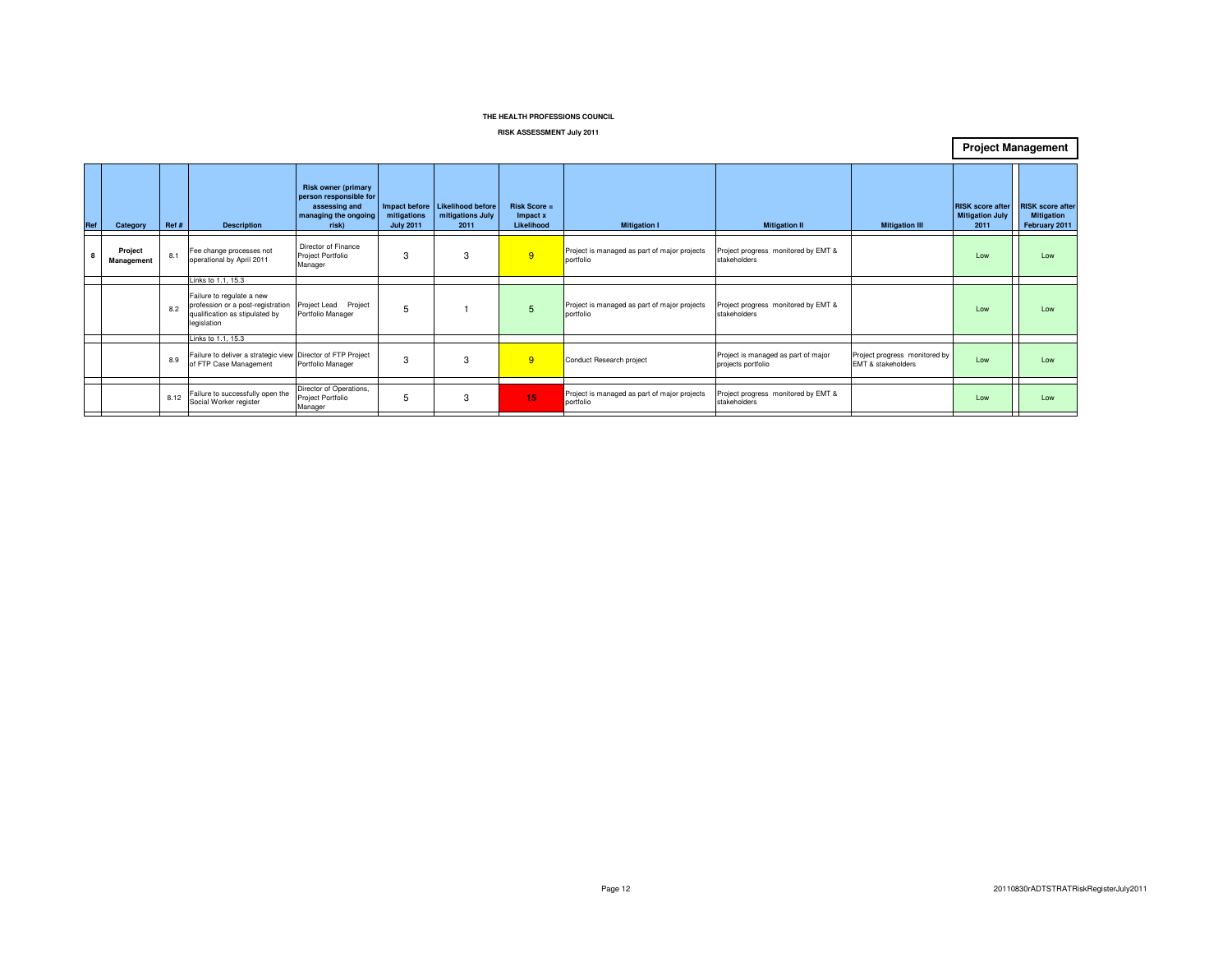#### **RISK ASSESSMENT July 2011**

**Quality Management**

| Ref | Category              | Ref# | <b>Description</b>                     | <b>Risk owner (primary</b><br>person responsible for<br>assessing and<br>managing the ongoing<br>risk) | mitigations<br><b>July 2011</b> | Impact before Likelihood before<br>mitigations July<br>2011 | $Risk Score =$<br>Impact x<br>Likelihood | <b>Mitigation I</b>       | <b>Mitigation II</b>             | <b>Mitigation III</b> | RISK score after<br><b>Mitigation July</b><br>2011 | <b>RISK score after</b><br><b>Mitigation</b><br>February 2011 |
|-----|-----------------------|------|----------------------------------------|--------------------------------------------------------------------------------------------------------|---------------------------------|-------------------------------------------------------------|------------------------------------------|---------------------------|----------------------------------|-----------------------|----------------------------------------------------|---------------------------------------------------------------|
|     | Quality<br>Management |      | Loss of ISO 9001:2008<br>Certification | Director of Operations,<br><b>Head of Business</b><br>Improvement                                      |                                 |                                                             | $\overline{2}$                           | Regular & internal audits | QMS standards applied across HPC | Management buy - in   | Low                                                | Low                                                           |
|     |                       |      | Links to 2.3, 10.3                     |                                                                                                        |                                 |                                                             |                                          |                           |                                  |                       |                                                    |                                                               |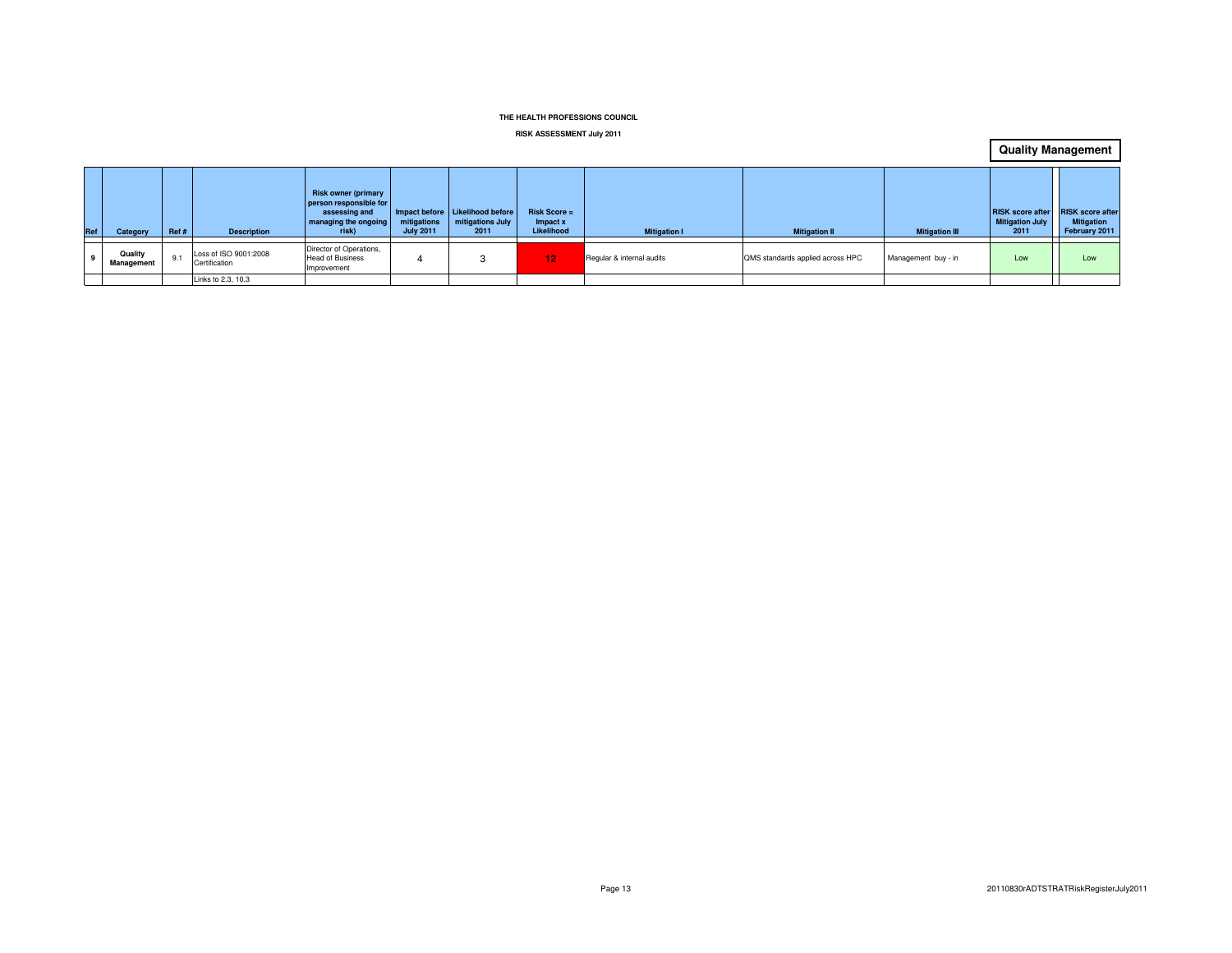#### **RISK ASSESSMENT July 2011**

| <b>Risk owner (primary</b><br>person responsible for<br>Impact before<br><b>Likelihood before</b><br><b>RISK</b> score after<br>assessing and<br>$Risk Score =$<br><b>RISK</b> score after<br>mitigations July<br>managing the ongoing<br>mitigations<br><b>Mitigation July</b><br><b>Mitigation</b><br>Impact x<br>Likelihood<br><b>July 2011</b><br>2011<br>risk)<br>2011<br>February 2011<br>Ref#<br><b>Description</b><br><b>Mitigation I</b><br><b>Mitigation II</b><br><b>Mitigation III</b><br>Category<br>Supporting automation<br>infrastructure eg call centre<br>Director of Operations.<br>5<br>5<br>25<br>10<br>Registration<br>Customer service failures<br>Accurate staffing level forecasts<br>systems, LISA system<br>10.1<br>Adequate staff resourcing & training<br>Low<br>Low<br><b>Head of Registration</b><br>enhancements, registration re-<br>structure<br>Links to 11.1.11.2<br>Protracted service outage<br>Maintenance and support contracts for<br>3<br>5<br>15<br>10.2<br>following a NetRegulate<br>Director of IT<br>Effective backup and recovery procedures<br>Annual IT Continuity tests<br>Low<br>Low<br>core system elements.<br>Registration system failure<br>Links to 5.1-5.3 and 17.1<br>Policy and procedures supported by<br>Director of Operations.<br>Inability to detect fraudulent<br>Regular, automatic password<br>5<br>$\overline{2}$<br>10<br>10.3<br>Financial audits, system audit trails<br>internal quality audits & specialized<br>Low<br>Low<br><b>Head of Registration</b><br>applications<br>changes<br>external Risk Management guidance<br>Links to 9.1, 17.1 and 17.2<br>Adequate staffing levels maintained to clear<br>Backlogs of registration and GP<br>Director of Operations.<br>12 <sub>12</sub><br>10.4<br>3<br>$\overline{4}$<br>backlogs, based on accurate demand-<br>Process streamlining<br>Low<br>Low<br><b>Head of Registration</b><br>appins<br>forecasting<br>Links to 1.1<br>Mistake in the Registration<br>Professional indemnity insurance. Excess<br>Policy and procedures<br>process leading to liability for<br>Director of Operations,<br>10.5<br>5<br>$\overline{2}$<br>10<br>Low<br>Financial audits, system audit trails<br>£2.5K. Limit £1M. (Doesn't cover<br>supported by ISO quality audits<br>Low<br>compensation to Registrant or<br><b>Head of Registration</b><br>misappropriation of funds)<br>and process controls/checks<br>Applicant<br>Monitor and regulator feedback<br>Director of Operations.<br>Appropriately trained members of the<br>18.1<br>18<br>CPD<br>CPD processes not effective<br>$\overline{2}$<br>8<br>to the Education & Training<br>$\overline{4}$<br>Well documented processes<br>Low<br>Low<br>(7.5)<br><b>Head of Registrations</b><br>registrations team<br>Committee<br>Links to 1.1 |     |  |  |  |  |  | Registrations |
|------------------------------------------------------------------------------------------------------------------------------------------------------------------------------------------------------------------------------------------------------------------------------------------------------------------------------------------------------------------------------------------------------------------------------------------------------------------------------------------------------------------------------------------------------------------------------------------------------------------------------------------------------------------------------------------------------------------------------------------------------------------------------------------------------------------------------------------------------------------------------------------------------------------------------------------------------------------------------------------------------------------------------------------------------------------------------------------------------------------------------------------------------------------------------------------------------------------------------------------------------------------------------------------------------------------------------------------------------------------------------------------------------------------------------------------------------------------------------------------------------------------------------------------------------------------------------------------------------------------------------------------------------------------------------------------------------------------------------------------------------------------------------------------------------------------------------------------------------------------------------------------------------------------------------------------------------------------------------------------------------------------------------------------------------------------------------------------------------------------------------------------------------------------------------------------------------------------------------------------------------------------------------------------------------------------------------------------------------------------------------------------------------------------------------------------------------------------------------------------------------------------------------------------------------------------------------------------------------------------------------------------------------------------------------------------------------------------------------------------------------------------------------------------------------------------|-----|--|--|--|--|--|---------------|
|                                                                                                                                                                                                                                                                                                                                                                                                                                                                                                                                                                                                                                                                                                                                                                                                                                                                                                                                                                                                                                                                                                                                                                                                                                                                                                                                                                                                                                                                                                                                                                                                                                                                                                                                                                                                                                                                                                                                                                                                                                                                                                                                                                                                                                                                                                                                                                                                                                                                                                                                                                                                                                                                                                                                                                                                                  | Ref |  |  |  |  |  |               |
|                                                                                                                                                                                                                                                                                                                                                                                                                                                                                                                                                                                                                                                                                                                                                                                                                                                                                                                                                                                                                                                                                                                                                                                                                                                                                                                                                                                                                                                                                                                                                                                                                                                                                                                                                                                                                                                                                                                                                                                                                                                                                                                                                                                                                                                                                                                                                                                                                                                                                                                                                                                                                                                                                                                                                                                                                  |     |  |  |  |  |  |               |
|                                                                                                                                                                                                                                                                                                                                                                                                                                                                                                                                                                                                                                                                                                                                                                                                                                                                                                                                                                                                                                                                                                                                                                                                                                                                                                                                                                                                                                                                                                                                                                                                                                                                                                                                                                                                                                                                                                                                                                                                                                                                                                                                                                                                                                                                                                                                                                                                                                                                                                                                                                                                                                                                                                                                                                                                                  |     |  |  |  |  |  |               |
|                                                                                                                                                                                                                                                                                                                                                                                                                                                                                                                                                                                                                                                                                                                                                                                                                                                                                                                                                                                                                                                                                                                                                                                                                                                                                                                                                                                                                                                                                                                                                                                                                                                                                                                                                                                                                                                                                                                                                                                                                                                                                                                                                                                                                                                                                                                                                                                                                                                                                                                                                                                                                                                                                                                                                                                                                  |     |  |  |  |  |  |               |
|                                                                                                                                                                                                                                                                                                                                                                                                                                                                                                                                                                                                                                                                                                                                                                                                                                                                                                                                                                                                                                                                                                                                                                                                                                                                                                                                                                                                                                                                                                                                                                                                                                                                                                                                                                                                                                                                                                                                                                                                                                                                                                                                                                                                                                                                                                                                                                                                                                                                                                                                                                                                                                                                                                                                                                                                                  |     |  |  |  |  |  |               |
|                                                                                                                                                                                                                                                                                                                                                                                                                                                                                                                                                                                                                                                                                                                                                                                                                                                                                                                                                                                                                                                                                                                                                                                                                                                                                                                                                                                                                                                                                                                                                                                                                                                                                                                                                                                                                                                                                                                                                                                                                                                                                                                                                                                                                                                                                                                                                                                                                                                                                                                                                                                                                                                                                                                                                                                                                  |     |  |  |  |  |  |               |
|                                                                                                                                                                                                                                                                                                                                                                                                                                                                                                                                                                                                                                                                                                                                                                                                                                                                                                                                                                                                                                                                                                                                                                                                                                                                                                                                                                                                                                                                                                                                                                                                                                                                                                                                                                                                                                                                                                                                                                                                                                                                                                                                                                                                                                                                                                                                                                                                                                                                                                                                                                                                                                                                                                                                                                                                                  |     |  |  |  |  |  |               |
|                                                                                                                                                                                                                                                                                                                                                                                                                                                                                                                                                                                                                                                                                                                                                                                                                                                                                                                                                                                                                                                                                                                                                                                                                                                                                                                                                                                                                                                                                                                                                                                                                                                                                                                                                                                                                                                                                                                                                                                                                                                                                                                                                                                                                                                                                                                                                                                                                                                                                                                                                                                                                                                                                                                                                                                                                  |     |  |  |  |  |  |               |
|                                                                                                                                                                                                                                                                                                                                                                                                                                                                                                                                                                                                                                                                                                                                                                                                                                                                                                                                                                                                                                                                                                                                                                                                                                                                                                                                                                                                                                                                                                                                                                                                                                                                                                                                                                                                                                                                                                                                                                                                                                                                                                                                                                                                                                                                                                                                                                                                                                                                                                                                                                                                                                                                                                                                                                                                                  |     |  |  |  |  |  |               |
|                                                                                                                                                                                                                                                                                                                                                                                                                                                                                                                                                                                                                                                                                                                                                                                                                                                                                                                                                                                                                                                                                                                                                                                                                                                                                                                                                                                                                                                                                                                                                                                                                                                                                                                                                                                                                                                                                                                                                                                                                                                                                                                                                                                                                                                                                                                                                                                                                                                                                                                                                                                                                                                                                                                                                                                                                  |     |  |  |  |  |  |               |
|                                                                                                                                                                                                                                                                                                                                                                                                                                                                                                                                                                                                                                                                                                                                                                                                                                                                                                                                                                                                                                                                                                                                                                                                                                                                                                                                                                                                                                                                                                                                                                                                                                                                                                                                                                                                                                                                                                                                                                                                                                                                                                                                                                                                                                                                                                                                                                                                                                                                                                                                                                                                                                                                                                                                                                                                                  |     |  |  |  |  |  |               |
|                                                                                                                                                                                                                                                                                                                                                                                                                                                                                                                                                                                                                                                                                                                                                                                                                                                                                                                                                                                                                                                                                                                                                                                                                                                                                                                                                                                                                                                                                                                                                                                                                                                                                                                                                                                                                                                                                                                                                                                                                                                                                                                                                                                                                                                                                                                                                                                                                                                                                                                                                                                                                                                                                                                                                                                                                  |     |  |  |  |  |  |               |
|                                                                                                                                                                                                                                                                                                                                                                                                                                                                                                                                                                                                                                                                                                                                                                                                                                                                                                                                                                                                                                                                                                                                                                                                                                                                                                                                                                                                                                                                                                                                                                                                                                                                                                                                                                                                                                                                                                                                                                                                                                                                                                                                                                                                                                                                                                                                                                                                                                                                                                                                                                                                                                                                                                                                                                                                                  |     |  |  |  |  |  |               |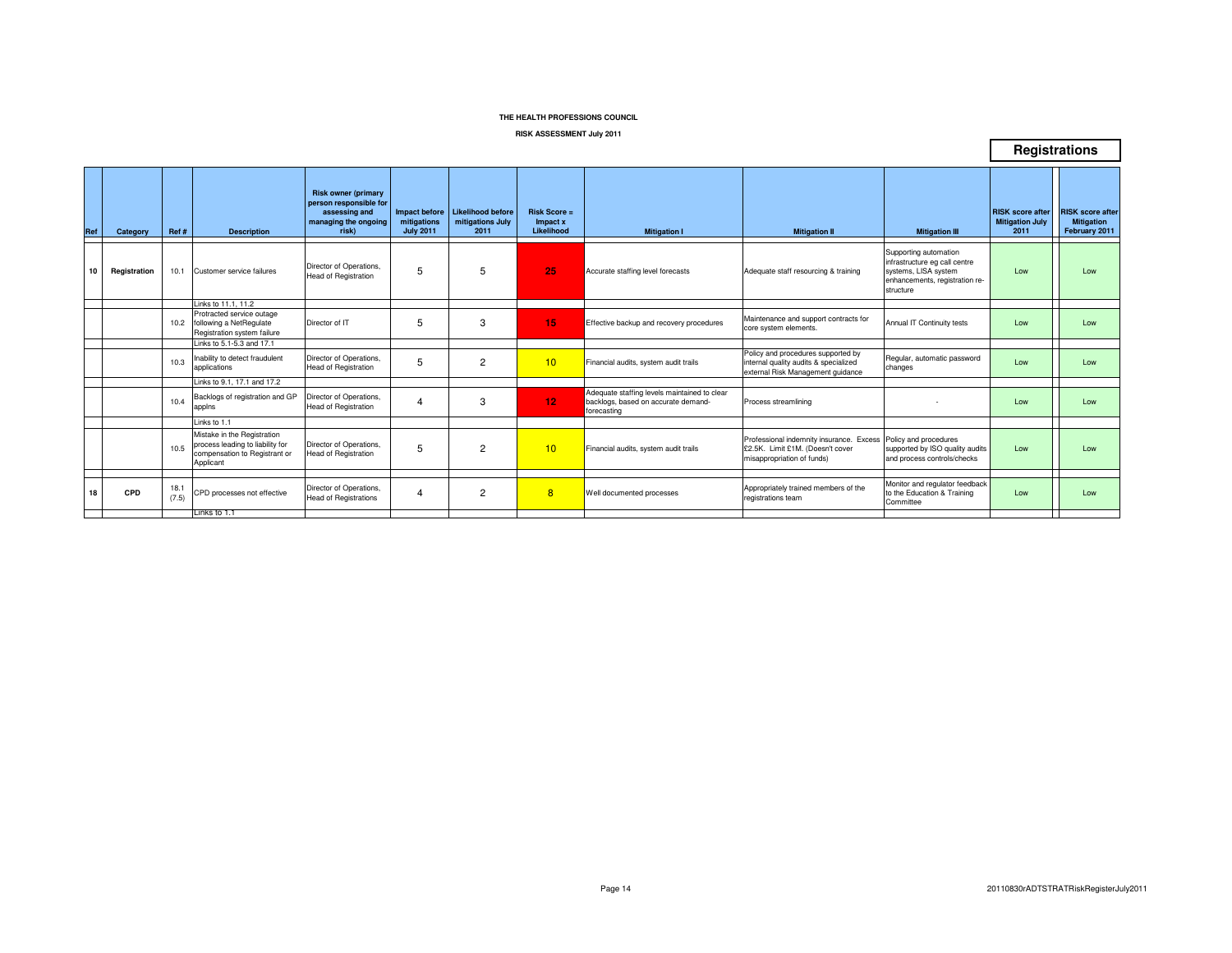#### **RISK ASSESSMENT July 2011**

|            |           |      |                                                                     |                                                                                                        |                                 |                                                             |                                          |                                                                                                      |                                                                               |                                                |                                                           | <b>HR</b>                                                     |
|------------|-----------|------|---------------------------------------------------------------------|--------------------------------------------------------------------------------------------------------|---------------------------------|-------------------------------------------------------------|------------------------------------------|------------------------------------------------------------------------------------------------------|-------------------------------------------------------------------------------|------------------------------------------------|-----------------------------------------------------------|---------------------------------------------------------------|
| <b>Ref</b> | Category  | Ref# | <b>Description</b>                                                  | <b>Risk owner (primary</b><br>person responsible for<br>assessing and<br>managing the ongoing<br>risk) | mitigations<br><b>July 2011</b> | Impact before Likelihood before<br>mitigations July<br>2011 | $Risk Score =$<br>Impact x<br>Likelihood | <b>Mitigation I</b>                                                                                  | <b>Mitigation II</b>                                                          | <b>Mitigation III</b>                          | <b>RISK score after</b><br><b>Mitigation July</b><br>2011 | <b>RISK score after</b><br><b>Mitigation</b><br>February 2011 |
| 11         | <b>HR</b> | 11.1 | Loss of key HPC employees                                           | Chair, Chief Executive<br>and EMT                                                                      | 4                               | 4                                                           | 16                                       | Chief Executive succession plan held by HR<br>Director. Succession planning generally.               | Departmental training (partial or full) and<br>process documentation          |                                                | Low                                                       | Low                                                           |
|            |           | 11.2 | High turnover of employees                                          | <b>HR Director</b>                                                                                     | 3                               | $\overline{2}$                                              | 6                                        | Remuneration and HR strategy                                                                         | Regular performance reviews                                                   | Exit interview analysis                        | Low                                                       | Low                                                           |
|            |           |      | Links to 11.3                                                       |                                                                                                        |                                 |                                                             |                                          |                                                                                                      |                                                                               |                                                |                                                           |                                                               |
|            |           | 11.3 | Inability to recruit suitable<br>employees                          | <b>HR Director</b>                                                                                     | $\overline{2}$                  | $\overline{2}$                                              | $\overline{4}$                           | HR Strategy and adequate resourcing of the<br>HR dept                                                | Careful specification of recruitment<br>adverts and interview panel selection | Hire skilled temporary staff in<br>the interim | Low                                                       | Low                                                           |
|            |           |      | Links to 4.10, 6.1, 11.2, 11.8                                      |                                                                                                        |                                 |                                                             |                                          |                                                                                                      |                                                                               |                                                |                                                           |                                                               |
|            |           | 11.4 | Lack of technical and managerial<br>skills to delivery the strategy | <b>Chief Executive</b>                                                                                 | $\overline{4}$                  | 3                                                           | 12 <sub>1</sub>                          | HR strategy and goals and objectives (buy in<br>the skills v staff upskilling on the job v training) | Training needs analysis & training delivery. initiatives delayed or           | Some projects or work<br>outsourced            | Low                                                       | Low                                                           |
|            |           |      | Links to 1.1                                                        |                                                                                                        |                                 |                                                             |                                          |                                                                                                      |                                                                               |                                                |                                                           |                                                               |
|            |           |      | 11.5 Health & Safety of employees                                   | Chief Executive &<br><b>Facilities Manager</b>                                                         | 5                               | $\overline{4}$                                              | 20                                       | Health & Safety Training, policies and<br>procedures                                                 | H&S Assessments (Lawrence, Webster<br>Forrest).                               | Personal Injury & Travel<br>insurance          | Low                                                       | Low                                                           |
|            |           |      | Links to 4.9, 6.3                                                   |                                                                                                        |                                 |                                                             |                                          |                                                                                                      |                                                                               |                                                |                                                           |                                                               |
|            |           |      | 11.6 High sick leave levels                                         | EMT                                                                                                    | 2                               | 3                                                           | 6                                        | Adequate staff (volume and type) including<br>hiring temporary staff                                 | Return to work interviews and sick leave<br>monitorina                        | Regular progess reviews                        | Low                                                       | Low                                                           |
|            |           | 11.7 | Employee and ex-employee<br>litigation                              | <b>HR Director</b>                                                                                     | $\overline{4}$                  | 3                                                           | 12 <sub>1</sub>                          | Regular one on one sessions between manager<br>and employee and regular performance<br>reviews.      | HR legislation and HR disciplinary policies                                   | Employee surveys, Exit<br>Interviews           | Low                                                       | Low                                                           |
|            |           | 11.8 | Employer/employee inappropriate HR Director<br>behaviour            |                                                                                                        | 4                               | 4                                                           | 16                                       | Whistle blowing policy, Code of Conduct &<br>Behaviour                                               | Other HR policy and procedures                                                | <b>Employee Assistance</b><br>programme        | Low                                                       | Low                                                           |
|            |           |      | Links to 11.3                                                       |                                                                                                        |                                 |                                                             |                                          |                                                                                                      |                                                                               |                                                |                                                           |                                                               |
|            |           | 11.9 | Non-compliance with<br>Employment legislation                       | <b>HR Director</b>                                                                                     | 5                               | $\overline{2}$                                              | 10                                       | <b>HR Strategy</b>                                                                                   | Obtain legislation updates and legal advice                                   | HR policies and Manager<br>training            | Low                                                       | Low                                                           |
|            |           |      |                                                                     |                                                                                                        |                                 |                                                             |                                          |                                                                                                      |                                                                               |                                                |                                                           |                                                               |

 $\mathcal{A}$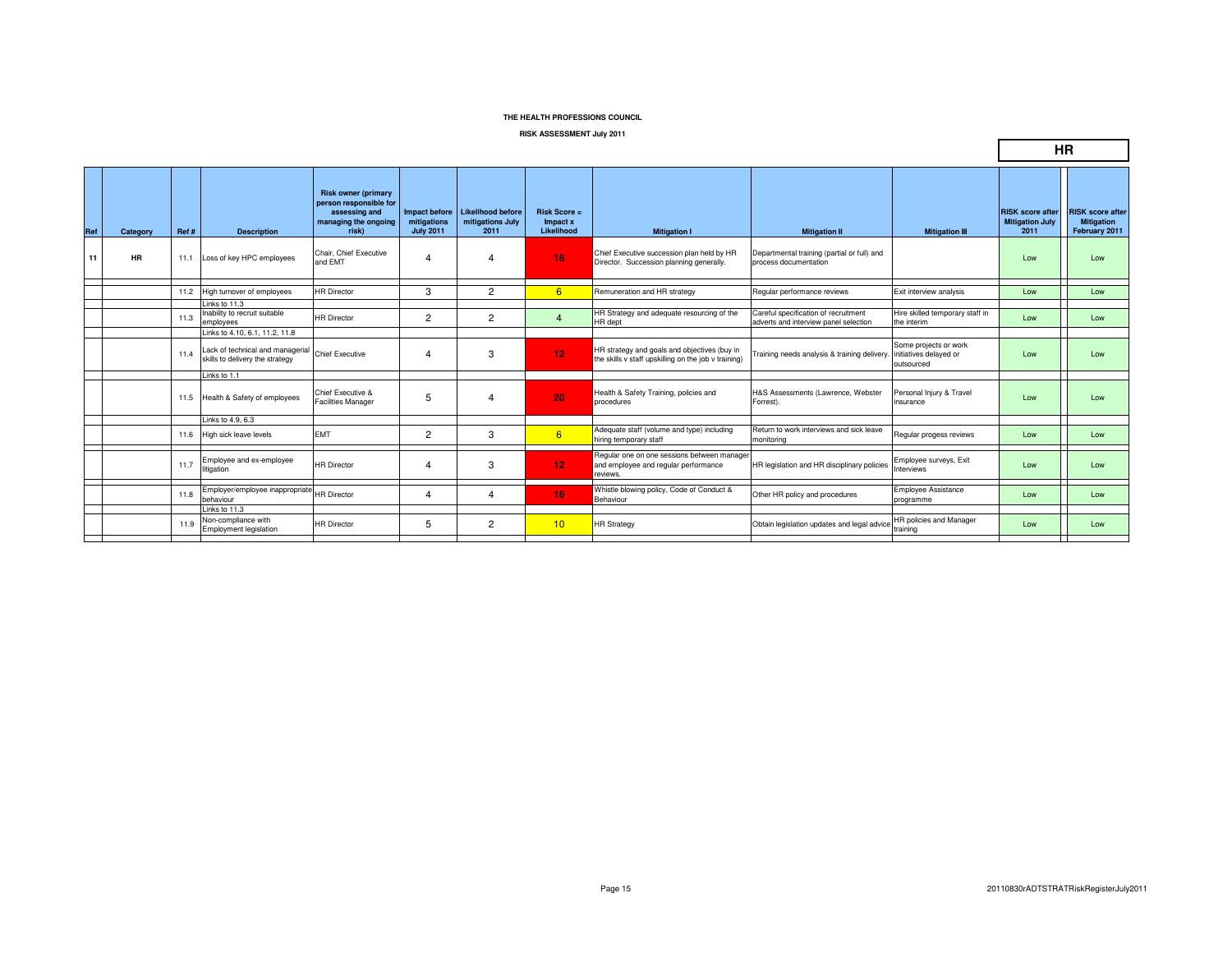#### **RISK ASSESSMENT July 2011**

|          |      |                    |                                                                                                                             |                                                                                                   |                                         |                                          |                                                                  |                                 |                          |        | Legal                                                                     |
|----------|------|--------------------|-----------------------------------------------------------------------------------------------------------------------------|---------------------------------------------------------------------------------------------------|-----------------------------------------|------------------------------------------|------------------------------------------------------------------|---------------------------------|--------------------------|--------|---------------------------------------------------------------------------|
| Category |      | <b>Description</b> | <b>Risk owner (primary</b><br>assessing and<br>risk)                                                                        | mitigations<br><b>July 2011</b>                                                                   | mitigations July<br>2011                | $Risk Score =$<br>Impact x<br>Likelihood | <b>Mitigation I</b>                                              | <b>Mitigation II</b>            | <b>Mitigation III</b>    | 2011   | <b>Mitigation</b><br>February 2011                                        |
| Legal    | 12.1 |                    |                                                                                                                             | 5                                                                                                 | 3                                       | 15                                       | Consultation. Stds determined by PLG's.<br>Agreement by Council. | Appropriate legal advice sought | $\overline{\phantom{a}}$ | Medium | <b>Medium</b>                                                             |
|          |      |                    |                                                                                                                             |                                                                                                   |                                         |                                          |                                                                  |                                 |                          |        |                                                                           |
|          |      |                    |                                                                                                                             | 4                                                                                                 |                                         |                                          |                                                                  |                                 | $\sim$                   |        | Low                                                                       |
|          |      | Ref#<br>12.2       | Judicial review of HPC's<br>Rules, Standards & Guidance<br>Links to 1.2, 14.1, 14.2<br>Legal challenge to HPC<br>operations | managing the ongoing<br>implimentation of HPO including Chief Executive<br><b>Chief Executive</b> | person responsible for<br>Impact before | <b>Likelihood before</b>                 | 16                                                               | Legal advice and ISO            | Communications           |        | <b>RISK score after RISK score after</b><br><b>Mitigation July</b><br>Low |

 $\blacksquare$ 

٦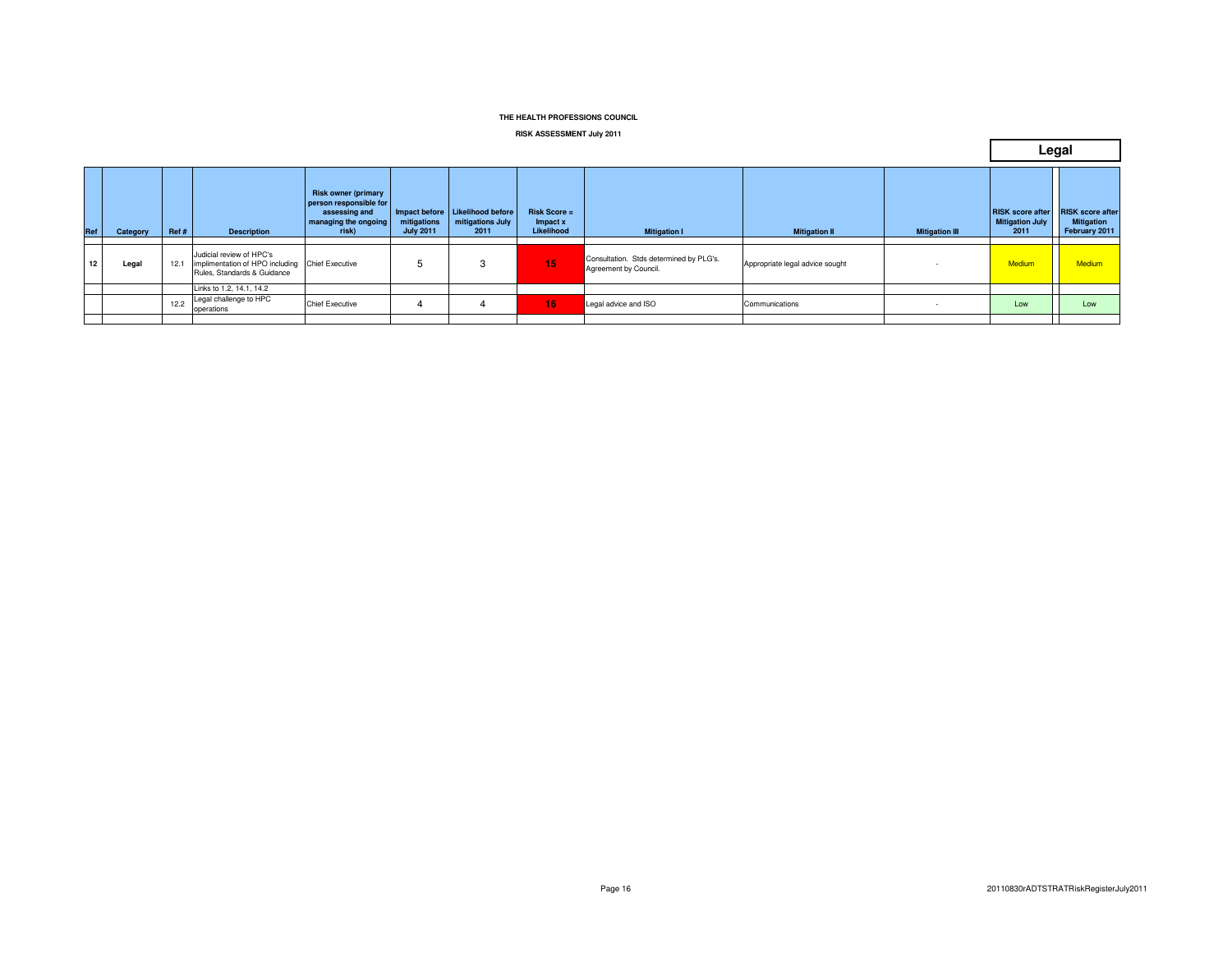#### **RISK ASSESSMENT July 2011**

13.8 Backlog of FTP cases FTP Director 3 4 4 12 Annual reforecasting budget processes Monthly management reporting

 $Ref$  **Category Ref #** 

**Fitness to Practise**

**NEW**

**NEW**

13.9 Excessive cases per Case

**13**

|      |                                                                        |                                                                                                        |                                                  |                                               |                                               |                                                                                             |                                  |                                                                                 | <b>FILIESS IO FIACUSE</b>                                 |                                                               |
|------|------------------------------------------------------------------------|--------------------------------------------------------------------------------------------------------|--------------------------------------------------|-----------------------------------------------|-----------------------------------------------|---------------------------------------------------------------------------------------------|----------------------------------|---------------------------------------------------------------------------------|-----------------------------------------------------------|---------------------------------------------------------------|
| Ref# | <b>Description</b>                                                     | <b>Risk owner (primary</b><br>person responsible for<br>assessing and<br>managing the ongoing<br>risk) | Impact before<br>mitigations<br><b>July 2011</b> | Likelihood before<br>mitigations July<br>2011 | <b>Risk Score =</b><br>Impact x<br>Likelihood | <b>Mitigation I</b>                                                                         | <b>Mitigation II</b>             | <b>Mitigation III</b>                                                           | <b>RISK</b> score after<br><b>Mitigation July</b><br>2011 | <b>RISK score after</b><br><b>Mitigation</b><br>February 2011 |
| 13.1 | Legal cost over-runs                                                   | <b>FTP Director</b>                                                                                    | 4                                                |                                               | 16                                            | Processes and strict arrangements with law<br>firm suppliers                                | Professional Indemnity Insurance | Good process management for<br>arranging hearings                               | Low                                                       | Low                                                           |
|      | Links to 13.4, 15.2                                                    |                                                                                                        |                                                  |                                               |                                               |                                                                                             |                                  |                                                                                 |                                                           |                                                               |
| 13.3 | Tribunal exceptional costs, FTP,<br>Registrations and CPD Appeals      | FTP Director                                                                                           | 5                                                |                                               | 25                                            | Quality of operational processes                                                            | Quality of legal advice          | Legal insurance covering<br>exceptional High Court and<br>Judicial Review costs | <b>High</b>                                               | <b>High</b>                                                   |
| 13.4 | Rapid increase in the number of<br>tribunals and resultant legal costs | FTP Director                                                                                           | 3                                                | 3                                             | 9                                             | Accurate and realistic budgeting                                                            | Resource planning                |                                                                                 | Low                                                       | Low                                                           |
|      | Links to 13.1                                                          |                                                                                                        |                                                  |                                               |                                               |                                                                                             |                                  |                                                                                 |                                                           |                                                               |
| 13.5 | Witness non-attendance                                                 | <b>FTP Director</b>                                                                                    |                                                  | 2                                             | 8                                             | Vulnerable witness provisions in the legislation                                            | Witness support programme        | Witness summons                                                                 | Low                                                       | Low                                                           |
| 13.6 | Employee/Partner physical<br>assault by Hearing attendees              | FTP Director                                                                                           | 5                                                | b                                             | 25                                            | Advice sought from the Police                                                               | Adequate facilities security     | Periodic use of security<br>contractors and other steps                         | Low                                                       | Low                                                           |
| 13.7 | High Number of Registration<br>Appeals                                 | FTP Director & Director<br>of Operations, Head of<br>Registrations                                     | 3                                                | 5                                             | 15                                            | Training and selection of Registration<br>Assessors, so reasoned decisions are<br>generated | Quality of operational processes |                                                                                 | Low                                                       | Low                                                           |

**12** Annual reformers and the setting of the setting budget processes Monthly management reporting Low Low Low

**Fitness to Practise** 

Quality of operational **COVID-1999**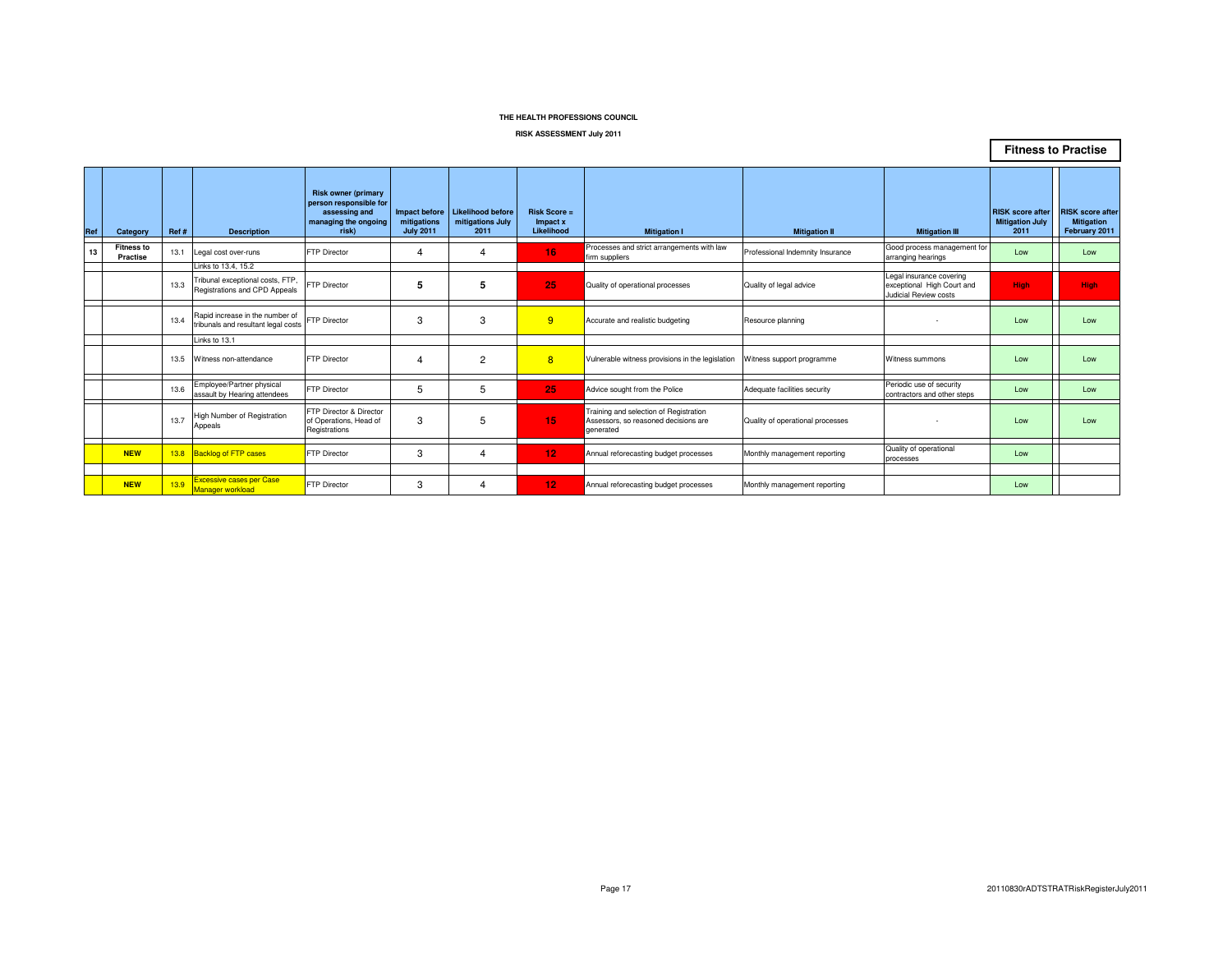#### **RISK ASSESSMENT July 2011**

**Policy & Standards**

| Ref | Category                     | Ref# | <b>Description</b>                                                                                                          | <b>Risk owner (primary</b><br>person responsible for<br>assessing and<br>managing the ongoing<br>risk) | mitigations<br><b>July 2011</b> | Impact before   Likelihood before<br>mitigations July<br>2011 | <b>Risk Score =</b><br>Impact x<br>Likelihood | <b>Mitigation I</b>                                                                                               | <b>Mitigation II</b>                                             | <b>Mitigation III</b>                                                                | <b>RISK score after</b><br><b>Mitigation July</b><br>2011 | <b>RISK</b> score after<br><b>Mitigation</b><br>February 2011 |
|-----|------------------------------|------|-----------------------------------------------------------------------------------------------------------------------------|--------------------------------------------------------------------------------------------------------|---------------------------------|---------------------------------------------------------------|-----------------------------------------------|-------------------------------------------------------------------------------------------------------------------|------------------------------------------------------------------|--------------------------------------------------------------------------------------|-----------------------------------------------------------|---------------------------------------------------------------|
| 14  | Policy &<br><b>Standards</b> | 14.1 | Incorrect process followed to<br>establish stds/guidance/policy eg Policy & Stds Director<br>no relevant Council decision   |                                                                                                        | 4                               | $\overline{2}$                                                | 8                                             | Legal advice sought on processes                                                                                  | Appropriately experienced and trained<br>members of Policy team. | Quality mgt system &<br>processes                                                    | Low                                                       | Low                                                           |
|     |                              |      | Links to 12.1                                                                                                               |                                                                                                        |                                 |                                                               |                                               |                                                                                                                   |                                                                  |                                                                                      |                                                           |                                                               |
|     |                              | 14.2 | Inappropriate stds/guidance<br>oublished eg stds are set at<br>inappropriate level, are too<br>confusing or are conflicting | Council/committees                                                                                     | 4                               |                                                               |                                               | Use of professional liaison groups, and Council<br>and committees including members with<br>appropriate expertise | Appropriately experienced and trained<br>members of Policy team. | Consultation with stakeholders<br>& legal advice sought                              | Low                                                       | Low                                                           |
|     |                              | 14.3 | Changing/evolving legal advice<br>rendering previous work<br>inappropriate                                                  | Policy & Stds Director                                                                                 | 4                               | $\overline{2}$                                                | 8                                             | Use of well-qualified legal professionals.<br>Regular reviews.                                                    | Legal advice obtained in writing.                                | Appropriately experienced and<br>trained members of Policy<br>team and others eg HR. | Low                                                       | Low                                                           |
|     |                              | 14.4 | Inadequate preparation for a<br>change in legislation (Health<br>Professions Order, or other<br>legislation affecting HPC)  | <b>EMT</b>                                                                                             | З                               |                                                               | R                                             | EMT responsible for remaining up to date<br>relationships with governemnt depts and<br>agencies.                  | HPC's 5 year planning process                                    | Legal advice sought                                                                  | Low                                                       | Low                                                           |
|     |                              | 14.5 | PLG member recruitment without<br>requisit skills and knowledge                                                             | Policy & Stds Director<br>HPC Chair, Secretary to<br>Council(?)                                        | 4                               |                                                               |                                               | Skills and knowledge identified in work plan                                                                      | Recruitment policy                                               | Council Scrutiny of PLG result                                                       | Low                                                       | Low                                                           |
|     |                              |      | Lnks to 4.10                                                                                                                |                                                                                                        |                                 |                                                               |                                               |                                                                                                                   |                                                                  |                                                                                      |                                                           |                                                               |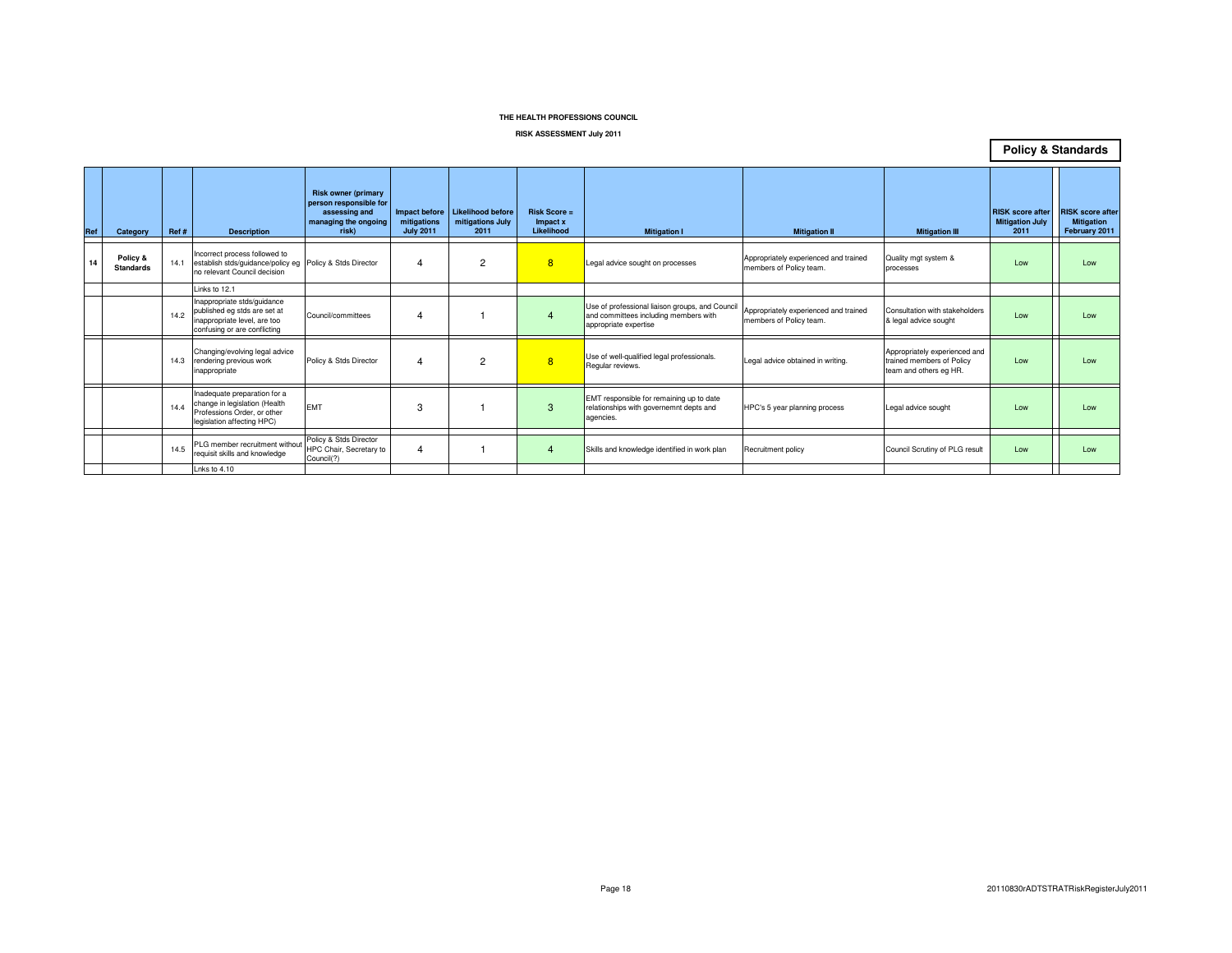**RISK ASSESSMENT July 2011**

|     |          |       |                                                                |                                                                                                        |                                                         |                                                      |                                          |                                                                                                                                                                                                                              |                                                                                                                                                                                                                             |                                                                                                                                          |                                                           | <b>Finance</b>                                                |
|-----|----------|-------|----------------------------------------------------------------|--------------------------------------------------------------------------------------------------------|---------------------------------------------------------|------------------------------------------------------|------------------------------------------|------------------------------------------------------------------------------------------------------------------------------------------------------------------------------------------------------------------------------|-----------------------------------------------------------------------------------------------------------------------------------------------------------------------------------------------------------------------------|------------------------------------------------------------------------------------------------------------------------------------------|-----------------------------------------------------------|---------------------------------------------------------------|
| Ref | Category | Ref # | <b>Description</b>                                             | <b>Risk owner (primary</b><br>person responsible for<br>assessing and<br>managing the ongoing<br>risk) | <b>Impact before</b><br>mitigations<br><b>July 2011</b> | <b>Likelihood before</b><br>mitigations July<br>2011 | $Risk Score =$<br>Impact x<br>Likelihood | <b>Mitigation I</b>                                                                                                                                                                                                          | <b>Mitigation II</b>                                                                                                                                                                                                        | <b>Mitigation III</b>                                                                                                                    | <b>RISK score after</b><br><b>Mitigation July</b><br>2011 | <b>RISK score after</b><br><b>Mitigation</b><br>February 2011 |
| 15  | Finance  | 15.1  | nsufficient cash to meet<br>commitments                        | <b>Finance Director</b>                                                                                | 5                                                       | $\overline{1}$                                       | 5                                        | Maintain an appropriate level of cash reserves<br>to meet ongoing needs and comply with the<br>Reserves policy. Effective management of<br>collections and payments processes.                                               | Regular cash forecasts and reviews                                                                                                                                                                                          | Annual and Five Year Plan<br>forecasting of income (volumes<br>& fees) and costs. Fee rises<br>an DoH grant applications as<br>reauired. | Low                                                       | Low                                                           |
|     |          |       | Links to 15.5, 15.6, 15.17, 16.1,<br>6.2, 16.3                 |                                                                                                        |                                                         |                                                      |                                          |                                                                                                                                                                                                                              |                                                                                                                                                                                                                             |                                                                                                                                          |                                                           |                                                               |
|     |          | 15.2  | Unexpected rise in operating<br>expenses                       | <b>EMT</b>                                                                                             | 3                                                       | $\overline{1}$                                       | 3                                        | Budget holder accountability for setting<br>budgets and managing them. Timely monthly<br>reporting and regular budget holder reviews<br>held. Finance & Resources Committee review<br>of the monthly variances year to date. | Six and nine month reforecasts with<br>spending plan revisions as feasible and<br>appropriate.                                                                                                                              | egal cost insurance for FTP<br>cases. Capped FTP legal case<br>costs.                                                                    | Low                                                       | Low                                                           |
|     |          |       | Link to 13.1                                                   |                                                                                                        |                                                         |                                                      |                                          |                                                                                                                                                                                                                              |                                                                                                                                                                                                                             |                                                                                                                                          |                                                           |                                                               |
|     |          |       | 15.3 Major Project Cost Over-runs                              | Project Lead / EMT                                                                                     | $\overline{4}$                                          | $\overline{2}$                                       | 8                                        | Effective project specification including<br>creating decision points. Effective project<br>management and timely project progress<br>reporting (financial and non financial).                                               | Creation of a project capex contingency<br>budget. Project exception reports<br>including revised funding proposal is<br>presented to EMT for approval.                                                                     | Finance & Resources<br>Committee review of the<br>project spendng variances to<br>date                                                   | Low                                                       | Low                                                           |
|     |          |       | Links to 8.1-8.4<br>Links to 15.17                             |                                                                                                        |                                                         |                                                      |                                          |                                                                                                                                                                                                                              |                                                                                                                                                                                                                             |                                                                                                                                          |                                                           |                                                               |
|     |          | 15.5  | Inability to pay creditors                                     | <b>Finance Director</b>                                                                                | 5                                                       | $\overline{2}$                                       | 10                                       | Effective payment process management with<br>regular review of aged creditors listing and<br>supplier statements                                                                                                             | Effective cash-flow forecasting. Registrant suppliers with bank account<br>creditors policy compliance.                                                                                                                     | Extensive use of preferred<br>details and payment terms<br>loaded into Sage.                                                             | Low                                                       | Low                                                           |
|     |          |       | Links to 15.1                                                  |                                                                                                        |                                                         |                                                      |                                          |                                                                                                                                                                                                                              |                                                                                                                                                                                                                             |                                                                                                                                          |                                                           |                                                               |
|     |          | 15.6  | Inability to collect from debtors                              | <b>Finance Director</b>                                                                                | 5                                                       | $\overline{2}$                                       | 10                                       | Collection via Direct Debit instruction for<br>approximately 80% of renewal fees value                                                                                                                                       | Registrant debtors policy compliance                                                                                                                                                                                        | Prompt actioning of rejected<br>DD's. Periodic reviews and<br>actioning of Misc Debtors.                                                 | I ow                                                      | Low                                                           |
|     |          |       | Links to 15.1                                                  |                                                                                                        |                                                         |                                                      |                                          |                                                                                                                                                                                                                              |                                                                                                                                                                                                                             |                                                                                                                                          |                                                           |                                                               |
|     |          | 15.7  | Registrant Credit Card record<br>fraud/theft                   | <b>Finance Director</b>                                                                                | 3                                                       | $\overline{1}$                                       | 3                                        | Daily credit card payment reconciliation's in<br>Finance dept - Streamline to Netregulate and<br>bank statements.                                                                                                            | Tight procedures to retrieve sensitive<br>paper records from archive, rationalise<br>records kept and retain sensitive current<br>year records with security tagging.                                                       | Compliance with credit card<br>record storage standards.                                                                                 | Low                                                       | Low                                                           |
|     |          |       | Links to 5.3<br>Receipt of fee income as per                   |                                                                                                        |                                                         |                                                      |                                          | Netregulate processes & controls in place                                                                                                                                                                                    | Monthly revenue reconciliation's between                                                                                                                                                                                    |                                                                                                                                          |                                                           |                                                               |
|     |          | 15.8  | collection schedule                                            | Finance Director                                                                                       | 3                                                       | 3                                                    | 9                                        | (charging & receipts) including person cover                                                                                                                                                                                 | Netregulate and SAGE systems                                                                                                                                                                                                |                                                                                                                                          | Low                                                       | Low                                                           |
|     |          | 15.9  | Mismatch between Council goals<br>& approved financial budgets | <b>Chief Executive</b>                                                                                 | $\overline{4}$                                          | $\overline{2}$                                       | 8                                        | Close and regular communication between the Adequate quantification of the budgetary<br>Executive, Council and its Committees.                                                                                               | implications of proposed new initiatives                                                                                                                                                                                    | Use of spending prioritisation<br>criteria during the budget<br>process with capex<br>contingency amount held in<br>reserve              | Low                                                       | Low                                                           |
|     |          |       | Links to 1.1                                                   |                                                                                                        |                                                         |                                                      |                                          |                                                                                                                                                                                                                              |                                                                                                                                                                                                                             |                                                                                                                                          |                                                           |                                                               |
|     |          | 15.10 | Unauthorised payments to<br>prganisations                      | <b>Finance Director</b>                                                                                | 3                                                       | $\overline{2}$                                       | 6                                        | Requirement for the relevant signed PO's and<br>invoices to support payments to preferred and<br>one off suppliers. Regular audits. Segregation<br>of duties.                                                                | Maintenance of the aproved purchase<br>order and invoice signatory list. PRS<br>PO's have system pre-set approval<br>routes. Regular audits. Whistleblowing<br>policy.                                                      | Professional Indemnity &<br>fidelity (fraud) insurance for<br>first £100k of loss                                                        | Low                                                       | Low                                                           |
|     |          |       | Links to 5.3                                                   |                                                                                                        |                                                         |                                                      |                                          |                                                                                                                                                                                                                              |                                                                                                                                                                                                                             |                                                                                                                                          |                                                           |                                                               |
|     |          | 15.11 | Unauthorised payments to<br>personnel<br>Links to 5.3          | <b>Finance Director</b>                                                                                | 3                                                       | 3                                                    | 9                                        | Effective expense claim and payroll<br>authorisation processes. Segregation of<br>duties.                                                                                                                                    | Regular audits. Whistleblowing policy.                                                                                                                                                                                      | Professional Indemnity &<br>fidelity (fraud) insurance for<br>lirst £100k of loss                                                        | Low                                                       | Low                                                           |
|     |          | 15.12 | Unauthorised removal of assets<br>(custody issue)              | Facilities Manager                                                                                     | 3                                                       | $\overline{2}$                                       | 6                                        | IT asset labeling & asset logging (issuance to<br>employees)                                                                                                                                                                 | ixed Asset register itemising assets. Job Professional Indemnity &<br>exit procedures (to recover HPC laptops,<br>blackberries, mobile phones etc). Regular first £100k of loss. Computer<br>audits. Whistleblowing policy. | fidelity (fraud) insurance for<br>asset insurance.                                                                                       | Low                                                       | Low                                                           |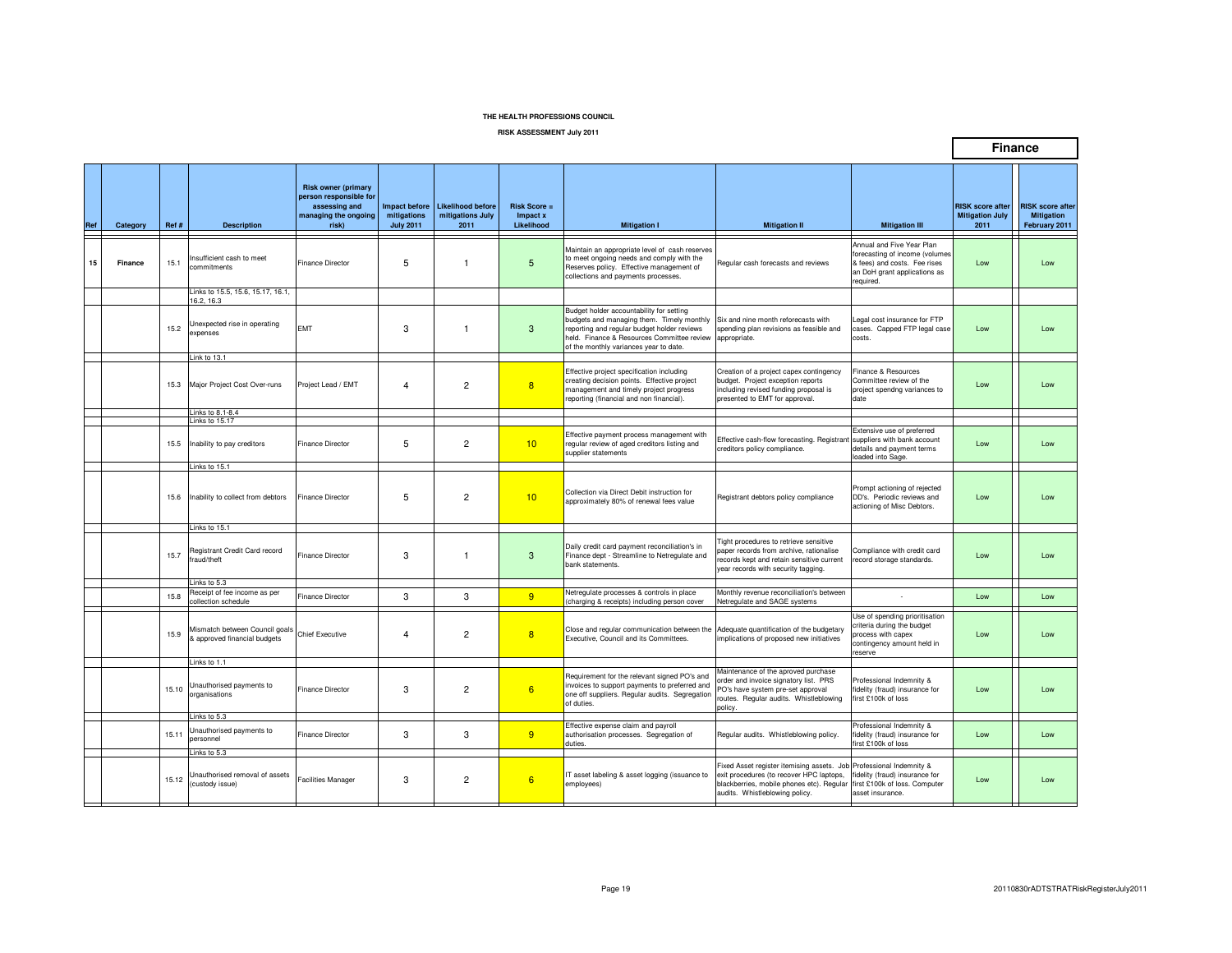**RISK ASSESSMENT July 2011**

|     |            |       |                                                                                                                     |                                                                                                        |                                                         |                                                      |                                          |                                                                                                                                                                                                                                                           |                                                                                                                                                                                  |                                                                                                                                                                                                                                       |                                                           | <b>Finance</b>                                                |
|-----|------------|-------|---------------------------------------------------------------------------------------------------------------------|--------------------------------------------------------------------------------------------------------|---------------------------------------------------------|------------------------------------------------------|------------------------------------------|-----------------------------------------------------------------------------------------------------------------------------------------------------------------------------------------------------------------------------------------------------------|----------------------------------------------------------------------------------------------------------------------------------------------------------------------------------|---------------------------------------------------------------------------------------------------------------------------------------------------------------------------------------------------------------------------------------|-----------------------------------------------------------|---------------------------------------------------------------|
| Ref | Category   | Ref # | <b>Description</b>                                                                                                  | <b>Risk owner (primary</b><br>person responsible for<br>assessing and<br>managing the ongoing<br>risk) | <b>Impact before</b><br>mitigations<br><b>July 2011</b> | <b>Likelihood before</b><br>mitigations July<br>2011 | $Risk Score =$<br>Impact x<br>Likelihood | <b>Mitigation I</b>                                                                                                                                                                                                                                       | <b>Mitigation II</b>                                                                                                                                                             | <b>Mitigation III</b>                                                                                                                                                                                                                 | <b>RISK</b> score after<br><b>Mitigation July</b><br>2011 | <b>RISK score after</b><br><b>Mitigation</b><br>February 2011 |
|     |            |       | 15.13 Mis-signing of cheques (forgery) Finance Director                                                             |                                                                                                        | $\overline{4}$                                          | 3                                                    | 12 <sub>12</sub>                         | Minimial use of manual chqs. Segregation of<br>duties (preparation and signing). Two<br>signatories required on all cheques.                                                                                                                              | Photocopies of one off supplier cheques<br>held on file. Monthly bank reconciliations.<br>Whistleblowing policy.                                                                 | Professional Indemnity &<br>fidelity (fraud) insurance for<br>first £100k of loss                                                                                                                                                     | Low                                                       | Low                                                           |
|     |            | 15.14 | Links to $5.3$<br>Non compliance with FReM<br>eporting                                                              | <b>Finance Director</b>                                                                                | 3                                                       | $\overline{1}$                                       | 3                                        | Periodic reviews of HM Treasury and NAO<br>information updates. Technical updates from<br>CA firms. Clarifications sought, as required.                                                                                                                   | Employee training                                                                                                                                                                | Auditor feedback early in<br>Annual Report preparation<br>process.                                                                                                                                                                    | Low                                                       | Low                                                           |
|     |            |       | Links to 1.2<br>Qualified opinion received by the<br>15.15 Auditors on the Statutory<br><b>Financial Statements</b> | <b>Finance Director</b>                                                                                | 5                                                       | $\overline{1}$                                       | 5                                        | Timely accrual postings supported by source<br>documentation. Internal control compliance<br>(regularity of spending). Audit findings<br>compliance.                                                                                                      | ReM compliance & timely expert<br>valuations eg investment funds, land and<br>buildinas                                                                                          | Reliable financial systems.<br>Income, Expense & Balance<br>Sheet Reconciliation's.<br>Matching Sage TB to Mgt Accs<br>& Mgt Accs to Statutory<br><b>Financial Statements</b>                                                         | Low                                                       | Low                                                           |
|     |            | 15.16 | ate submission of the Annual<br>Report, beyond sector standards<br>Links to 15.1                                    | Secretary to Council                                                                                   | 3                                                       | $\overline{1}$                                       | 3                                        | Upfront agreement on the Year End and<br>Annual Report reporting process dates.<br>Committee approval of the Audit Plan(s).                                                                                                                               | Effective process management                                                                                                                                                     |                                                                                                                                                                                                                                       | Low                                                       | Low                                                           |
|     |            |       | 15.18 PAYE/NI compliance                                                                                            | <b>Finance Director</b>                                                                                | 3                                                       | 2                                                    | 6                                        | Effective payroll process management. Payrol<br>system tax deductions set up using valid tax<br>codes. Tax provisions made and tax returns<br>filed on a timely basis.                                                                                    | Signed disclosure forms indicating tax<br>category status for all Council and<br>Committee members. Professional tax<br>advice sought, including status of CCM's<br>and partners | Tax Provisions maintained for<br>legacy PAYE/NI payable<br>relating to Council and<br>Committee members. PAYE<br>Settlement Agreement also<br>being sought from HMRC<br>relating to Category One<br>Council and Committee<br>members. | Low                                                       | Low                                                           |
|     |            | 15.19 | Corporate tax compliance (tax<br>due on investment income only)                                                     | inance Director                                                                                        | 3                                                       | $\overline{1}$                                       | 3                                        | Preparation and filing of the Corporation Tax<br>return (CT600 form) following determination of<br>Corporate tax liability during Annual Report<br>process.                                                                                               | Professional tax advice sought e.g.<br>Corporate Tax Return preparation<br>(including capital allowance claims) and<br>iling.                                                    |                                                                                                                                                                                                                                       | Low                                                       | Low                                                           |
|     |            | 15.20 | Money market provider<br>nsolvency or fraud                                                                         | <b>Finance Director</b>                                                                                | 5                                                       | $\overline{2}$                                       | 10                                       | Funds diversification - money market funds<br>spread across three mainstream UK money<br>market institutions, independently owned with<br>at least an 'AA minus' credit rating                                                                            | -SA insurance for proven financial loss o<br>up to £50k of funds held per UK financial<br>nstitution.                                                                            | Professional Indemnity &<br>idelity (fraud) insurance for<br>first £100k of loss by supplier<br>acting on HPC's behalf.                                                                                                               | Low                                                       | Low                                                           |
|     |            | 15.21 | Financial distress of trade<br>suppliers causes loss of service                                                     | Finance Director                                                                                       | $\overline{4}$                                          | $\overline{4}$                                       | 16                                       | Financial monitoring of key suppliers via Dun &<br><b>Bradstreet</b>                                                                                                                                                                                      | Escrow agreements                                                                                                                                                                | Alternative suppliers                                                                                                                                                                                                                 | Medium                                                    | Medium                                                        |
|     |            |       | 15.22 Payroll process delay or failure                                                                              | Finance Director                                                                                       | 5                                                       | $\overline{2}$                                       | 10                                       | Agreed monthly payroll process timetable (with<br>slack built in). Person cover for the payroll<br>administrator (system access and documented<br>procedures). If process delayed, payment may<br>be made by CHAPS (same day payment),<br>cash or cheque. | Restoration of overnight backup files for<br>Sage Payroll system (software application<br>and transactions)                                                                      | Hard copy records held<br>securely. Restricted system<br>access.                                                                                                                                                                      | Low                                                       | Low                                                           |
|     | <b>NEW</b> | 15.23 | <b>CHRE full cost recovery model</b><br>places excessive pressure on<br><b>HPC April 2013 onwards</b>               | Chief Executive &<br><b>Finance Director</b>                                                           |                                                         |                                                      | $\mathbf{0}$                             | Communicate with CHRE to understand<br>potential models for cost recovery and feed<br>back on impact on HPC                                                                                                                                               | Budget for projected amount at<br>appropriate time.                                                                                                                              |                                                                                                                                                                                                                                       | New                                                       |                                                               |
|     |            |       | Model not yet finalised by DH or CHRE                                                                               |                                                                                                        |                                                         |                                                      |                                          |                                                                                                                                                                                                                                                           |                                                                                                                                                                                  |                                                                                                                                                                                                                                       |                                                           |                                                               |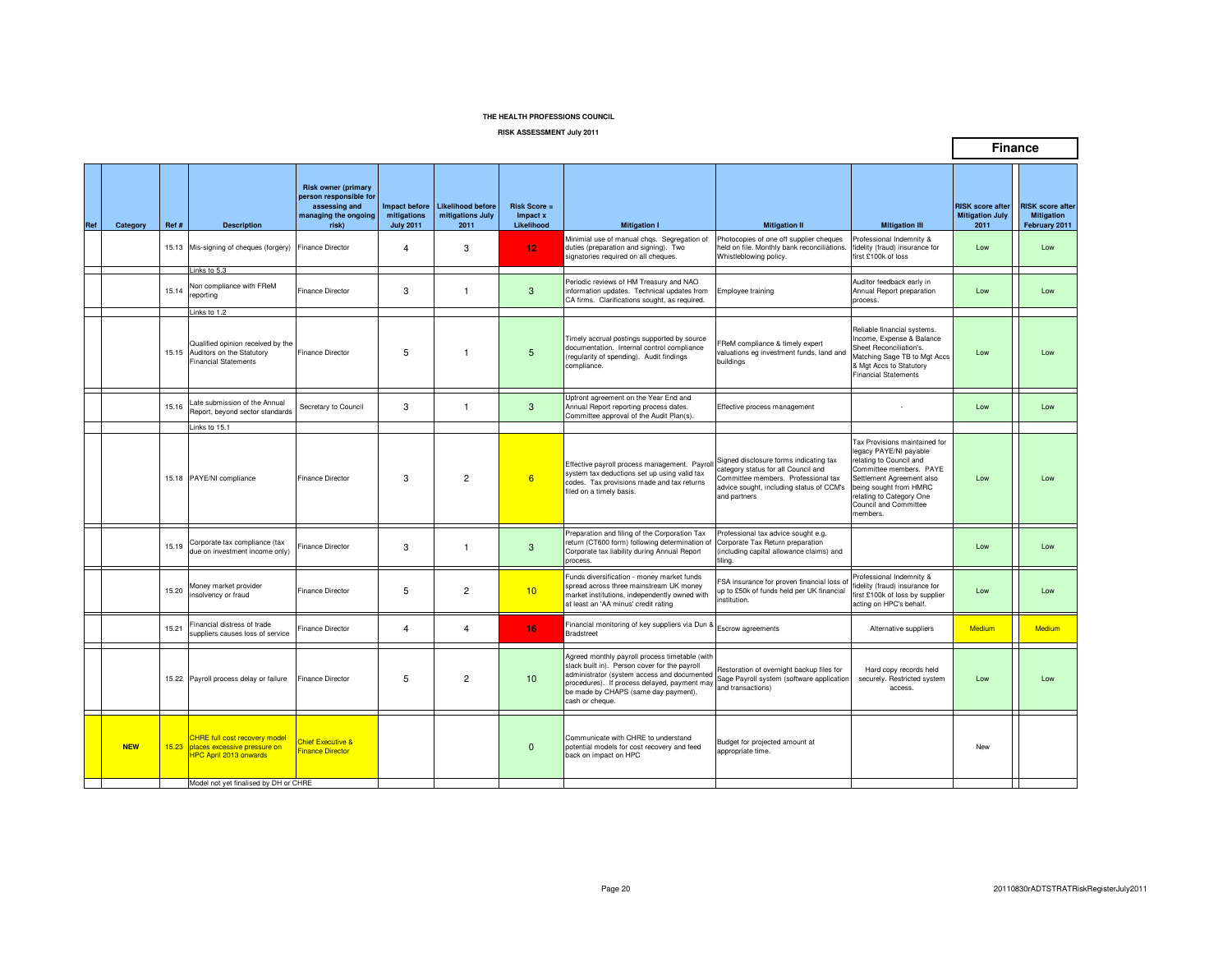#### **RISK ASSESSMENT July 2011**

|     |          |      |                    |                                                                                                        |                                 |                                                             |                                          |                     |                      |                       | <b>Finance</b>                                                             |                                    |
|-----|----------|------|--------------------|--------------------------------------------------------------------------------------------------------|---------------------------------|-------------------------------------------------------------|------------------------------------------|---------------------|----------------------|-----------------------|----------------------------------------------------------------------------|------------------------------------|
| Ref | Category | Ref# | <b>Description</b> | <b>Risk owner (primary</b><br>person responsible for<br>assessing and<br>managing the ongoing<br>risk) | mitigations<br><b>July 2011</b> | Impact before Likelihood before<br>mitigations July<br>2011 | $Risk Score =$<br>Impact x<br>Likelihood | <b>Mitigation I</b> | <b>Mitigation II</b> | <b>Mitigation III</b> | <b>RISK score after RISK score after</b><br><b>Mitigation July</b><br>2011 | <b>Mitigation</b><br>February 2011 |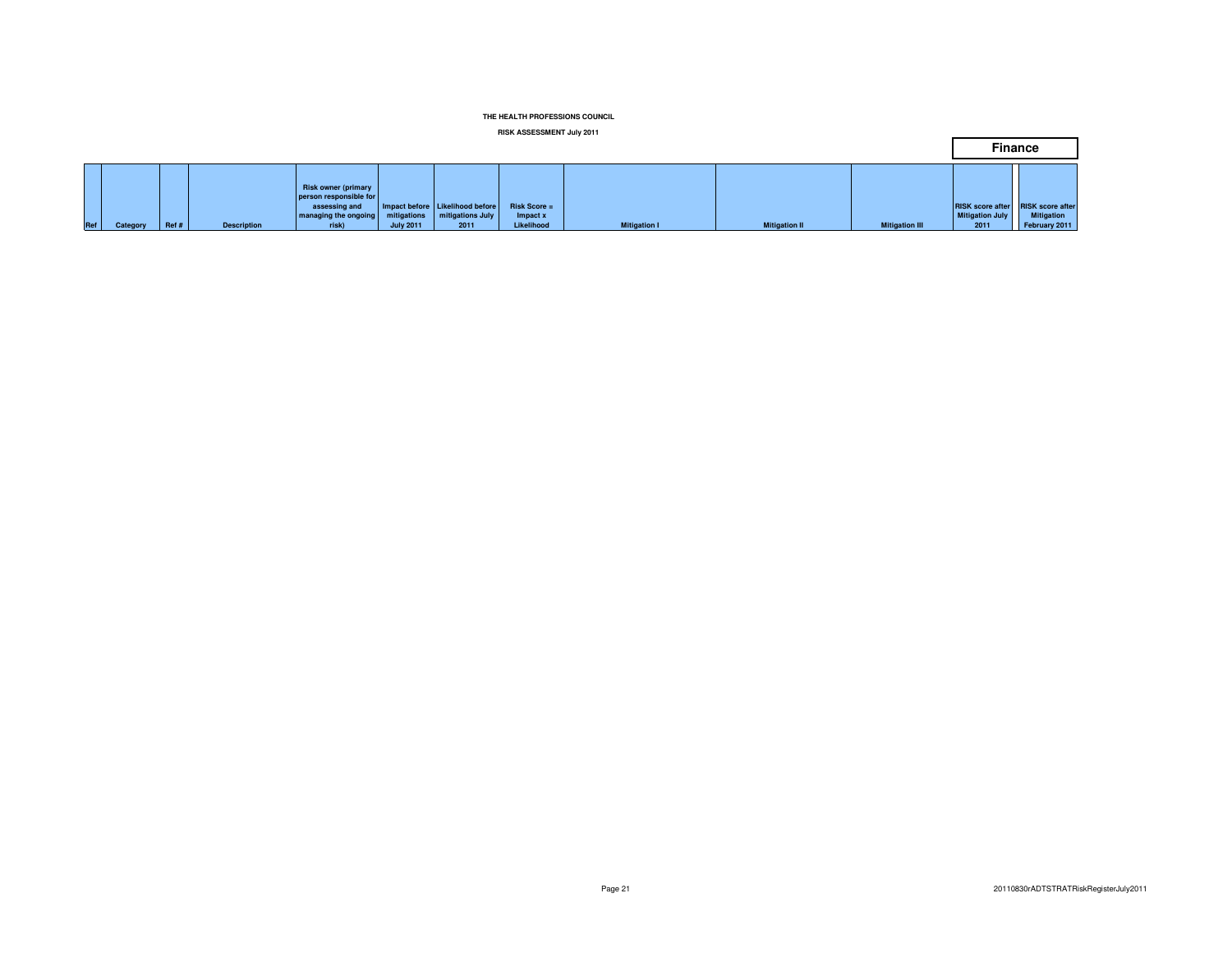#### **RISK ASSESSMENT July 2011**

|     |          |      |                                                                                                           |                                                                                                        |                                                  |                                               |                                               |                                                                                                                                                                                                                                                                                                                                                    |                                                                                                                                                                                                                                                                                        |                                                                                                                                                                                                                          | <b>Pensions</b>                                           |                                                               |
|-----|----------|------|-----------------------------------------------------------------------------------------------------------|--------------------------------------------------------------------------------------------------------|--------------------------------------------------|-----------------------------------------------|-----------------------------------------------|----------------------------------------------------------------------------------------------------------------------------------------------------------------------------------------------------------------------------------------------------------------------------------------------------------------------------------------------------|----------------------------------------------------------------------------------------------------------------------------------------------------------------------------------------------------------------------------------------------------------------------------------------|--------------------------------------------------------------------------------------------------------------------------------------------------------------------------------------------------------------------------|-----------------------------------------------------------|---------------------------------------------------------------|
| Ref | Category | Ref# | <b>Description</b>                                                                                        | <b>Risk owner (primary</b><br>person responsible for<br>assessing and<br>managing the ongoing<br>risk) | Impact before<br>mitigations<br><b>July 2011</b> | Likelihood before<br>mitigations July<br>2011 | <b>Risk Score =</b><br>Impact x<br>Likelihood | <b>Mitigation I</b>                                                                                                                                                                                                                                                                                                                                | <b>Mitigation II</b>                                                                                                                                                                                                                                                                   | <b>Mitigation III</b>                                                                                                                                                                                                    | <b>RISK score after</b><br><b>Mitigation July</b><br>2011 | <b>RISK</b> score after<br><b>Mitigation</b><br>February 2011 |
| 16  | Pensions | 16.1 | CPSM scheme funding liability<br>resulting from scheme valuation<br>deficit                               | Finance Director                                                                                       | $\overline{2}$                                   | 3                                             | 6                                             | f an employer shortfall crystalises, finance the<br>HPC liability from money market deposits.<br>Scheme assets are under Scotish Life<br>professional funds management involving<br>diversification until conversion into beneficiary<br>annuities. Scheme benefits are secured by<br>insurance policies issued by the Scottish Life<br>Assurance. | Work with the trustees to update the<br>actuarial valuation of the fund to identify<br>whether pension assets will cover pension<br>liabilities. Make financial provisions where<br>a shortfall is indicated generating an<br>employer liability.                                      | Monitor the winding up<br>schedule with the scheme<br>trustees and administrators.<br>Seek secialist pensions legal<br>advice as required                                                                                | Low                                                       | Low                                                           |
|     |          |      | Links to 15.1, 15.5                                                                                       |                                                                                                        |                                                  |                                               |                                               |                                                                                                                                                                                                                                                                                                                                                    |                                                                                                                                                                                                                                                                                        |                                                                                                                                                                                                                          |                                                           |                                                               |
|     |          | 16.2 | Non compliance with pensions<br>legislation                                                               | <b>Finance Director</b>                                                                                |                                                  | 2                                             | 8                                             | Notional membership by six scheme members<br>to avoid triggering s75 liability before scheme<br>closure (Capita flexiplan only)                                                                                                                                                                                                                    | Liaision with with scheme trustees and<br>administrators.                                                                                                                                                                                                                              | Seek specialist pensions legal<br>advice as required.                                                                                                                                                                    | Low                                                       | Low                                                           |
|     |          |      | Links to 15.1, 15.5                                                                                       |                                                                                                        |                                                  |                                               |                                               |                                                                                                                                                                                                                                                                                                                                                    |                                                                                                                                                                                                                                                                                        |                                                                                                                                                                                                                          |                                                           |                                                               |
|     |          |      | Capita Flexiplan funding liability<br>16.3 resulting from scheme valuation Finance Director<br>deficiency |                                                                                                        |                                                  |                                               | 16                                            | f an employer shortfall crystalises, finance the<br>HPC liability from money market deposits.<br>Scheme assets are under professional funds<br>management involving diversification until<br>conversion into beneficiary annuities.                                                                                                                | Work with the trustees to update the<br>actuarial valuation of the fund to identify<br>whether pension assets will cover pension<br>liabilities. Make a financial provision where<br>a shortfall is indicated and the HPC's<br>portion of the shortfall is subsequently<br>identified. | Monitor actions of the<br><b>Employers' Consultative Group</b><br>in working with the scheme<br>trustees and administrators to<br>wind up the Flexiplan scheme.<br>Seek specialist pensions legal<br>advice as required. | Low                                                       | Low                                                           |

Г

┑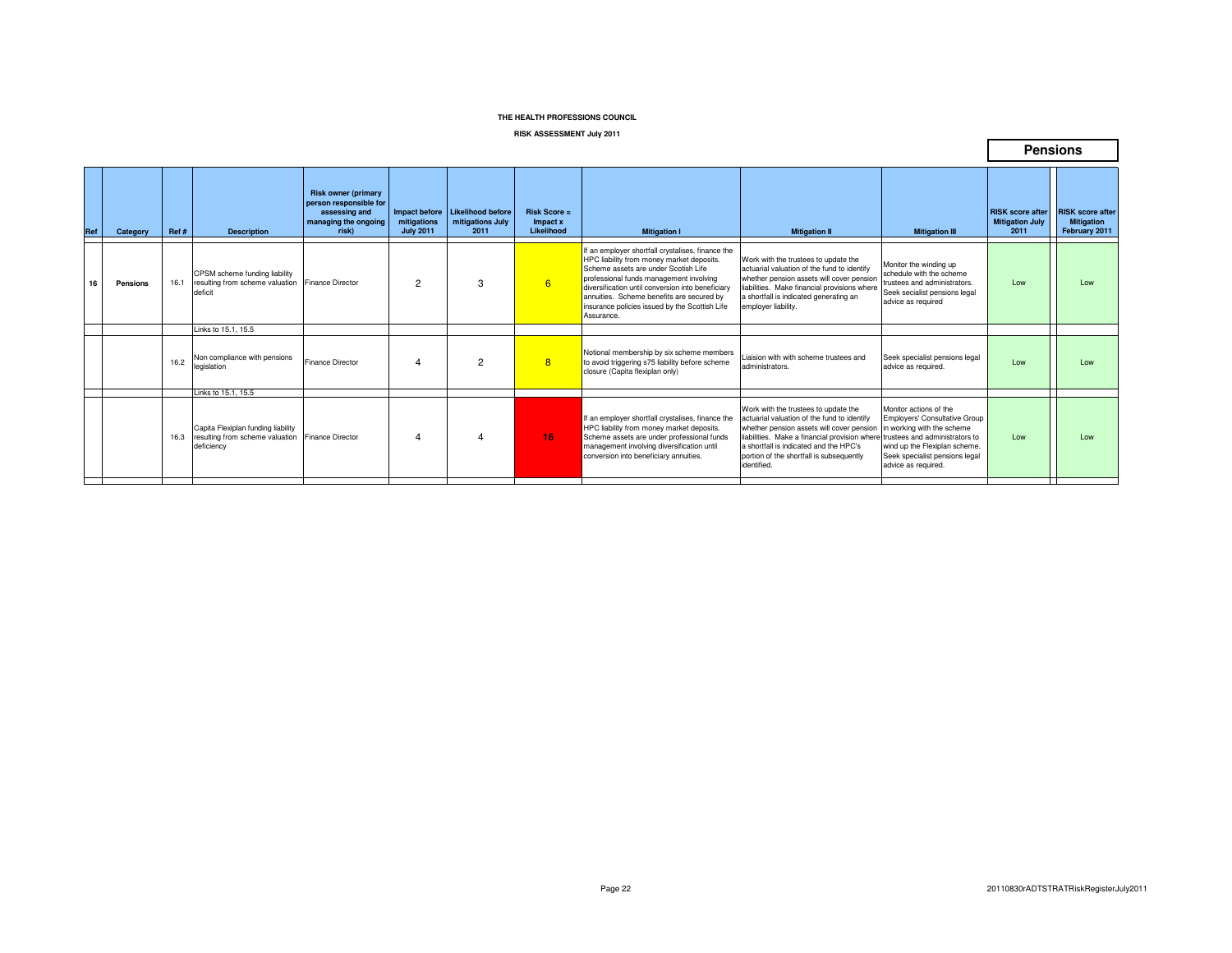**RISK ASSESSMENT July 2011**

|     |                      |      |                                                                                                                                                                                                        |                                                                                                        |                                                         |                                                      |                                               |                                                                                                                                                         |                                                                                                                                                                                                                                                               |                                                                                                                                                                                                     |                                                           | <b>Data Security</b>                                          |
|-----|----------------------|------|--------------------------------------------------------------------------------------------------------------------------------------------------------------------------------------------------------|--------------------------------------------------------------------------------------------------------|---------------------------------------------------------|------------------------------------------------------|-----------------------------------------------|---------------------------------------------------------------------------------------------------------------------------------------------------------|---------------------------------------------------------------------------------------------------------------------------------------------------------------------------------------------------------------------------------------------------------------|-----------------------------------------------------------------------------------------------------------------------------------------------------------------------------------------------------|-----------------------------------------------------------|---------------------------------------------------------------|
| Ref | Category             | Ref# | <b>Description</b>                                                                                                                                                                                     | <b>Risk owner (primary</b><br>person responsible for<br>assessing and<br>managing the ongoing<br>risk) | <b>Impact before</b><br>mitigations<br><b>July 2011</b> | <b>Likelihood before</b><br>mitigations July<br>2011 | <b>Risk Score =</b><br>Impact x<br>Likelihood | <b>Mitigation I</b>                                                                                                                                     | <b>Mitigation II</b>                                                                                                                                                                                                                                          | <b>Mitigation III</b>                                                                                                                                                                               | <b>RISK score after</b><br><b>Mitigation July</b><br>2011 | <b>RISK score after</b><br><b>Mitigation</b><br>February 2011 |
| 17  | <b>Data Security</b> | 17.1 | Electronic data is removed<br>inappropriately by an employee                                                                                                                                           | Director of IT                                                                                         | 5                                                       | 3                                                    | 15                                            | Employment contract includes Data Protection<br>and Confidentiality Agreement                                                                           | Adequate access control procedures<br>maintained. System audit trails.                                                                                                                                                                                        | Laptop encryption.<br>Remote access to our<br>infrastructure using a VPN.<br>Documented file encryption<br>procedure                                                                                | Low                                                       | Low                                                           |
|     |                      |      | Links to 5.3<br>17.2 Paper record Data Security<br>Links to 15.7                                                                                                                                       | <b>Head of Business</b><br>Improvement                                                                 | 5                                                       | 3                                                    | 15                                            | Use of locked document destruction bins in<br>each dept. Use of shredder machines for<br>confidential record destruction in some depts<br>e.g. Finance. | Data Protection agreements signed by the<br>relevant suppliers. Dept files stored onsite<br>in locked cabinets.                                                                                                                                               | Regarding Reg Appln forms<br>processing, employment<br>contract includes Data<br><b>Protection Agreement</b>                                                                                        | Low                                                       | Low                                                           |
|     |                      | 17.3 | Loss of electronic data held by<br>third party suppliers in the delivery Director of Operations<br>of their services (general risk)                                                                    | Director of IT and                                                                                     | 5                                                       | 3                                                    | 15                                            | Data Protection/Controller agreements signed<br>by the relevant suppliers. Use of electronic<br>firewalls by suppliers.                                 | Effective system processes including<br>secure data transfer and remote access<br>granted only on application and through<br>secure methods.<br>Physical transfer of back up tapes using a<br>specialist company with locked boxes and<br>sign out procedure. | Data Processor agreements<br>signed by the relevant<br>suppliers.                                                                                                                                   | Low                                                       | Low                                                           |
|     |                      | 17.4 | Data received from third parties                                                                                                                                                                       | Director of Ops, and<br>Director of FTP                                                                | 5                                                       | $\overline{2}$                                       | 10                                            | Read only, password protected access by a<br>restricted no of FTP employees to electronic<br>KN data.                                                   | Registrant payments taken in compliance<br>with Payment Card Industry (PCI) Security<br>standards ie with quarterly PCI testing.                                                                                                                              | Ensure third party data<br>providers e.g. professional<br>bodies provide the data<br>password<br>protected/encrypted/door to<br>door courier/registered<br>mail/sign in sign out as<br>appropriate. | Low                                                       | Low                                                           |
|     |                      |      | Loss of physical data despatched Director of Ops and Hd<br>17.5 to and held by third parties for<br>the delivery of their services                                                                     | of Business Process<br>Improv                                                                          | 5                                                       | 3                                                    | 15                                            | Data Protection/Controller agreements signed<br>by the relevant suppliers. Use of electronic<br>firewalls by suppliers.                                 | Use of transit cases for archive boxes sent<br>for scanning or copying and sign out<br>procedures.                                                                                                                                                            |                                                                                                                                                                                                     | Low                                                       | Low                                                           |
|     |                      | 17.6 | Loss of Registrant personal data<br>by the registration system<br>(NetRegulate) application support Director of IT and<br>provider in the performance of<br>their support services (specific<br>risk). | Director of Operations                                                                                 | 5                                                       | 3                                                    | 15                                            | Access to and export of Registrant data is<br>restricted to only that which is necessary for the<br>performance of the services.                        | Effective system processes including<br>secure data transfer and remote access<br>granted only on application and through<br>secure methods.                                                                                                                  | Data processor side letter<br>specifying obligations and<br>granting a limited indemnity.                                                                                                           | Low                                                       | Low                                                           |
|     |                      |      |                                                                                                                                                                                                        |                                                                                                        |                                                         |                                                      |                                               |                                                                                                                                                         |                                                                                                                                                                                                                                                               |                                                                                                                                                                                                     |                                                           |                                                               |

 $\overline{\phantom{0}}$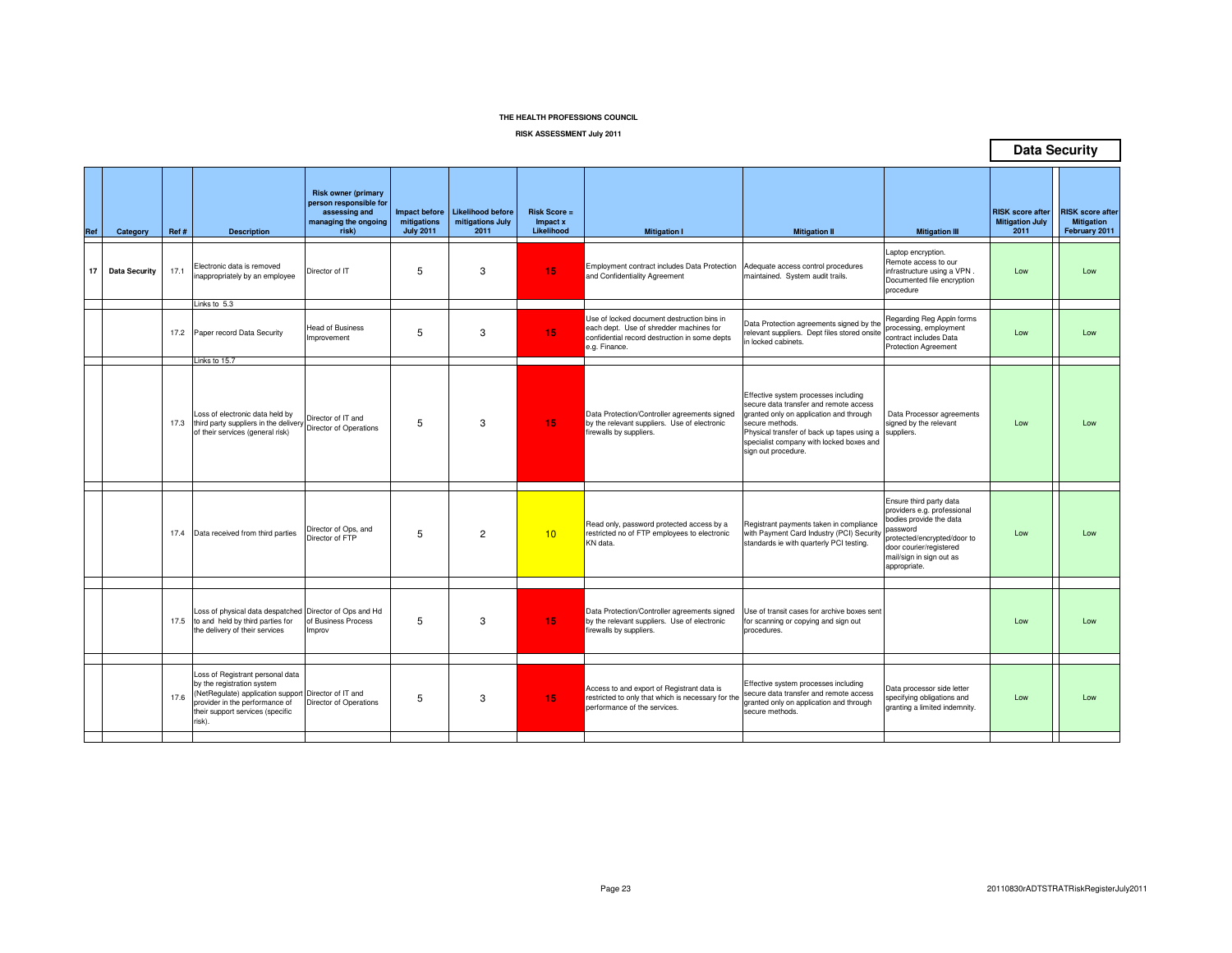# **Appendix i**

# **Glossary & Abbreviations**

| Term              | <b>Meaning</b>                                                                                                                                      |
|-------------------|-----------------------------------------------------------------------------------------------------------------------------------------------------|
| <b>AGM</b>        | <b>Annual General Meeting</b>                                                                                                                       |
| <b>CDT</b>        | Cross Directorate Team (formerly HPC's Middle Management Group)                                                                                     |
| <b>CHRE</b>       | Council for Healthcare Regulatory Excellence                                                                                                        |
| CPD               | Continuing Professional Development                                                                                                                 |
| <b>EEA</b>        | European Economic Area, = European Economic Union, plus Norway, Iceland, plus for our purposes Switzerland                                          |
| <b>EMT</b>        | HPC's Executive Management Team                                                                                                                     |
| EU                | European Economic Union (formerly known as the "Common Market")                                                                                     |
| FReM              | <b>Financial Reporting Manual</b>                                                                                                                   |
| <b>FTP</b>        | <b>Fitness to Practise</b>                                                                                                                          |
| GP                | Grandparenting                                                                                                                                      |
| <b>HPO</b>        | <b>Health Professions Order</b>                                                                                                                     |
| HR.               | <b>Human Resources</b>                                                                                                                              |
| <b>HW</b>         | Abbreviation for computer hardware                                                                                                                  |
| Impact            | The result of a particular event, threat or opportunity occuring. Scored between 1 least effect on HPC and 5 maximum effect on HPC.                 |
| <b>ISO</b>        | International Standards Organisation (the global governing body for the Quality standards used by HPC)                                              |
| ISO 9001:2008     | The ISO Quality Management Standard used by HPC.                                                                                                    |
| IT                | Information Technology                                                                                                                              |
| Likelihood        | Used to mean Probability of the event or issue occurring within the next 12 months                                                                  |
| <b>MIS</b>        | Management Information System                                                                                                                       |
| NetRegulate       | The bespoke computer application used to manage the application, registration and renewal processes, and publish the online register                |
| <b>OIC</b>        | Order in Council                                                                                                                                    |
| Onboarding        | The process of bringing a new profession into statuatory regulation from HPC's viewpoint                                                            |
| <b>OPS</b>        | Operations                                                                                                                                          |
| <b>PLG</b>        | Professional Liason Group                                                                                                                           |
| Print UK          | A supplier of printing and insertion/mailing services to HPC                                                                                        |
| Probability       | Likelihood, chance of occurring. Not the "mathematical" probability. Scored between 1 least likely and 5 most likely to occur within the next year. |
| <b>QMS</b>        | Quality Management System, used to record and publish HPC's agreed management processes                                                             |
| <b>Risk</b>       | An uncertain event/s that could occur and have an impact on the achievement of objectives                                                           |
| <b>Risk Score</b> | Likelihood x Impact or Probability x Significance                                                                                                   |
| <b>SI</b>         | <b>Statutory Instrument</b>                                                                                                                         |
| Significance      | Broadly similar to Impact                                                                                                                           |
| <b>SSFS</b>       | Scheme Specific Funding Standard, a set of standards relating to pensions services                                                                  |
| <b>STD</b>        | Standards                                                                                                                                           |
| <b>SW</b>         | Abbreviation for computer software                                                                                                                  |
| <b>VPN</b>        | Virtual Private Network, a method of securely accessing computer systems via the public internet                                                    |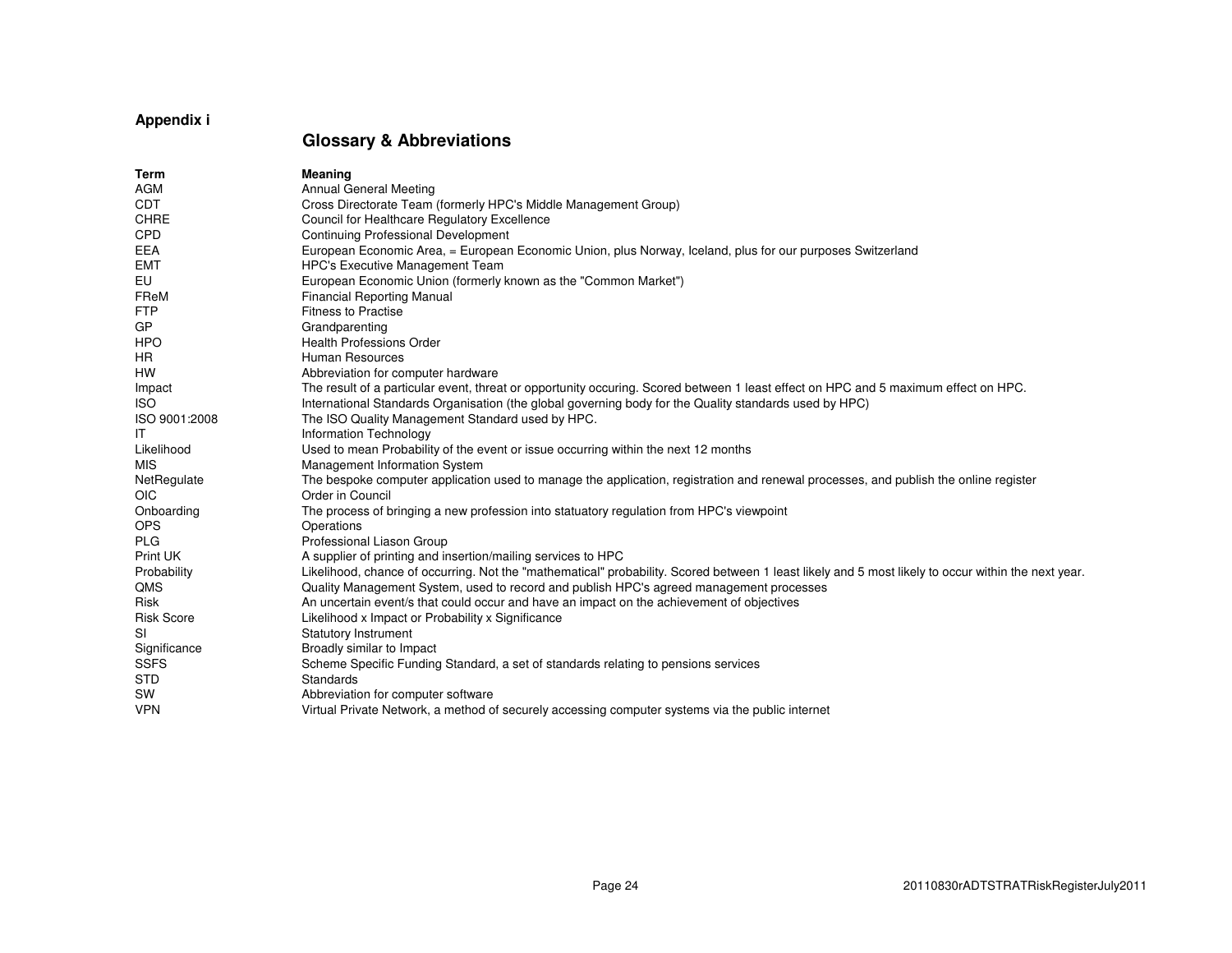#### **Appendix ii**

**IMPACT**

### **HPC RISK MATRIX**

| <b>HPC RISK MAIRIX</b>                                                                                                                                                |                                                                 |                                                                                                                                                               |                                                                                                                                                                                                                           |                                                                                                                             |                                                               |                                                                        |                                                                                                                                        |                     |
|-----------------------------------------------------------------------------------------------------------------------------------------------------------------------|-----------------------------------------------------------------|---------------------------------------------------------------------------------------------------------------------------------------------------------------|---------------------------------------------------------------------------------------------------------------------------------------------------------------------------------------------------------------------------|-----------------------------------------------------------------------------------------------------------------------------|---------------------------------------------------------------|------------------------------------------------------------------------|----------------------------------------------------------------------------------------------------------------------------------------|---------------------|
| <b>Public Protection</b>                                                                                                                                              | Financial                                                       | Reputation                                                                                                                                                    |                                                                                                                                                                                                                           |                                                                                                                             |                                                               |                                                                        |                                                                                                                                        |                     |
| Catastrophic 5<br>A systematic failure for which HPC are ultimately responsible<br>for, exposes the public to serious harm in cases where<br>mitigation was expected. | Catastrophic 5<br>Unfunded pressures greater than<br>£1 million | Catastrophic 5<br>Incompetence/ maladministration or other event<br>that will destroy public trust or a key relationship                                      | 5                                                                                                                                                                                                                         | 10                                                                                                                          | 15                                                            | 20                                                                     | 25                                                                                                                                     |                     |
| Significant 4<br>A systematic failure for which HPC are ultimately responsible<br>for, exposes more than 10 people to harm in cases where<br>mitigation was expected. | Significant 4<br>Unfunded pressures greater than<br>£50,000     | Significant 4<br>Incompetence/ maladministration that will<br>undermine public trust or a key relationship for a<br>sustained period or at a critical moment. | $\overline{4}$                                                                                                                                                                                                            | 8                                                                                                                           | 12                                                            | 16                                                                     | 20                                                                                                                                     |                     |
| Moderate 3<br>A systemic failure for which HPC are ultimately responsible for<br>exposes more than 2 people to harm in cases when mitigation<br>was expected          | Moderate 3<br>Unfunded pressures greater than £8,000            | Moderate 3<br>Incompetence/ maladministration that will<br>indermine public trust or a key relationship for a<br>short period. Example Policy U-turn          | 3                                                                                                                                                                                                                         | 6                                                                                                                           | 9                                                             | 12                                                                     | 15                                                                                                                                     |                     |
| Minor 2<br>A systemic failure which results in inadequate protection for<br>individuals/individual communities, including failure to resolve<br>celebrity cases.      | Minor 2                                                         | Minor 2<br>Unfunded pressures over £2,000 Event that will lead to widespread public criticism.                                                                | $\overline{a}$                                                                                                                                                                                                            | 4                                                                                                                           | 6                                                             | $\overline{\mathbf{8}}$                                                | 10                                                                                                                                     |                     |
| Insignificant 1<br>A systemic failure for which fails to address an operational<br>requirement                                                                        | Insignificant 1<br>Unfunded pressures over £1,000               | Insignificant 1<br>Event that will lead to public criticism by external<br>stakeholders as anticipated.                                                       | $\blacksquare$                                                                                                                                                                                                            | $\overline{2}$                                                                                                              | 3                                                             | $\overline{4}$                                                         | 5                                                                                                                                      |                     |
| KEY                                                                                                                                                                   |                                                                 |                                                                                                                                                               | Negligible1                                                                                                                                                                                                               | Rare 2                                                                                                                      | Unlikely 3                                                    | Possible 4                                                             | Probable 5                                                                                                                             |                     |
| >11 High Risk: Urgent action<br>required                                                                                                                              |                                                                 |                                                                                                                                                               | operational environment.<br>occur during a project or<br>programmes lifecycle. May<br>occur once a year or so in a<br>Extremely infrequent –<br>unlikely to happen in a<br>strategic environment or<br>a year or so in an | of the strategy.<br>occurring in the lifetime<br>Only small chance<br>$\overline{a}$                                        | strategy<br>the lifetime of the<br>May well occur during      | next one or two years<br>some point during the<br>Likely to happen at  | later.<br>"Clear and present danger",<br>represented by this risk - will<br>probably impact on this<br>initiative - sooner rather than | Strategic           |
| 6-10 Medium Risk: Some action<br>required                                                                                                                             |                                                                 |                                                                                                                                                               | Extremely infrequent –<br>strategic environment or<br>strategic environment or<br>strategic environment or<br>corance a yelecove is May<br>logerational environment.<br>logerational environment.                         | lifecycle of the programme<br>Ifecycle of the programme<br>Not likely to occur during the<br>Not likely to occur during the | May occur during the life of<br>the programme<br>or project.  | Likely to happen in the life-<br>cycle of the programme or<br>project. | Likely to occur in the life-<br>cycle of the project, probably<br>early on and perhaps more<br>than once.                              | Programme / Project |
| <5 Low Risk: Ongoing monitoring<br>required                                                                                                                           |                                                                 |                                                                                                                                                               | programmes lifecycle.<br>occur once a year or so<br>Extremely infrequent –<br>unlikely to happen in a<br>strategic environment or<br>occur during a project or<br>an operational<br>environment<br>Nay<br>w               | Does not happen often<br>once every six months                                                                              | May well happen on<br>monthly basis.<br>$\boldsymbol{\omega}$ | May well happen on<br>weekly basis.<br>മ                               | happen almost every day.<br>The threat is likely to                                                                                    | Operational         |
|                                                                                                                                                                       |                                                                 |                                                                                                                                                               |                                                                                                                                                                                                                           |                                                                                                                             |                                                               |                                                                        |                                                                                                                                        |                     |

**LIKELIHOOD**